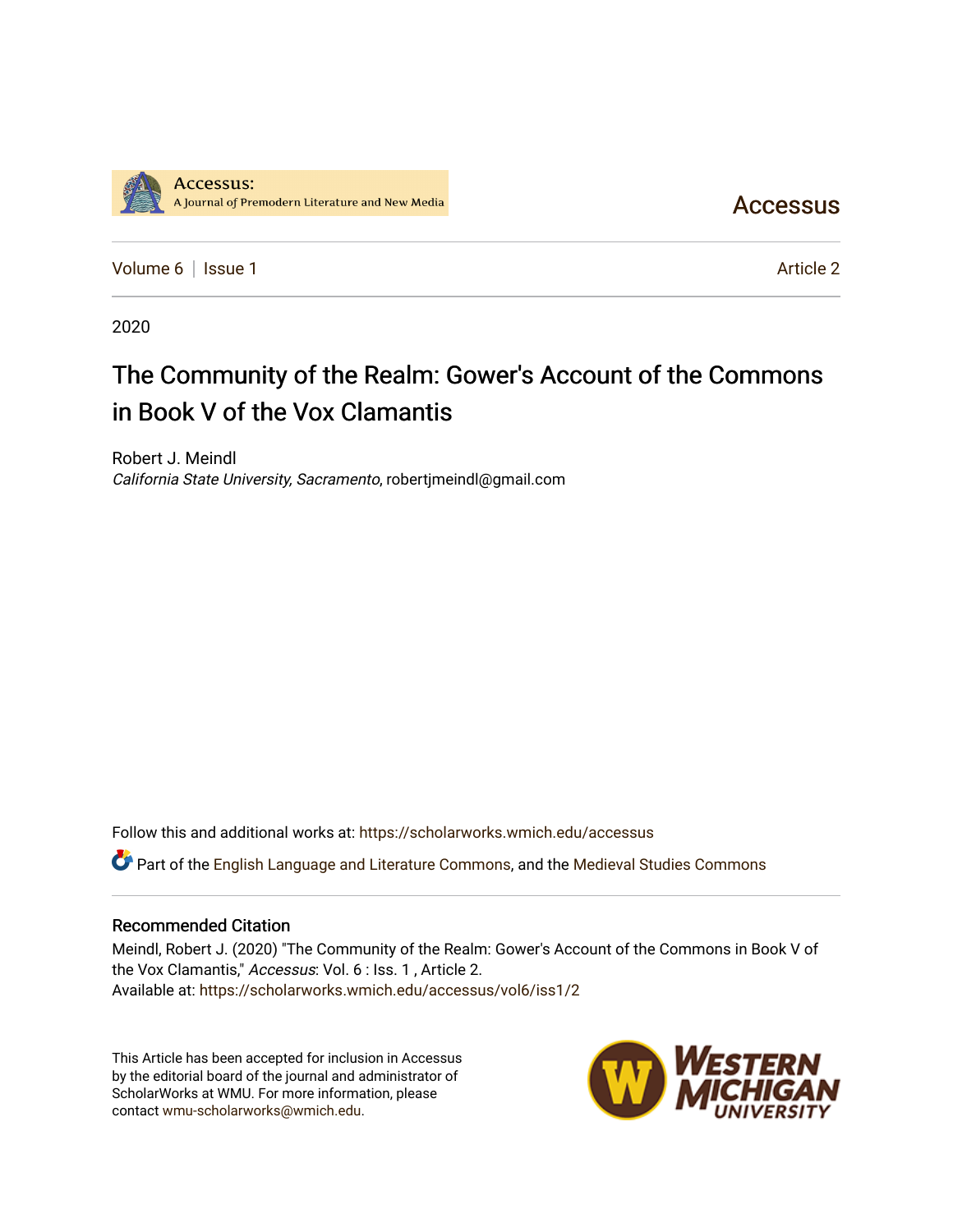## **The Community of the Realm: Gower's Account of the Commons in Book V of the** *Vox Clamantis*

Late medieval commentators, as W. M. Ormrod remarks in his study of English politics of the late Middle Ages, "still inevitably liked to think in terms of a tripartite society of lords (the secular rulers), clergy (the guardians of the spiritual) and labourers (the passive majority), but the changes in both the rural and the urban economies during the century following the Black Death created many new groupings—merchants, gentlemen-lawyers, yeomen farmers and so on—that could not easily be accommodated in this simplistic scheme." <sup>1</sup> David Rollison notes that by the late Middle Ages the lay component of England's emerging socio-political structure "was constituted by a monarch's court and the households of nobles, gentry, great merchants, yeomen and urban burgesses, and a smallholding and landless class of artisans, labourers, and servants."<sup>2</sup> When, therefore, the headnote at the beginning of Book III of the *Vox Clamantis* informs the reader that "here he discusses how the status and order of the world consists in three degrees, which are as he says the Clerics, Knights, and Farmers,"<sup>3</sup> we should hardly be surprised that the analysis that follows does not conform to the antiquated framework that has been announced.

2. David Rollison, *A Commonwealth of the People: Popular Politics and England's Long Social Revolution, 1066–1649* (Cambridge: Cambridge University Press, 2010), 456.

3. *Hic tractat qualiter status et ordo mundi in tribus consistit gradibus, sunt enim vt dicit, Clerus, Milicies, et Agricultores*. Latin text in *The Complete Works of John Gower*, ed. G. C. Macaulay, 4 vols. (Oxford: Clarendon, 1899–1902), 4: 105. This and all subsequent translations from Gower are my own, taken from my translation of Book V of the *Vox Clamantis*, available in the Gower Project Translations at

<https://gowertranslation.pbworks.com/w/page/53715438/Vox%20Clamantis%20Translations>.

<sup>1.</sup> W. M. Ormrod, *Political Life in Medieval England, 1300–1450* (London: Macmillan, 1995; New York: St. Martin's, 1995), 131.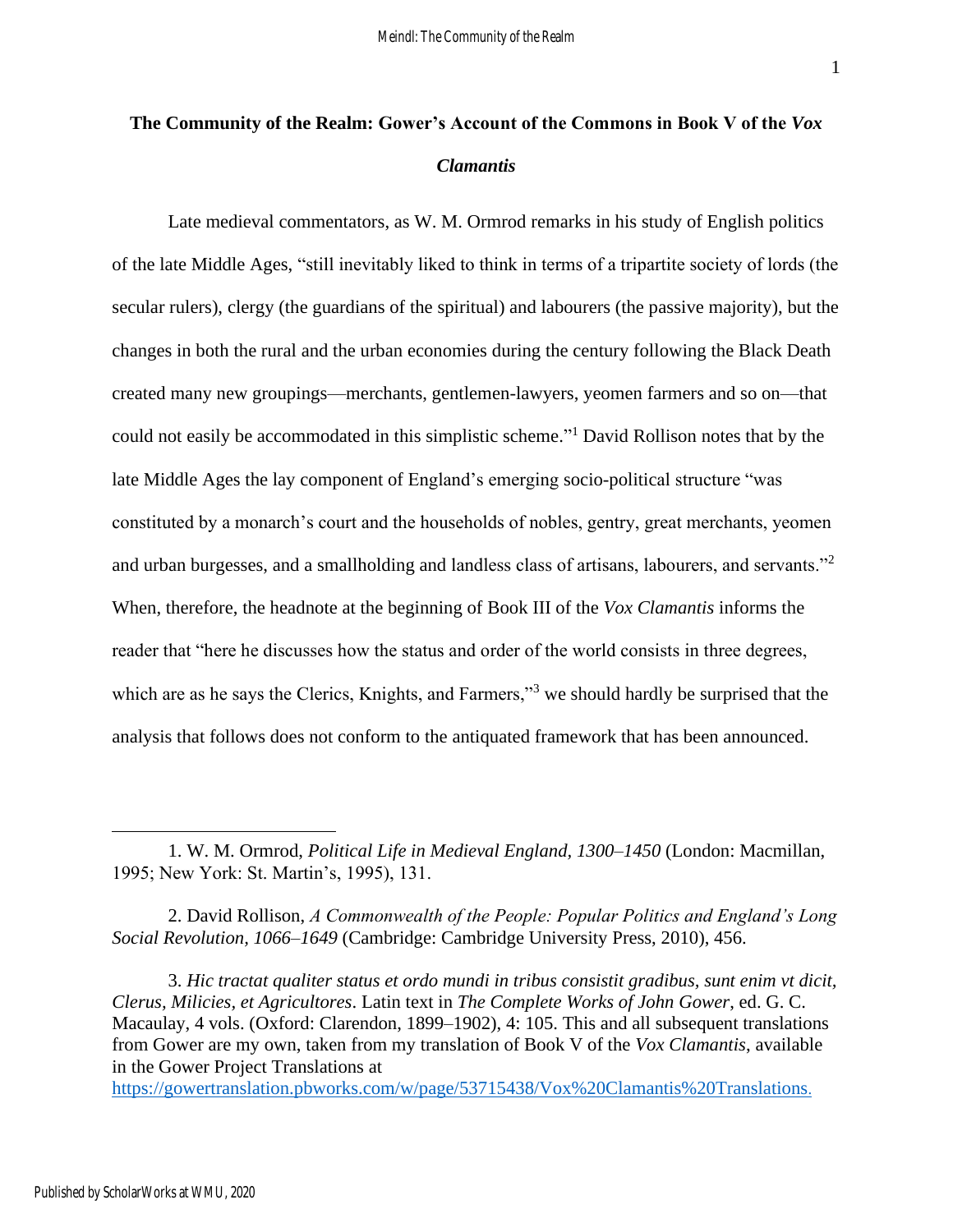Nevertheless, in a subsequent headnote at the beginning of Book VI, the poet expresses his satisfaction that he is by this point in the text on the verge of fulfilling the intent announced at the beginning of Book III.<sup>4</sup> An extensive discussion of the clergy, the first estate, has been delivered as promised, comprising Books III (secular clerics) and IV (the cloistered), and an analysis of the titled nobility and peerage, the second estate, will be a major component of a thorough account of the law in Book VI. But Book V, whose subject matter according to Gower's announced program should be the *agricultores*, actually critiques secular society below royalty and peerage, the third estate, which was sometimes called the community of the realm. This community, i.e. the commons, characterizes both those eligible for selection to serve in the lower house of parliament and all those who comprise the socio-economic category represented there. <sup>5</sup> While Gower professes the time-honored trinity of estates satire—the division of the human world into those who pray, fight, and labor—in his subsequent discussion he reconfigures that world into clergy, commons, and governing class to account for the sociological realities of late fourteenth-century English society. This essay clarifies Gower's authorial strategies and contemporary references in Book V to show how his discussion of those who labor

<sup>4.</sup> The prose headnote to Book VI announces the poet's intention to move on to a discussion of the law and government, "since the fault existing in all the degrees of the temporal world has been discussed" [*exquo de errore in singulis temporalium gradibus existente tractatum est*]. Book VI concerns itself with the ruling class that administers, structures, and originates the law on behalf of the nation's various communities and ranges from the legal functionaries at its bottom to the king who surmounts it.

<sup>5.</sup> For a discussion of the origins of parliament, the emergence of the commons as a component, and the use of the phrase *communitas regni* to designate those lay persons who were not members of the peerage, see G. O. Sayles, *The Functions of the Medieval Parliament of England* (London and Ronceverte: Hambledon Press, 1988), 3–58, esp. 36.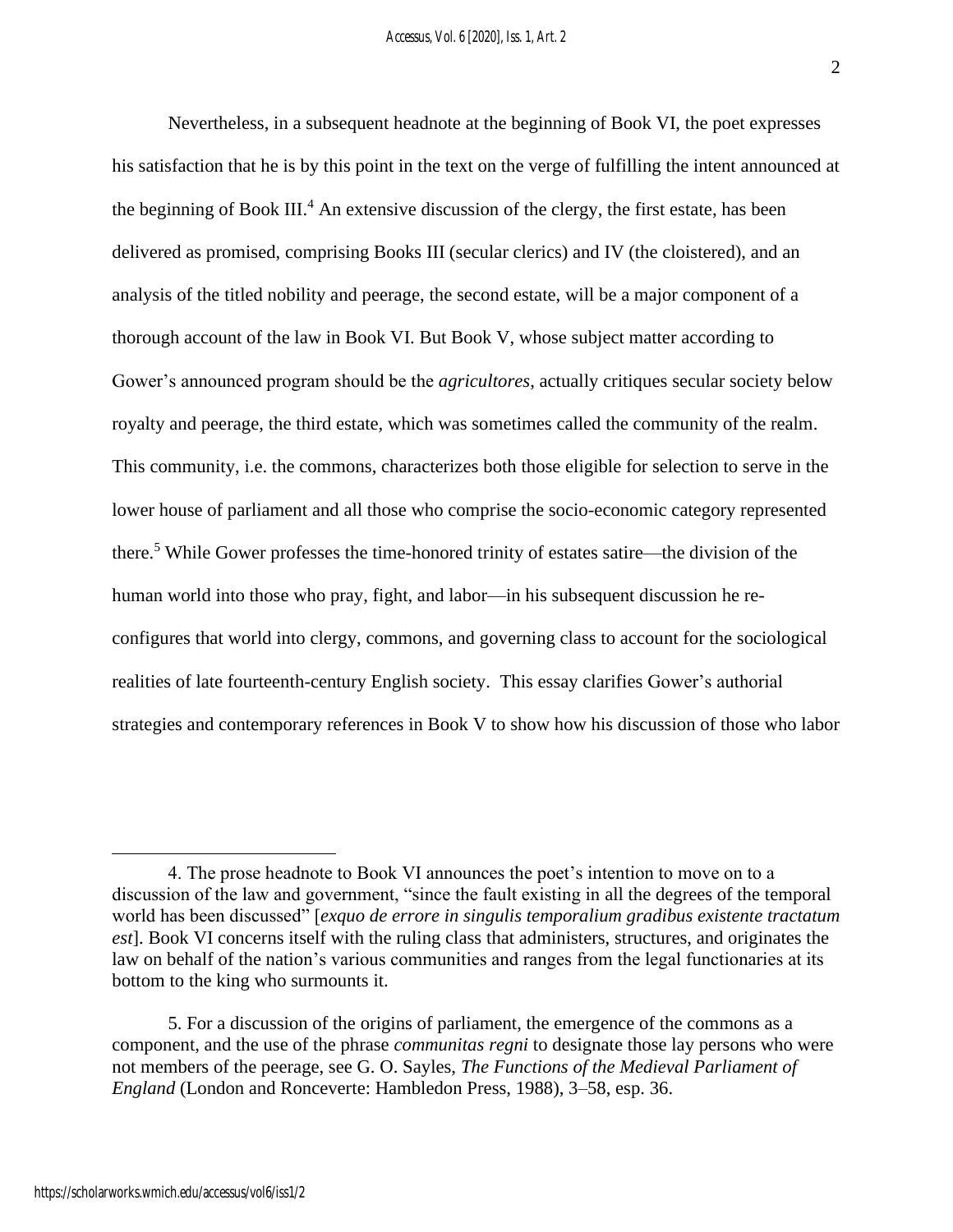actually comprises an accurate (though harsh) account of the commons as it had emerged by his day.

An outline of Book V reveals the components of the commons:

- I. *Milites*: The knightly class / gentry (chapters 1–8, ll. 1–556).
- II. *Status agrestis*: The peasantry (chapters 9–10, ll. 557–654).
	- A. *Cultores*: Plowmen.
	- B. *Ingenui*: Freeborn peasants (franklins / yeomen).
	- C. *Laborarii*: Laborers.
- III. *Urbanes*: The urban populace (chapters 11–16, ll. 655–948).
	- A. *Mercatores*: Merchants, designated *maiores*.
	- B. *Artifices*: Artisans / craftsmen, designated *minores*.
	- C. *Plebs*: The urban underclass.

Readers are invited to follow my [translation](http://gowertranslation.pbworks.com/w/page/53715438/Vox%20Clamantis%20Translations) of Book V as we discuss these categories.

Let us begin with the first category, the *milites*, the identification of which requires some deliberation. At the end of their critique, Gower concludes his analysis with the remark that, paradoxically, the number of those serving as *milites* has increased while their deeds on the contrary have decreased, with the result that their honor, dependent upon the charge given them by the ancient order, the *ordo vetus*, has become empty.<sup>6</sup> Now modern historians have shown conclusively that the numbers of those identified as dubbed knights were by no means increasing in the late fourteenth century. They had in fact been declining steadily due to the extinction of

<sup>6</sup>*. Milicie numerus crescit, decrescit et actus; / Sic honor est vacuus, dum vacuatur onus*  $(V, 555-6)$ .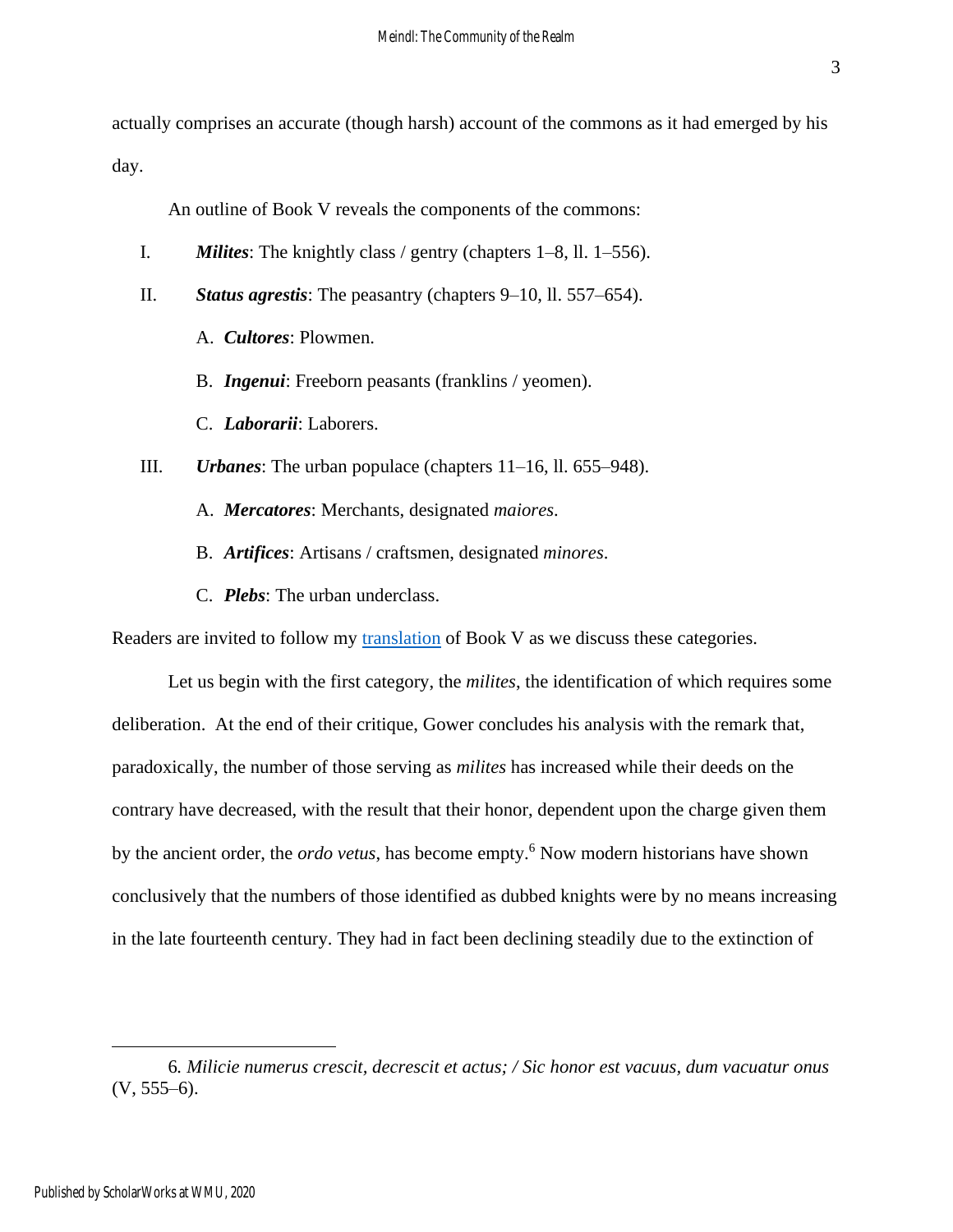knightly families caused by their failure to produce male heirs.<sup>7</sup> Moreover, it is, as Chris Given-Wilson concludes, "the steady decline in the number of knights (which continued throughout the fourteenth and fifteenth centuries) [that] led to a corresponding rise in the status of the esquires."<sup>8</sup> The situation was resolved over time by the gradual transformation of the lesser nobility into what comes to be called the gentry, which was accomplished by social mobility from both above and below. Cadet lines of noble families drifted downwards and newly-wealthy members of the legal and merchant classes rose until by the end of the fourteenth century a class comprised of knights, squires, and gentlemen (the leading figures / landholders of county and parish), had replaced the simpler knightly estate of an earlier time. The gentry is, of course, the social category that Gower himself belonged to and which he refers to now as the *militia* in order to claim for it the heritage of privilege and obligation associated with chivalrous knighthood.<sup>9</sup>

8. Given-Wilson, *The English Nobility in the Late Middle Ages*, 71.

9. For what is known about Gower's status, see John Hines, Nathalie Cohen and Simon Roffey, "*Johannes Gower, Armiger, Poeta:* Records and Memorials of his Life and Death," in *A Companion to Gower*, ed. Siân Echard (Woodbridge, Suffolk: Brewer, 2004), 23–42; Sebastian Sobecki, "A Southwark Tale: Gower, the 1381 Poll Tax, and Chaucer's *The Canterbury Tales*," *Speculum* 92, no.3 (July 2017), 630–61, esp. 647–8; and Martha Carlin, "Gower's Life," in Stephen H. Rigby, ed. with Siân Echard, *Historians on John Gower* (Woodbridge, Suffolk: Boydell and Brewer, 2019), 22–120.

<sup>7.</sup> See K. B. McFarlane, *The Nobility of Later Medieval England: The Ford Lectures for 1953 and Related Studies* (Oxford: Clarendon, 1973), esp. 142–67. Although McFarlane's conclusions have been adjusted by later analysts who have taken issue with some of his terminology and definitions, his basic generalizations still hold up. Chris Given-Wilson remarks of the peerage, for instance, after a review of scholarship since McFarlane, that "the great majority of extinctions occurred simply for lack of male heirs." See *The English Nobility in the Late Middle Ages: The Fourteenth–Century Political Community* (London and New York: Routledge, 1987; rpt. 1996), 55–68. The quote is on 64. While the data for the upper nobility is far more extensive than that for the gentry, the lack of male heirs afflicts both groups and the extinction rates seem to be about the same.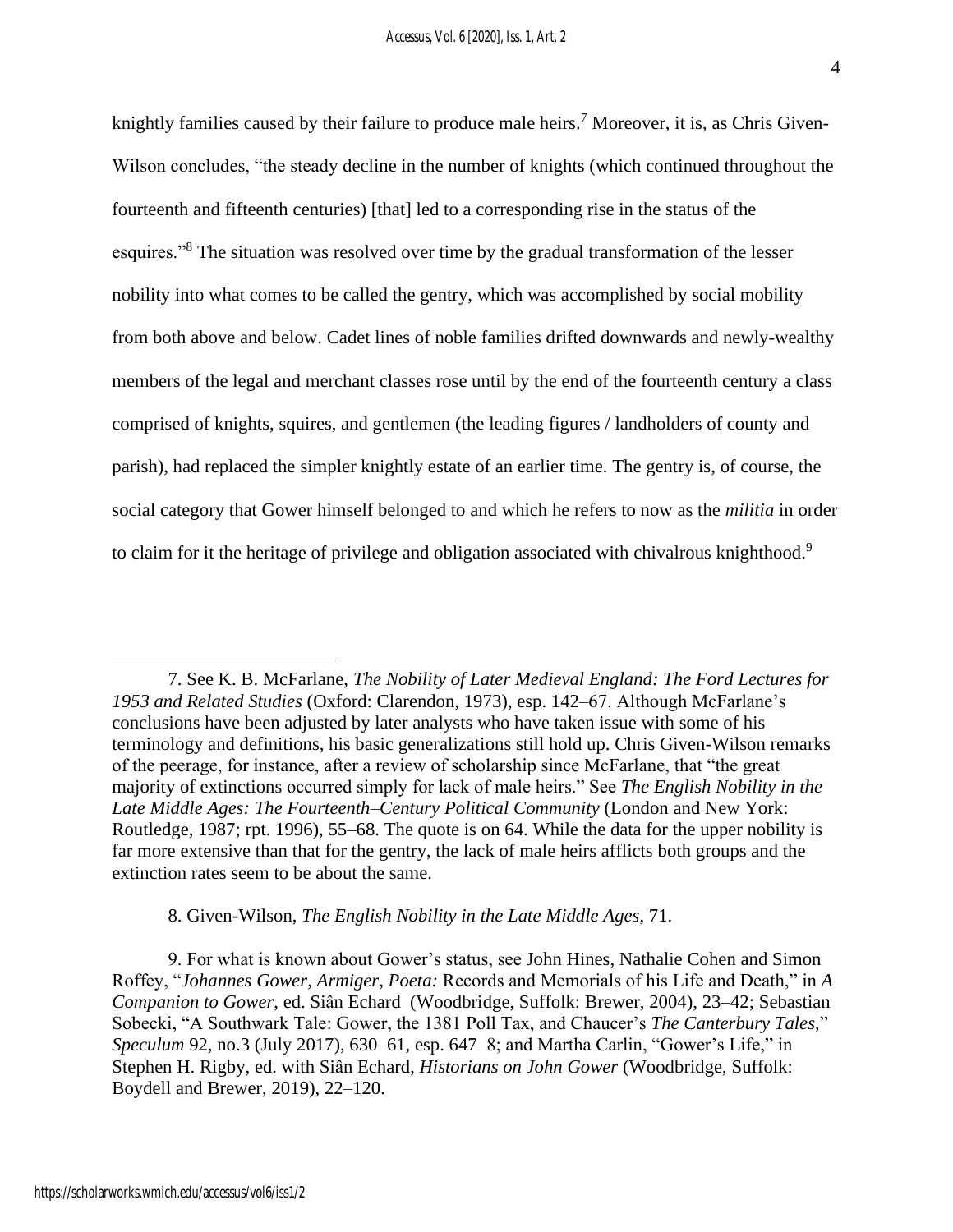Only if we recognize that Gower's *milites* are the gentry does his remark about increasing numbers make sense.

Let us clarify as well that the term does not designate the titled nobility and others who comprise the peerage, those who attend the upper parliamentary house, in time to be designated the House of Lords.<sup>10</sup> Nor does it designate the nobility in general, a category which, through a shared commitment to the ideals of knighthood, would include all those from the lords at its upper extreme to the gentlemen at its bottom. To characterize the *maiores barones*, some of them members of the king's own family, as *milites* would be a gaffe of the first order. To make clear the distinction between lords and knights, those members of the upper gentry who were occasionally admitted to the peerage but couldn't yet be characterized as *barones* were then designated knights banneret to distinguish them from bachelors, the lesser belted knights who ranked politically and socially with the commons. The title of knight banneret then slowly disappears as the title of baron becomes applied more generally in the sense of *barones minores* to designate peers who weren't titled nobility.

The emergence of the gentry in the thirteenth century as experienced participators in government is studied by Jean Scammel, who locates the origins of the class in the reign of

5

<sup>10.</sup> The lords and peers are a small group at the time Gower writes. There were but ten titled lords when Richard ascended the throne in 1377, upon which occasion he created five more. He will add several in the course of the 1380s, but the number of titled nobility rarely exceeds twenty at any time in the late Middle Ages. The peerage of the same time consisted of "about sixty to seventy families distinguished from the rest of the landholding class by their more or less hereditary right to receive individual summonses to parliament." See the discussion in Given–Wilson, *The English Nobility in the Late Middle Ages*, 29–55, esp. 47. The peers are discussed on 55–68. The quote is on 55. The distinction between lord and peer will disappear during the course of the fifteenth century and all those who are summoned are then assumed to be lords. As McFarlane puts it, "Lords were peers and if they possessed no higher title they were barons." *The Nobility of Later Medieval England*, 124. See also 268–78 for an essential discussion of the titled nobility.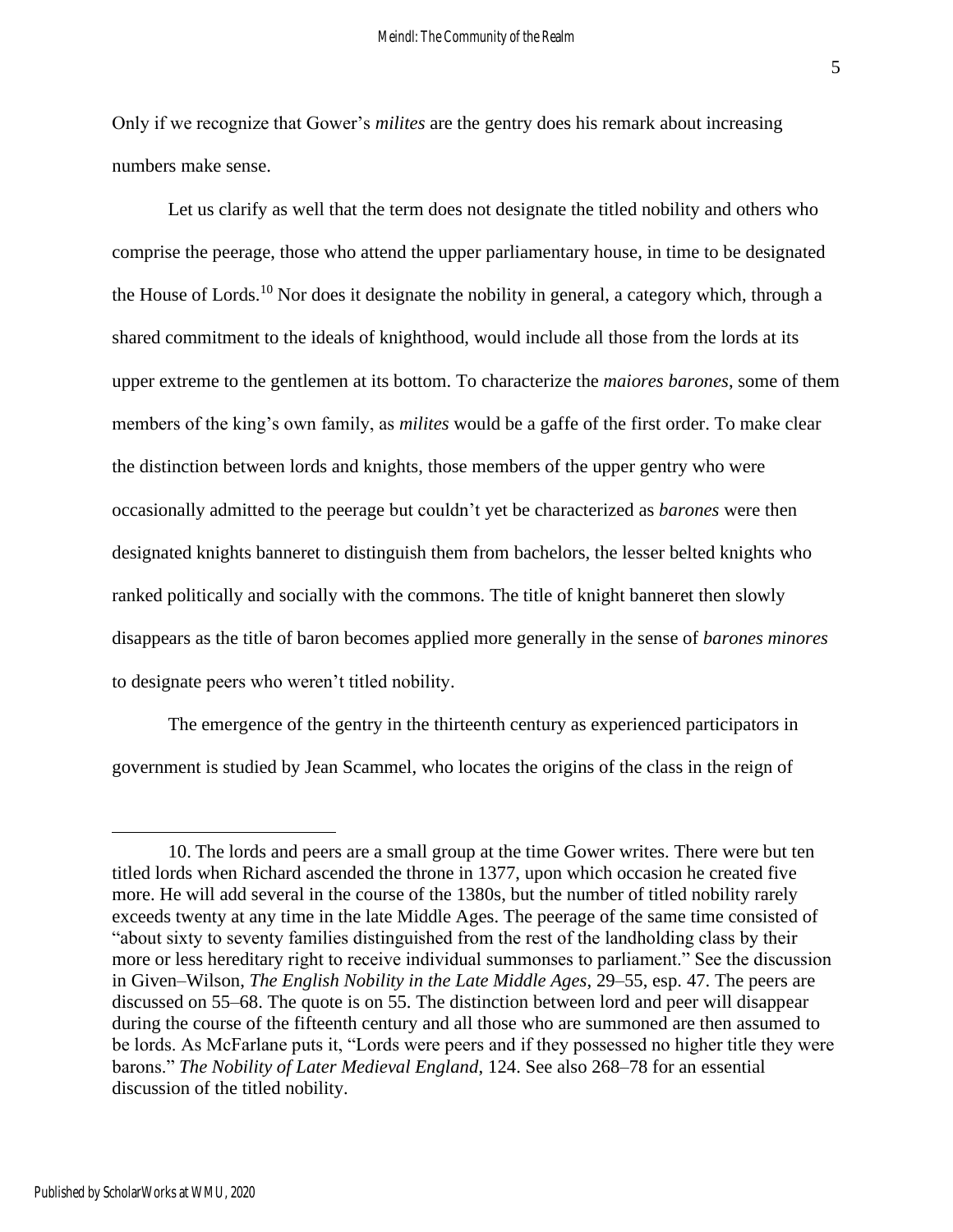6

Henry II, its emergence due to the effect of the petty assizes and an emphasis on possession rather than ownership of land (the concept of the *statuliber* or freeholder).<sup>11</sup> For Robert C. Palmer, the transition from the knightly class to the gentry was a consequence of the requirements of the law in post-plague England.<sup>12</sup> Enforcement of the Ordinance (1349) and Statute (1351) of Labourers and subsequent legislation required an extension of central judicial authority throughout the country, occasioning thereby in the shires the proliferation of commissions of the peace. Overseen and conducted by the leading landowners of every region, these commissions accordingly required the establishment of a more extensive class capable of administering the law in the localities.<sup>13</sup> Christine Carpenter sees the 1413 Statute of Additions as the final act in the emergence of the gentry.<sup>14</sup> According to Ormrod, a linguistic consequence of the gentry's emergence as the key component in the commissions of the peace is the crown's recognition that law French will not work in the localities and the issuance of the statute of 1362 to establish English, with reservations and exceptions, as the appropriate language of pleading.<sup>15</sup>

The new class that is thus established is large and diverse enough that it becomes further divided into groupings according to wealth. "By the end of the fourteenth century," says Given-

13. Palmer, *English Law in the Age of the Black* Death, 22.

14. Christine Carpenter, *Locality and Polity, A Study of Warwickshire Landed Society, 1401–1499* (Cambridge: Cambridge University Press, 1994), 44–46.

15. W. M. Ormrod, "The Use of English: Language, Law, and Political Culture in Fourteenth-Century England," *Speculum* 78, no. 3 (July 2003): 750–87.

<sup>11.</sup> Jean Scammell, "The Formation of the English Social Structure: Freedom, Knights, and Gentry, 1066–1300," *Speculum* 68, no. 3 (July 1993): 591–618.

<sup>12.</sup> Robert C. Palmer, *English Law in the Age of the Black Death, 1348–1381* (Chapel Hill and London: University of North Carolina Press, 1993), 14–27.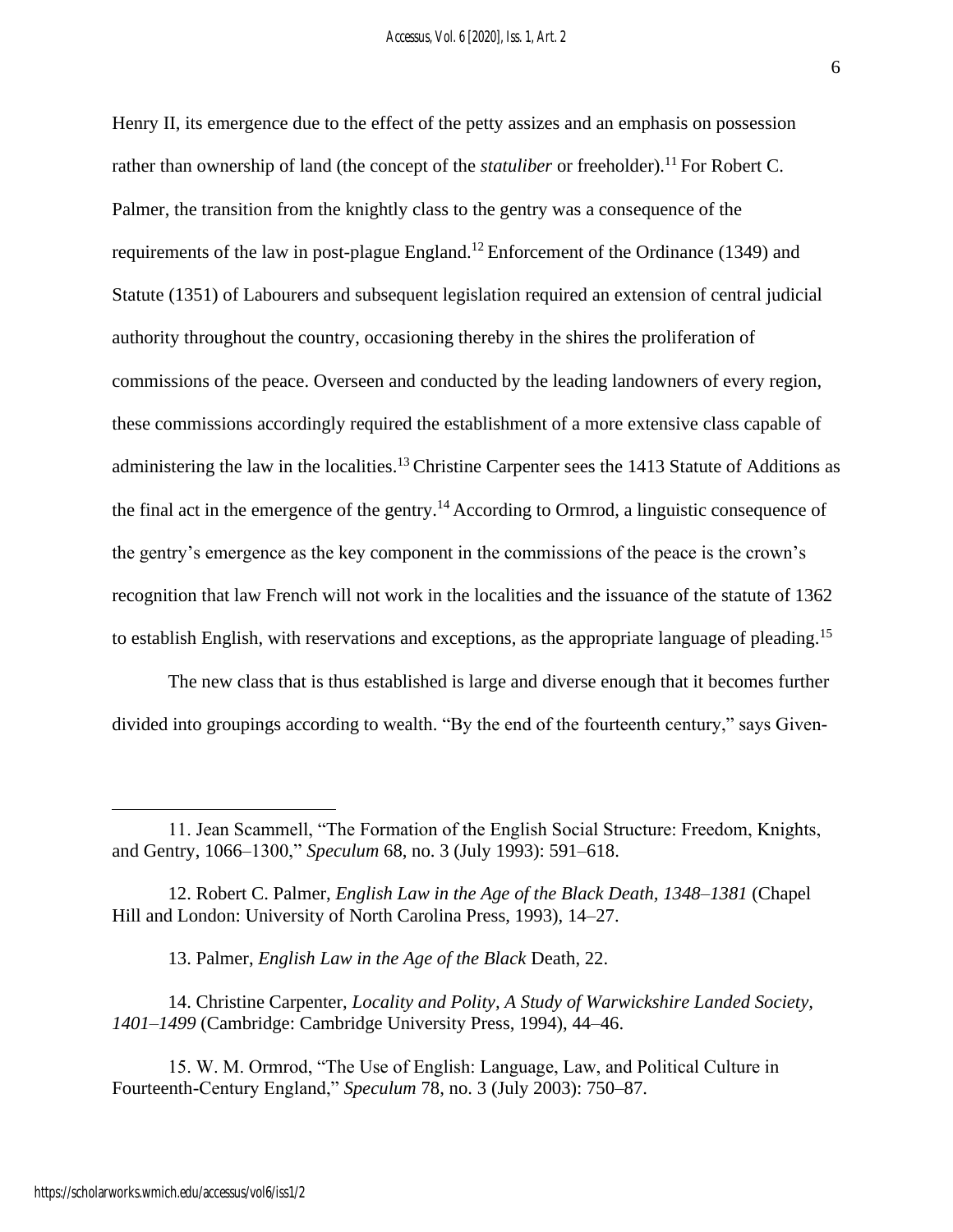Wilson, "English landholders below the peerage now styled themselves as knights, esquires, or gentlemen, in that order."<sup>16</sup> Concluding that the political role of the gentry is "one of the key themes of fourteenth-century English history," Given-Wilson argues that their wealth and control of local institutions gave them a power "that is reflected . . . in the striking development in the influence wielded by the knights of the shire in parliament."<sup>17</sup> There is a clear consensus among modern historians that by 1381 the gentry had absorbed and supplanted the knightly class. As Palmer puts it, "'the gentry,' substantial local people whose position is strongly related to the exercise of state authority, replaces the 'knightly classes' as the appropriate, if amorphous, designation of the lower ranks of the upper orders."<sup>18</sup>

So why does Gower talk about those *in statu militie*? Beyond the lack of a readily acceptable equivalent term (that has yet to come into widespread use), Gower generally tends to conceive the present in terms of the past. I would suggest that he wishes to connect the emergent new social reality to the philosophical structures of the old and legitimate its standing by specifying the source of its privileges and obligations. As a country gentleman probably living in London on and off at the time of writing, one who will be an armiger in the service of John of Gaunt by the time of his death, Gower well knew where he stood in his world and would no doubt have been eager to certify his own place in the society that was emerging from the

<sup>16.</sup> Given-Wilson, *The English Nobility in the Late Middle Ages*, 70.

<sup>17.</sup> Given-Wilson, *The English Nobility in the Late Middle Ages*, 83.

<sup>18.</sup> Palmer, *English Law in the Age of the Black Death,* 24.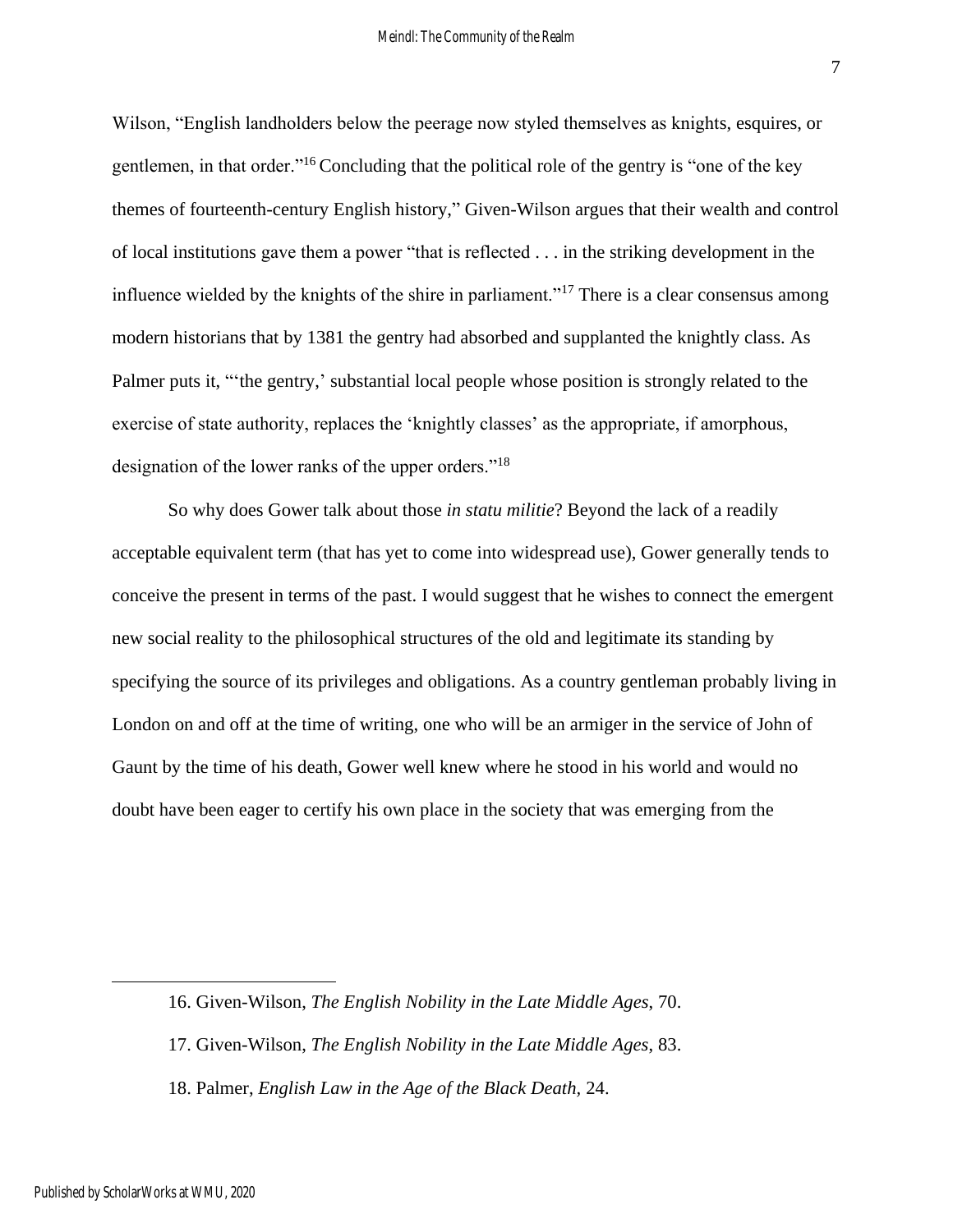tumultuous events of his day. <sup>19</sup> The coat of arms on his tomb and the effigy that surmounts it both indicate that the poet considered himself among the *milites*. Moreover, he possessed an annual income that could have easily caused him to be distrained to knighthood. By the end of his life, knighthood would have been his for the asking, but, like many others, he was likely dissuaded from taking that step because of the substantial expenses and inconveniences that were perceived to come along with it. Nevertheless, in writing about his own class, now more properly described as the gentry, Gower claims for it, perhaps in the light of the new obligations it has incurred with respect to an emerging justice system, the heritage of chivalric knighthood.

The prose headnote to Book V establishes the poet's intent, now that he has concluded with the clerics who govern spiritual affairs, to discuss "those in knightly status who are obligated to protect and uphold temporal matters."<sup>20</sup> The opening distich specifies that he intends to show how the *ordo vetus* pertains to the *milites*. The *militia*, distinguished from the outset with high honor, was established specifically for three reasons: to defend the *iura* of the church, to foster the *commune bonum*, and to protect the orphan and widow (ll. 3–8). The *lex* obligates the *miles in armis* to come to its aid, as indeed in the past he did, whereby he enjoys his status in the present (ll. 9–12). However, the *miles* fought not for fame but for justice, and, although the knight who supports the ancient *ordo* deserves praise, he who fights expressly for such a reward doesn't deserve it because, presumably, his motivation is improper (ll. 13–18).

8

<sup>19.</sup> The first-person commentary at ll. 517–18 indicates that the author considers himself among the *milites*: "It's nothing to me to vanquish all the world's hosts, / If I, unarmed, lose to a single vice."

<sup>20.</sup> *De hiis qui in statu milicie temporalia defendere et supportare tenentur.*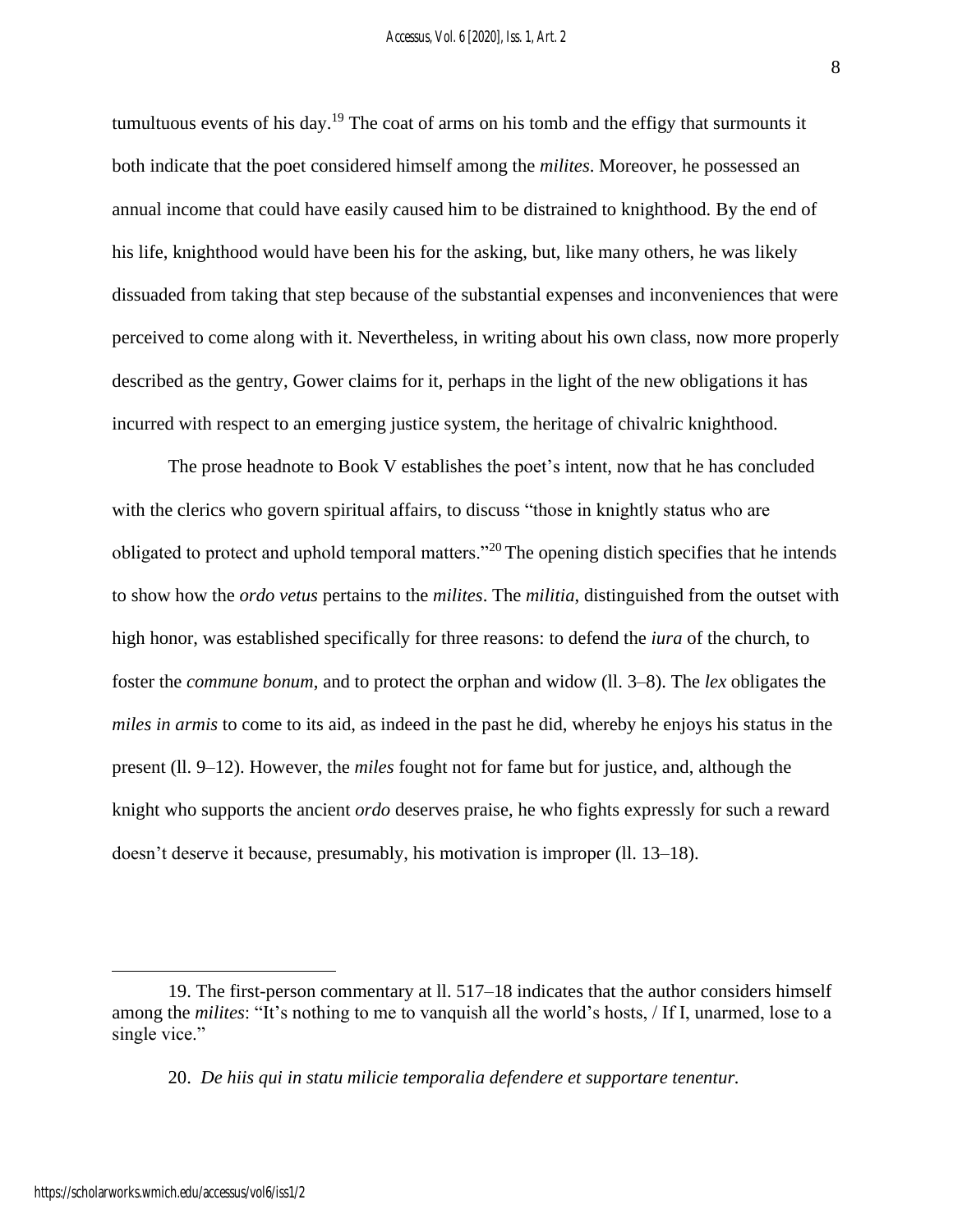Later, in the prose headnote to chapter 4, Gower collectively terms the knight's three obligations the *milicia probitatis* (the knightly service of righteousness). Obligated by the law, the knight fulfills duties both institutional and individual. In the first instance he must defend the church and foster the community served by the polity, and in the second stand up for the rights of deserving individuals, here given biblically as, but certainly not limited to, the orphan and widow. <sup>21</sup> By performing these functions in the service of the ancient *ordo*, by activating his status on behalf of church, community, and deserving individuals, motivated *pro iusticia*, the *miles* in the past conquered his enemies and garnered *laudes*. If, however, his motivation should now be *pro laude inani*, his praise will be undeserved. This matter will be taken up again later (ll. 251–72), at which point it becomes clear that Gower is criticizing those whose actions are designed not to serve the cause of righteousness but expressly to build an affinity.

Since the *lex* requires the *miles* to come quickly to its *bellum* in the service of Christendom, commonweal, $^{22}$  and deserving individuals, it is accordingly inappropriate for him to come to Venus's wars (in which he stands in any case no chance of victory) in a personal pursuit of sexual gratification that distracts him from his legal duties. He who desires honor should earn it by performing the deeds that his task urges upon him (*opus suadet sibi* [l. 24]). The second stanza (ll. 19–36) will discuss the folly of the knight who is motivated instead to

9

<sup>21.</sup> The *bonum commune* is something like a medieval version of the *res publica*, a starting point for a progression through common weal to commonwealth without yet any suggestion of an ultimate destination in republic. It stands for a community distinct from the clerical or aristocratic, together with which it comprises the national entity. For a discussion of the terminology as it develops, see Rollison, *A Commonwealth of the People*, 13–21.

<sup>22.</sup> Rollison shows that the word has appeared already in the fourteenth century to signify "the greater community that the state was supposed to serve." *A Commonwealth of the People*, 208.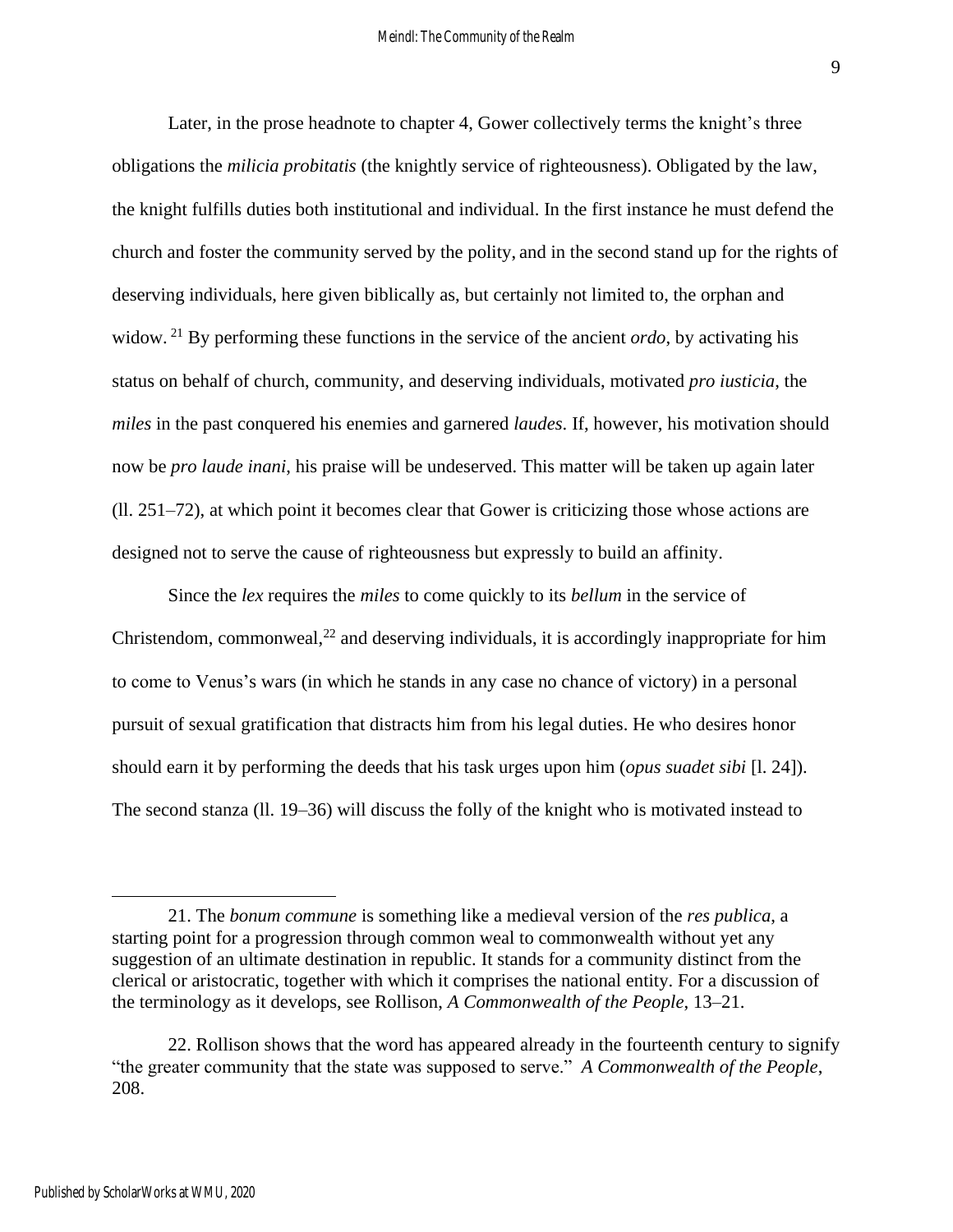serve Venus, and it will establish freedom as the essential prerequisite for knightly service. Such freedom excludes the passionate service of women, for a man "who is first free and then willingly subordinates himself is more foolish than a fool" (11,  $31-2$ ).<sup>23</sup> Later we learn that when a *miles* pursues romantic love, his reason "enters service, and scarce a handmaid's place maintains" (l. 240).<sup>24</sup> Freedom is the essential prerequisite for membership in the *status militie*.<sup>25</sup>

Having established that the pursuit of honor in the service of Venus is contrary to logic and violates the ancient *ordo*, Gower goes on to specify his charges against the *milites* of his day: they waste their energies in the pursuit of beautiful young women or wealthy dowagers, and they throw away their resources chasing after earthly reputation. In the first instance, the knightly *amans* fails to stabilize the family by contracting the right marriage with the right woman—who in the course of the commentary will receive (ll. 293–332) her due. In the second, he wastes his wealth on earthly vanities. Gower's lengthy diatribe against romantic love is accordingly not simply a rebuke to those engaged in inappropriate behavior but a major component of the poet's analysis of the gentry. By detailed study of surviving records, modern historians have established beyond doubt that the primary problem faced by both noble and gentry families in England was extinction caused not by plague and war but by failure to produce male heirs to carry on family lines and manage the estates. These estates had been accumulated through marriages arranged for the purpose of allying families and ensuring their continued prominance in their localities and, as

24 *Hominis ratio* . . . */ Servat, et ancile vix tenet ipsa locum.*

25. See the discussion in Matthew W. Irvin, *The Poetic Voices of John Gower: Politics and Personae in the* Confessio Amantis (Woodbridge, Suffolk: D.S. Brewer, 2014), 168–78.

<sup>23.</sup> *Reputandus homo, qui prius est liber et sponte se subactum facit, sic est stulcior stulto*.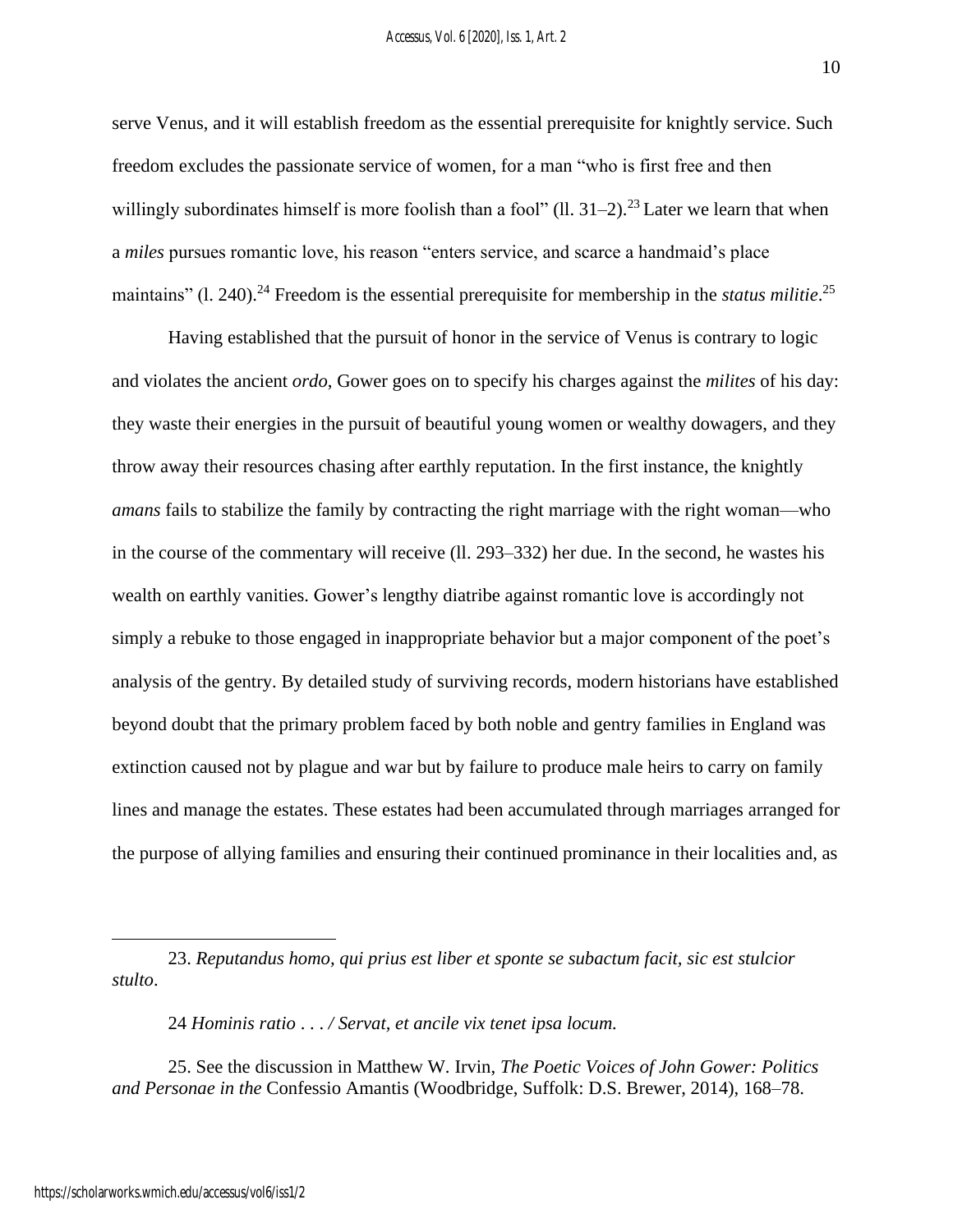circumstances dictated, on the national scene. The counterpoint to the poet's lengthy diatribe is the praise of the good woman, who, imitating ideals represented by the mother of Christ, should manage properly the domestic needs of the knightly household.

Gower's disparagement of romantic love follows familiar lines. Love is first of all a conventional file of oxymorons (ll. 37–78), then a capitulation of reason to desire and sensuality (ll. 79–224), and finally the loss of freedom (ll. 225-250). Then Gower adds (ll. 251–292) to the pursuit of romantic love the other failing of the *milites* that was mentioned at the outset of Book V: the desire for the world's empty praise (ll. 13–18). Giving expensive gifts in the hope that reputation can be thus purchased is not the proper way to fame, which is acquired by deeds executed in accordance with the requirements of the ancient *ordo* that were specified at the outset of Book V. An unwise *miles* seeks the harvest of human praise by sowing gold, garments, jewels, and horses among his followers, but he will find that for all his efforts the world's treacherous fame will fail him, just as the *miles* who seeks fulfillment in romantic love will be even more catastrophically disappointed when his efforts prove likewise fruitless. Only God's praise and love are the true sources of happiness, not the fawning adulation of an affinity.<sup>26</sup>

Chapter 6 (ll. 293–467) commends the good woman who should be the object of the *miles*' romantic attentions and condemns the evil women, presented as seductresses and

<sup>26.</sup> Affinities, basically outgrowths of households, are notoriously employed by ambitious aristocrats for the purposes of extending their sway over their localities by establishing bodies of retainers who wear their livery, both identifying garments and such devices as pins and collars, and appear when required in support of their lords. Gower himself became a member of John of Gaunt's affinity and proudly wore his collar. Royal affinities are studied by Chris Given-Wilson in *The Royal Household and the King's Affinity: Service, Politics and Finance in England 1360–1413* (New Haven: Yale University Press, 1986). The legal problems caused by affinities are the subject of Jonathan Rose's *Maintenance in Medieval England* (Cambridge: Cambridge University Press, 2017). Prominent gentrymen, some as wealthy as the peerage, were likewise eager to extend their influence by amassing what in an earlier day were called *clientes*.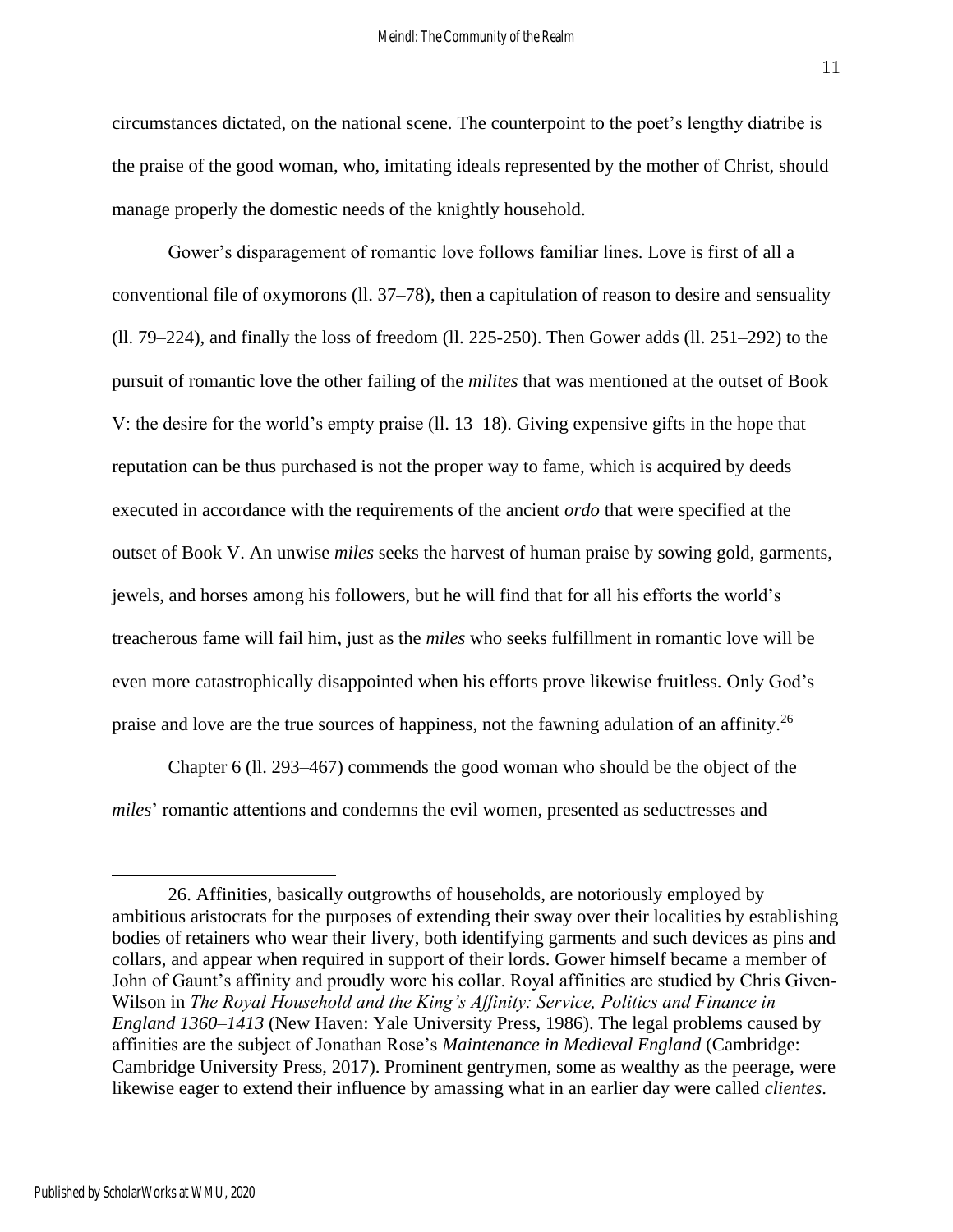dowagers, that he too often pursues for sex and wealth. The prose headnote asserts that the "proven virtue" of a good woman "transcends all the world's delights." The model for such a woman is provided by the Virgin Mary, whose praise is the subject of the chapter's opening lines. From her flesh God became flesh himself (l. 294) and by her example there are many good women deserving of praise (ll. 295–6). The good woman is the source of all good and her honest (i.e. proper) love is the true strength of love (ll. 297–98). She cannot be had for silver or gold and both tongue and pen are incapable of describing her worth (ll. 299–302). Her husband dwells revered in a proper household that contains every good, including clothing, complete with linings, sewn by her own hand (ll. 303–6). Modesty, which earns her praise and fends off wicked gossip, restrains her senses (ll.  $307-10$ ).<sup>27</sup>

Such a relationship, however idealized, was typically the result of an arranged marriage, the norm in late medieval England, its purpose to satisfy the practical concerns of family and inheritance. According to Jennifer Ward, "marriage was seen by noble families as a way of augmenting and consolidating their land and rising in political power and social influence. It was essential to try to ensure that there would be heirs to whom the inheritance would pass and who would safeguard it for future generations."<sup>28</sup> When individuals opposed the practical approach of parents and family, romantic love often resulted in clandestine marriages and disruptive

<sup>27.</sup> The life of the proper married noblewoman is described in 1405 by Christine de Pisan in *Le trésor de la cité des dames* (*The Treasure of the City of Ladies*). Although the work's concern is women of the uppermost social level, its descriptions of the proper life are applicable, with the necessary adjustments in scale, to gentrywomen as well. A wife's principal concerns should be loving God, obeying her husband and maintaining his reputation, running the household, and rearing the children. See the translation by Sarah Lawson (London: Penguin, 2003).

<sup>28.</sup> Jennifer C. Ward, *English Noblewomen in the Later Middle Ages* (London: Longman, 1992), 15.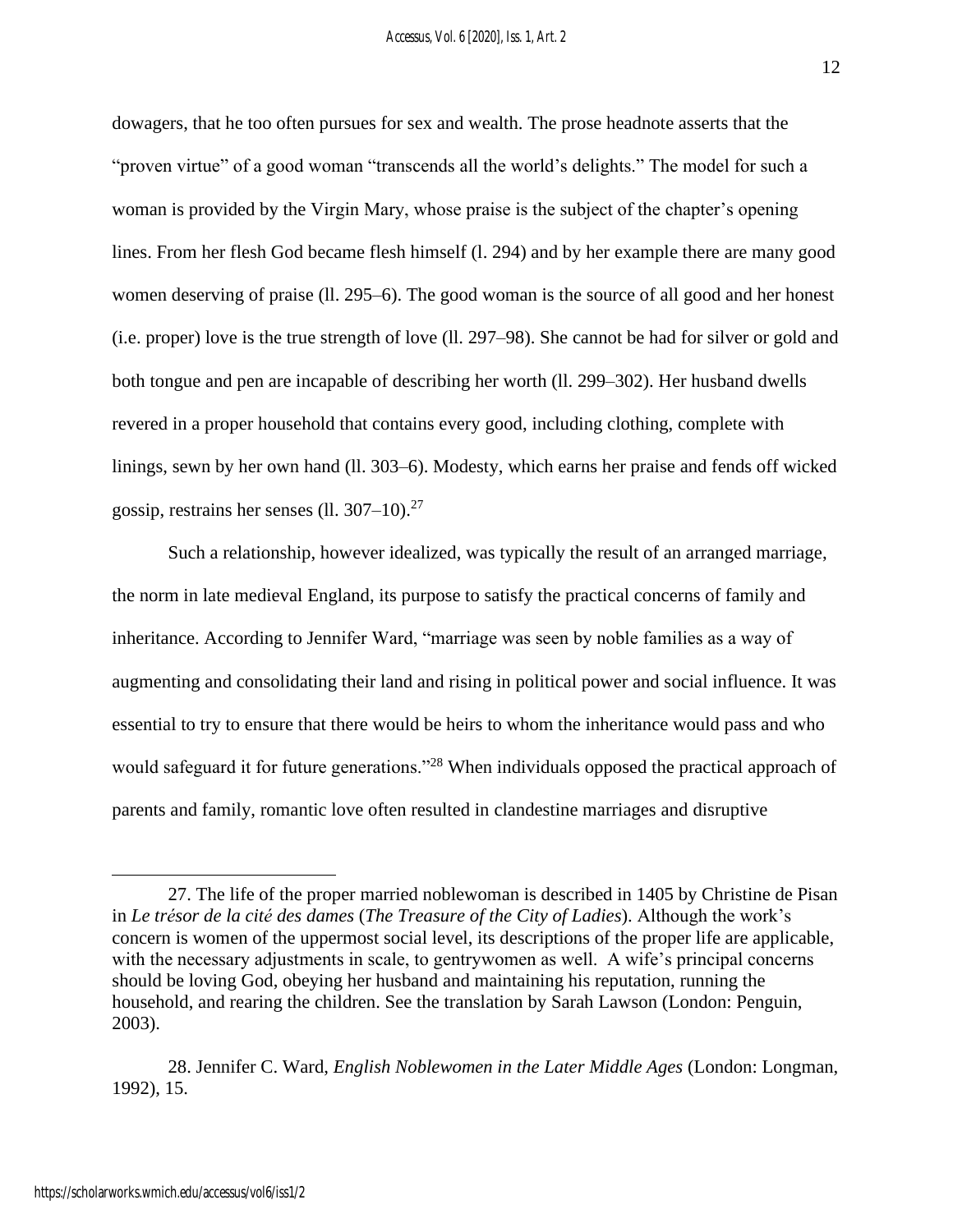abductions with all their consequent legal issues. Since the Catholic Church held that consent was necessary to a valid wedding, it was possible for lovers to reject arranged marriages and pursue their desires. Joan of Kent's clandestine first marriage to Thomas Holland resulted in years of legal turmoil occasioned by an arranged marriage she was constrained to enter into while Holland was on crusade in Prussia. Her subsequent marriage, after Holland's death, to the Black Prince was likewise an affair of the heart, although it is hard to imagine her family would have had any issues with it. Political connections through marriage were a major goal of noble families and were reflected in the similar pursuit of local connections by the gentry.<sup>29</sup>

The second stanza of chapter six (ll. 311–32) assures us that the goodness of good women is untouched by the misbehavior of evil women, young and old, who then become the subject of the remainder of the chapter (ll. 333–467). The sensual temptress is guided by the example of Eve (l. 333 and ll. 449–50), the Virgin's Old Testament counterpart who lures men from rational conduct by her deceits and snares. The young woman's manipulation of clothing, jewelry, affected language, and cosmetics is presented and condemned for two paragraphs (ll. 333-84), and the old woman's cosmetic deceits become the subject of another (ll. 385–428). Since old age has plundered her beauty, the old woman uses craft to hide her wrinkles and enhance her complexion. She artfully employs lotions and blushes, dyes her grey hairs or wears a blonde wig, even lets blood to achieve a fashionably pale hue. However, Gower's negative portrait of old women pursuing sensual gratification is not simply an abstract rejection of what was widely considered inappropriate behavior, but a component of his critique of the gentry.

<sup>29.</sup> See the discussion of marriage in Ward, *English Noblewomen*, 12–33. Ward concludes that if love existed in a late medieval marriage, it was likely the result of affection that developed over time.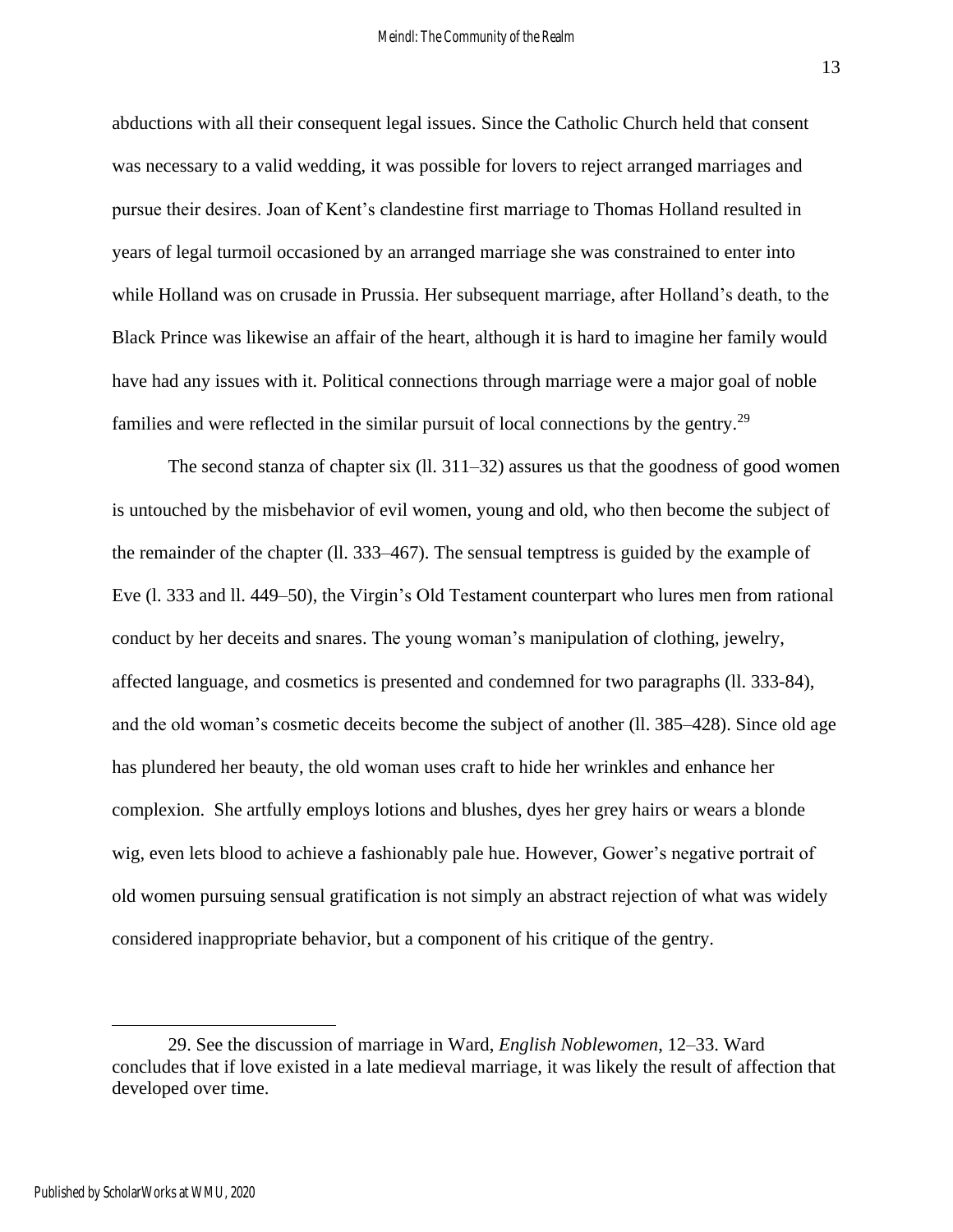Gower's old women are not the loathly ladies of romance tradition, but the "dreadful dowagers" of medieval history, widows who could have a disruptive effect on the bequest of estates to heirs by the nature of their inheritances and the romantic pursuit of whom could interfere with dynastic marriage-making. <sup>30</sup> Wives who survived their husbands kept at the least their dowers— legally established initially as a third of a man's holdings on the wedding day but then extended to a third of the entire estate at the time of death—as well as their marriage gifts and, if they had joint title with their husbands, even entire estates. Such properties as fell to widows were beyond the control of heirs until returned to the estate by death. If, however, a widow remarried, her new husband took control of her properties, which could then find their way permanently outside a family's possession, although they were supposedly to be returned, even if generally much diminished, to minor children upon the occasion of their majorities. Accordingly, when young heiresses proved to be in short supply, young men sought fortune through marriage to rich widows, many of whom were willing to give up the independence they had enjoyed as *femmes sole* since their husbands' deaths and again accept legal disparagement for a relationship with a young man that often could not result in children.<sup>31</sup>

<sup>30.</sup> For a full discussion, see Rowena E. Archer, "Rich Old Ladies: The Problem of Late Medieval Dowagers," in *Property and Politics: Essays in Later Medieval English History*, ed. Tony Pollard (New York: St. Martin's Press, 1984), 15–35.

<sup>31.</sup> In their defense, Ward notes that "dowagers generally acted constructively in the support of their children, the running of their estates and the building up of their affinity. They were important figures in their own locality and in noble society." *English Noblewomen in the Later Middle Ages*, 39. See 34–49 for a discussion of the late medieval widow and her position that provides a valuable counterpoint to Gower's presentation. Colin Platt concludes that "the crime of the rich old ladies of late-medieval England was not that they lived badly but too long." See his discussion in *King Death: The Black Death and its Aftermath in Late-Medieval England*  (Toronto: University of Toronto Press, 1996), 49–62. The quote is on 62.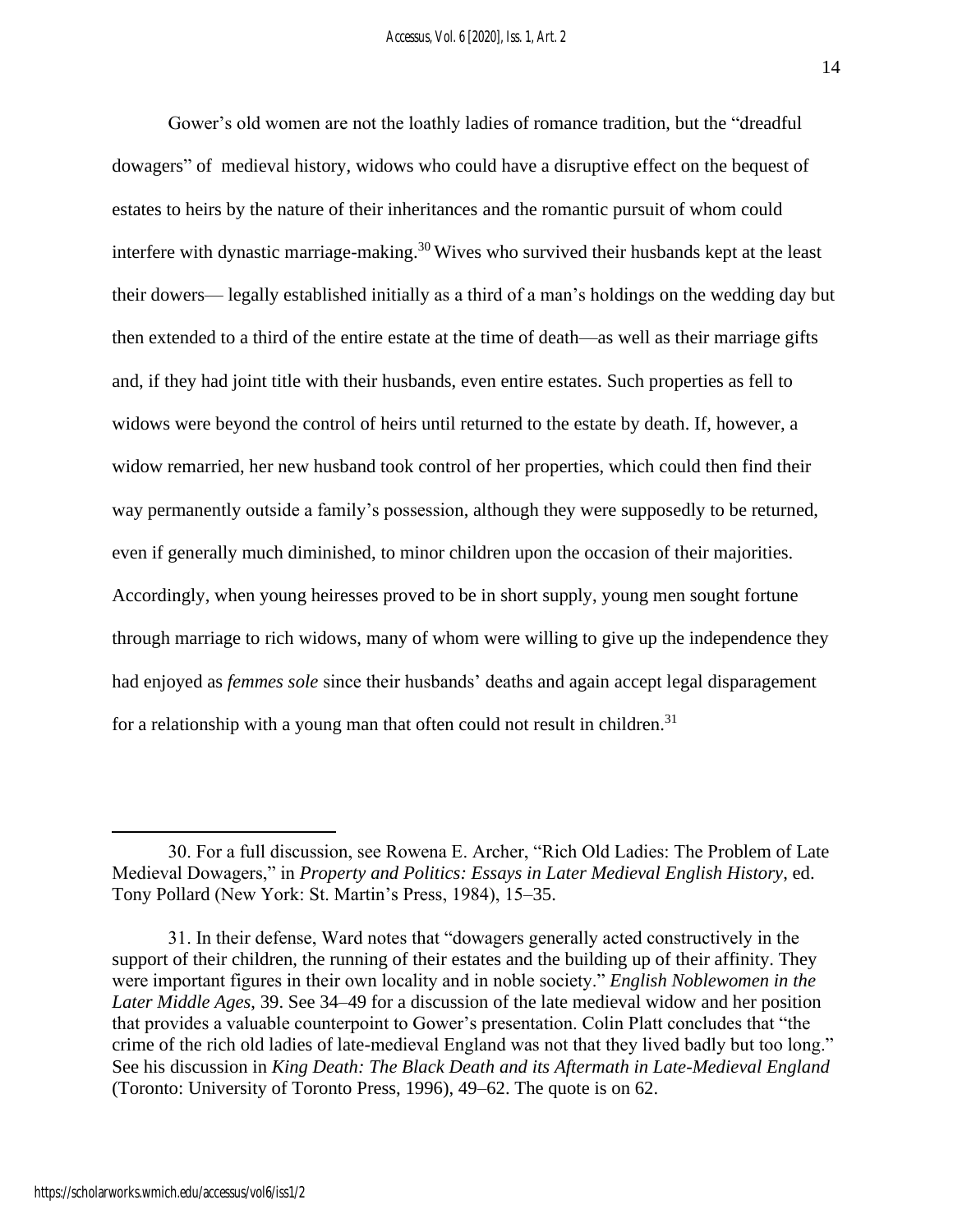After two paragraphs (ll. 429–67) decrying the infidelity and duplicity of women, Gower concludes chapter six, leaves the topic of romantic love, and returns to the subject matter of chapter one, that is, the duties and responsibilities of the *milites*, now with an emphasis on the implications for society when they do (chapter 7) or do not (chapter 8) fulfill their roles. According to their respective headnotes, chapter seven discusses "how a well-ordered knighthood guarantees the advantage of common security to all the other classes," and chapter eight "how knighthood's wickedness harms and offends all the other degrees of society." These chapters conclude the analysis of the gentry and, along with chapter one, bookend Gower's discussion of romantic love as it impacts the class negatively.

With that, having "spoken about those in the knightly estate who "ought to serve the *rem publicam*," Gower leaves off his discussion of the gentry and turns to his second category, "those who are obligated to endure the tasks of agriculture, necessary to the food and drink required for the sustenance of human kind," as the headnote puts it. Chapter 9 (ll. 557–628) then deals with the plowmen and chapter 10 (ll. 629–54) the laborers who, along with the freeborn peasants (*ingenui*), comprise the *status agrestis*. R. H. Hilton defines these two common social types, often presented together in the literature of the fourteenth and fifteenth centuries, as "the husbandman who possesses a plough-team as well as a more or less substantial holding of land" and, hierarchically lesser, "the hynd, the swain, a landless wage-labourer or a cottar."<sup>32</sup> Gower criticizes both harshly for their perceived failures, that is, their unwillingness to accept their inferior status with hearty cheer and their subsequent efforts to avoid its imposed requirements, which impinge upon the *libertas* of the freeborn.

<sup>32.</sup> R. H. Hilton, *The English Peasantry in the Later Middle Ages: The Ford Lectures for 1973 and Related Studies* (Oxford: Clarendon, 1975), 21.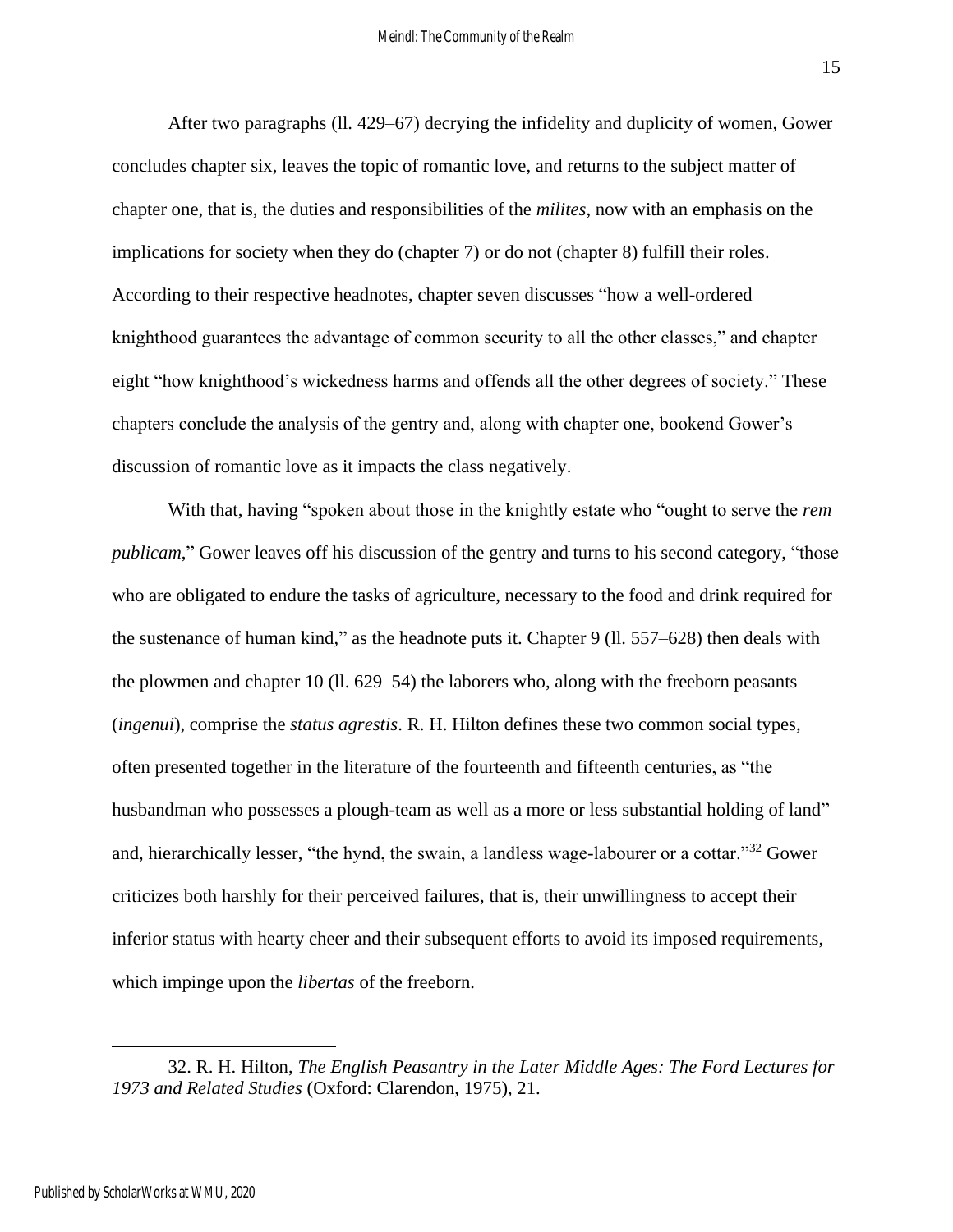The class of agrarian workers here labeled the *status agrestis* (l. 559) is composed of those who cultivate grain and the vine (l. 560). They produce food "for us" by the sweat of their labor, as God commanded (ll. 561–62). Theirs is the *regula* of our first father, Adam, which he received from God himself, who said to him after his fall from paradise (ll. 567-68): "O sinner, the labor and the sweat of the world are yours, in which you will earn your bread." Accordingly, if God's plowman, the *cultor dei*, observes that *regula* and performs his task of cultivation (ll.  $569-70$ ),<sup>33</sup> then the fertile fields will bring forth their crops and the vineyards abundant grapes (ll. 571–72). However, the stanza concludes, nowadays the *colonus* avoids his obligations and devotes himself to vices (ll. 573–74).

Up to this point husbandmen have been characterized as cultivators / tillers (*cultores*) and planters / sowers (*coloni*). Now, however, Gower comes specifically to their faults as plowmen, as servants of the furrows (*famuli sulcorum* [l. 576]). As such they are late, scarce, and greedy (*tardi*, *rari*, and *avari* [l. 577)], faults which are then discussed in reverse order. They are greedy because nowadays each wants a greater wage than two formerly received and it takes three to do the work of one (ll. 578–82); they are scarce because they flee like hunted foxes from lair to lair when sought to perform obligated services (ll. 583–86); and they are late because they want to live leisurely lives like magnates although service is the only way they can feed themselves (ll. 587–88). Both God and Nature have decreed that they should serve although neither can control

<sup>33.</sup> *Opus* has a technical value as Gower employs it here. According to M. M. Postan, by the end of the twelfth century those who held villein tenure "were subject to alternative sets of dues, either rent or work (*ad opus* or *ad censum*)." See M. M. Postan, *The Medieval Economy and Society: An Economic History of Britain in the Middle Ages* (London: Penguin, 1972), 167. *Ad opus* designates the status of villeins obligated to labor services (*operarii*) and *ad censum* that of those who paid a fee in lieu of services (*censuarii*). Thirteenth-century landlords were less than eager to accept rent in lieu of service, but commutation of labor obligations became more and more common in the fourteenth and fifteenth centuries.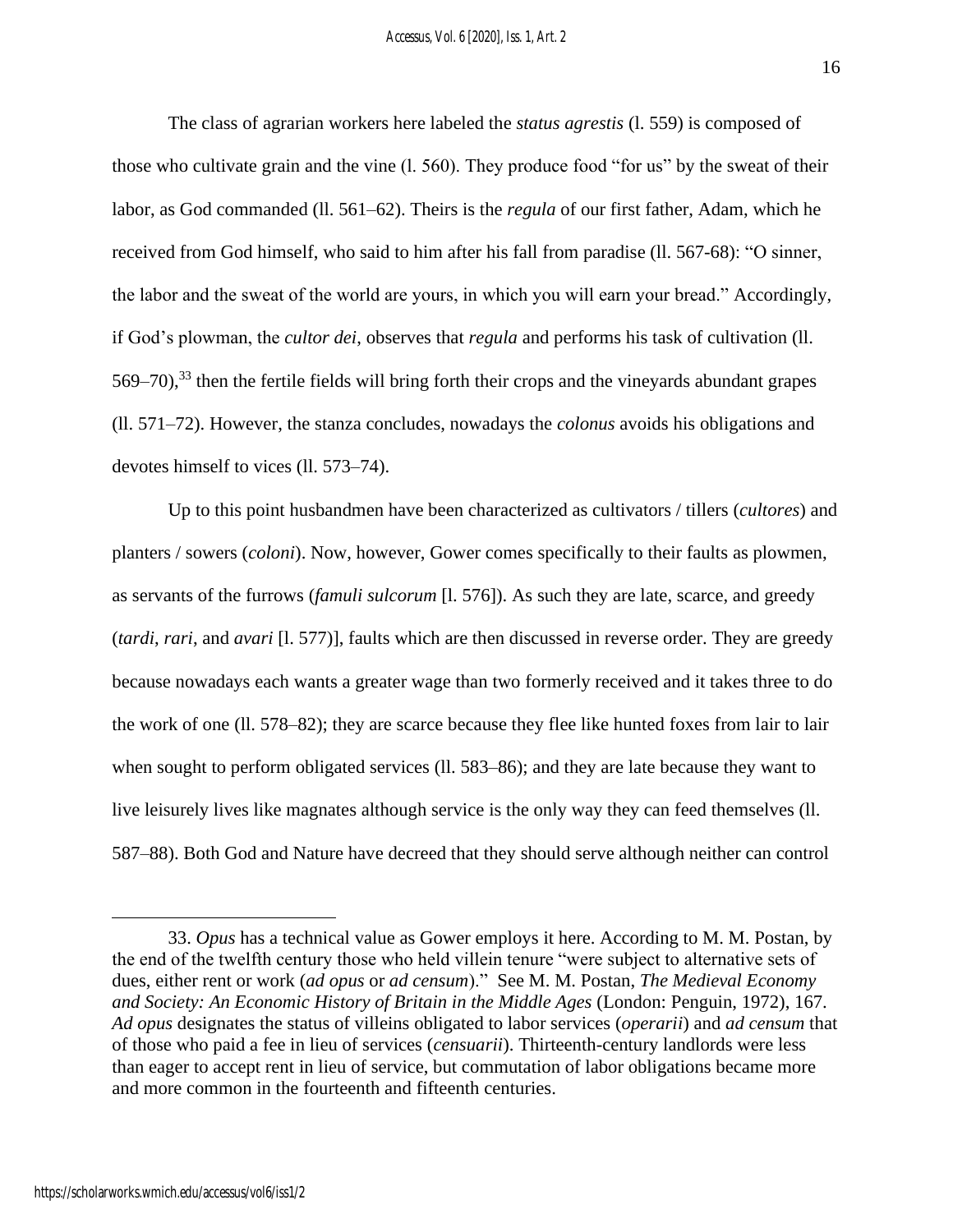them (ll. 589–90). Every landholder complains about them but has to put up with their misbehavior because they are necessary evils (ll. 591–92). *Coloni* in the good old days knew and accepted their servility (ll. 593–94), which God imposed upon the rural commoners (*rusticitas)* to curb their proud hearts (ll. 595–96). When the serfs (*servi*) were ruled by the law, freedom remained safe (*libertas mansit salua*) for the freeborn (*ingenuii* [ll. 597–98]).

The manner in which the unruly serfs corrupt the entire peasantry is the subject of the next paragraph (ll. 599–612). The past teaches the wickedness of the villein (ll. 599–600), who grieves honest men as nettles the grain (ll. 601–2). Like nettles, which are not only a painful nuisance but medicine for gout, villeins prick the soothed but also, presumably when they perform their necessary duties, soothe the pricked (l. 603). The *ordo vetus* teaches the *regula* that the *lex* must cut down the villeins before the *rustica proles* infects the grain, that is, the *ingenui* (ll. 604–8). Its conduct reveals the baseness of this *rusticitas vilis* and its disrespect for peasant decency (ll. 609–10). Accordingly, the savage rustic (*rusticus ferus*) must be burdened with the tasks of his obligated service, lest, without a proper load (*iusto sine pondere*) he heel over like a badly laden ship.

The last stanza of the critique (ll. 613–28) certifies the truth of this harsh figure by addressing the nature of the villein, which responds not to love but only to discipline. God and work are the sources of a man's wages (ll. 613–14) and, accordingly, the villein should toil and postpone leisure (ll. 615–16). As a barren field when planted returns no autumnal yield, so the peasant, when seeded with love, ruins his lord (ll. 617–20). Serfs do not perform their rightful services willingly, nor have any regard for the law of goodness (*pro lege bonitatis* [ll. 621–22]). Even when his body is compelled to serve, the villein's mind inclines toward evil (ll. 623–24).

Published by ScholarWorks at WMU, 2020

17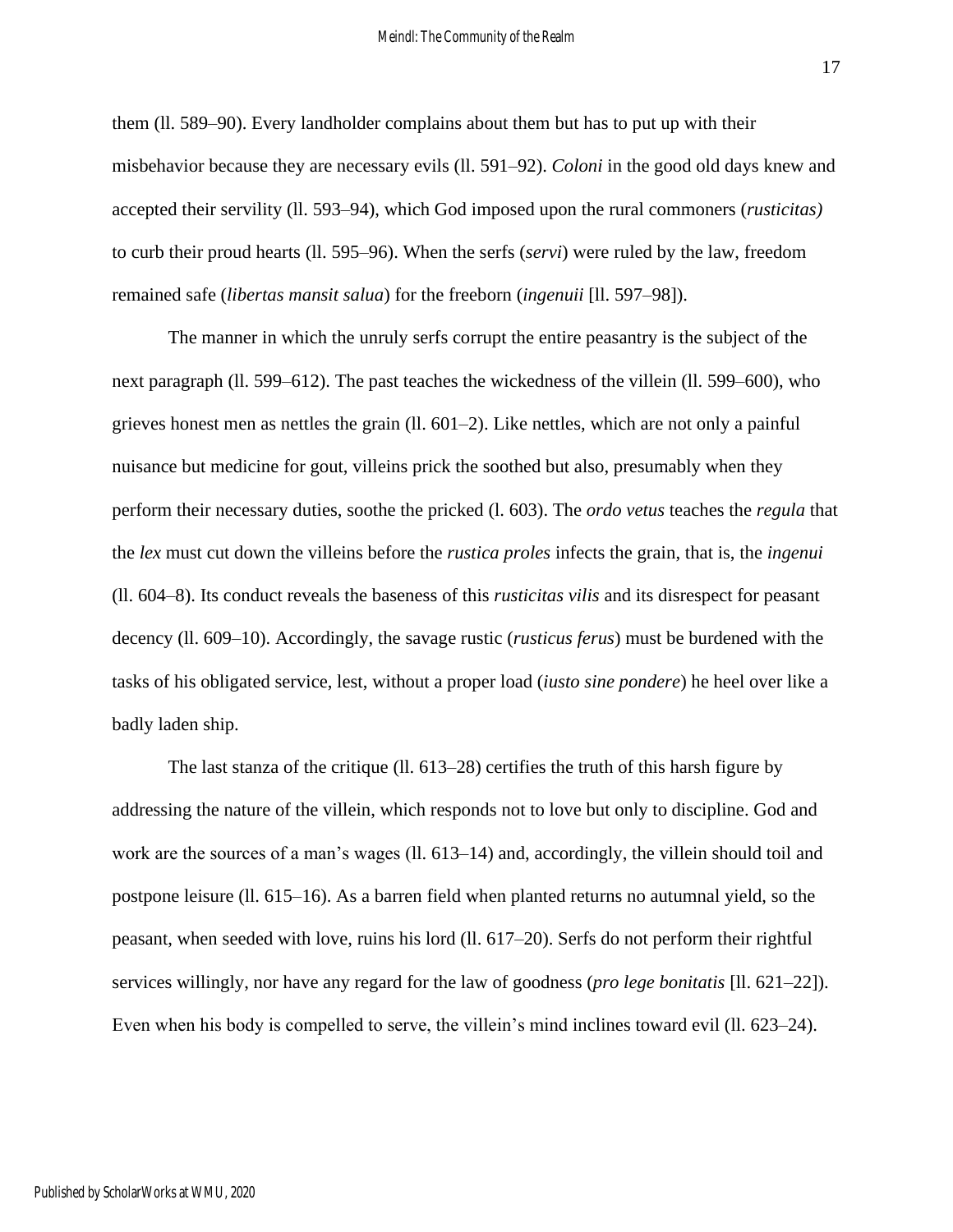Since miracles are contrary to nature, villeins should not be presumed capable of governing themselves (ll. 625–28).

Gower's critique turns in chapter ten to the laborers, another *gens communis* who, associated with plowmen, belong to the rural labor force whose refusal to accept its place so concerns him. He begins by noting (l. 630) that they lack a place in the *ordo*, later remarking (ll. 649–50) that there is no *regula* for such sorts (*regula nulla talibus est*). Plowmen by contrast are accounted for in the *ordo*, having inherited the *regula* of Adam (ll. 563–64). Having clarified their total lack of status, Gower then attacks laborers for their violations of the Ordinance (1349) and Statute (1351) of Laborers. They refuse to serve by the year as the legislation required (l. 631), and, indeed, a man can scarcely hire them by the month (l. 632). Speaking in his own person, Gower says, "I hire" such people by daily contracts (*conventiciis dietis*). Of these, "who work now here, now there, now for me and now for you" (l. 634), scarcely one *operarius* in a thousand keeps his agreement (is *pacto fidus suo* [ll. 635–36]).

The behavior of these laborers when once engaged likewise leaves much to be desired. They misbehave in their employer's hall and, when his food is gone, depart (ll. 637–38). They scorn food appropriate to their station (ll. 639–40), complain about preserved and freshly prepared dishes alike (l. 641), demand roast meats (l. 642), and disparage the quality of beer and cider (1. 643) served them.<sup>34</sup> Unless an employer improves their fare, they simply disappear (1.

18

<sup>34. &</sup>quot;Manorial 'famuli' were frequently paid in 'liveries,' quantities of grain to take away, and were also given meals on the manor while at work. Similarly labourers working for other villagers were as a rule fed by their employers. These payments in kind did not, however, cover the entire needs of the rural wage–earners, and in most cases they were also paid money wages in addition to liveries." Postan, *The Medieval Economy and Society*, 225. For an account of complaints about and improvements in workers' diets in the late Middle Ages, see Christopher Dyer, *Everyday Life in Medieval England*, 3rd. ed. (London and New York: Hambledon and London, 2000), 77–100, esp. 85–87.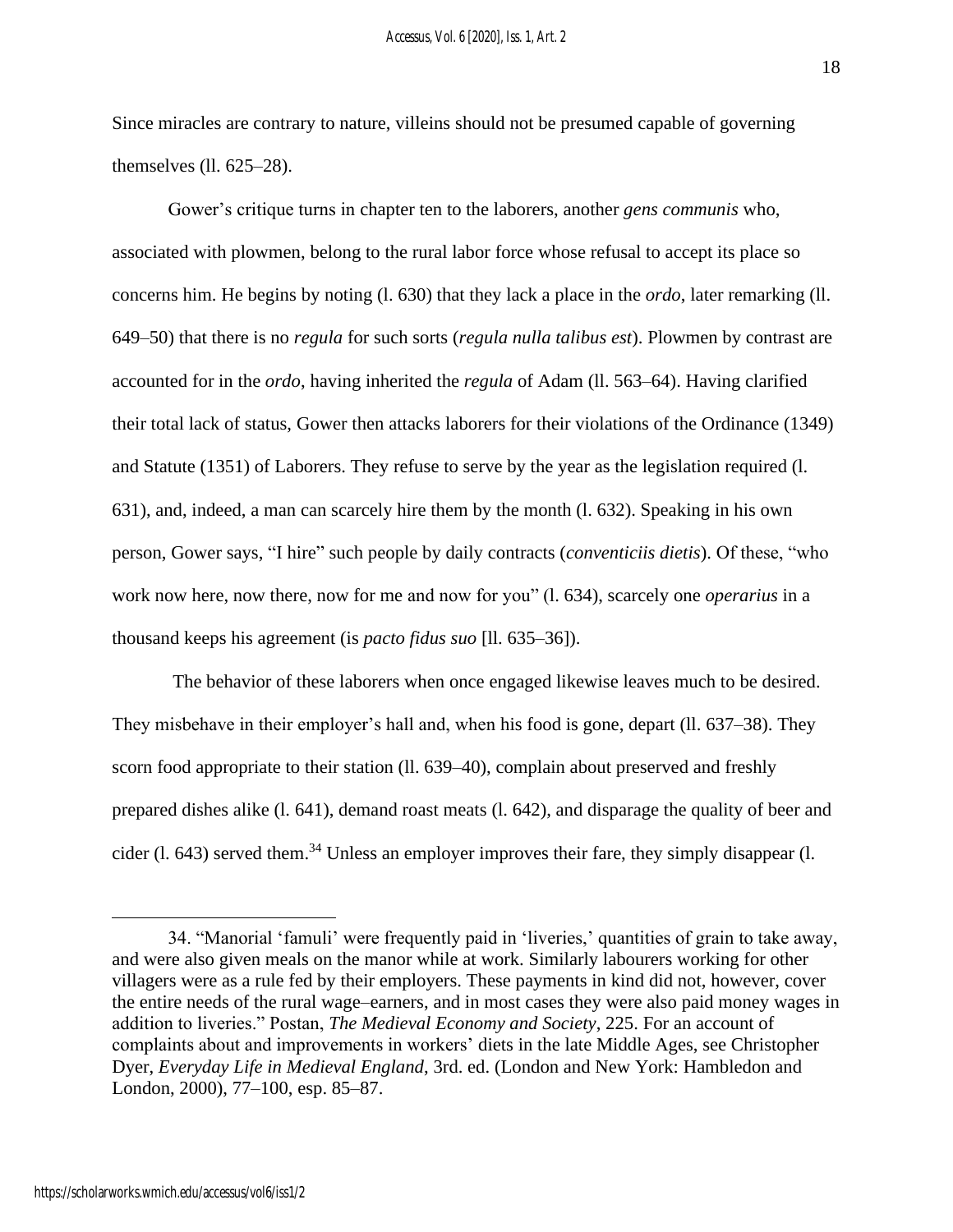644). Although raised on well water, they now require *potum deliciosum* (ll. 645–46). Although mired through the generations in poverty, they now demand a lord's fare for their bellies (ll. 647–48). *Lex posita* has no meaning for or effect upon them because there is no *regula* for such (ll. 649–50). The ending of chapter ten delivers a harsh assessment of the rural working class: like beasts they lack reason (l. 651), love for their fellow man, and belief in God (l. 652). Unless *iustitia* deals harshly with them, Gower concludes, "I believe the lords will succumb to them in a short time" (*credo domini succumbent hiis brevi tempore* [ll. 653–54]).<sup>35</sup>

Gower's account of the rural situation is delivered from a conservative, by modern standards a reactionary, position, but read *mutatis mutandis* supports the conclusions of R. H. Hilton, the foremost scholar on the subject, that the century after the first visitation of the plague

> was a period of considerable self-confidence, even assertiveness among tenants and laborers alike, an assertiveness which was not checked by the defeat of the 1381 rising. In this period the grip of traditional forms of lordly power over tenants was faltering and was not yet adequately replaced by newer forms of domination, for example through the Justices of the Peace. The faltering grip was not only reflected in the withering away, however uneven, of

<sup>35.</sup> Wickert suggests that "the time reference, *tempore brevi*, points clearly to the future, and indeed to the near future. The situation is still exactly the same as at the time of the *Mirour*, strained to the utmost, the eruption immediately at hand. This part of the *VC* was obviously written before 1381. Gower's attitude toward the peasant question agrees in all respects with that of the *Mirour*, as does his gaze into the political future. The tone has become somewhat sharper, but the catastrophe of 1381 is still to come." See Maria Wickert, *Studies in John Gower*, trans. Robert J. Meindl, 2nd ed. (Tempe, AZ: Arizona Center for Medieval and Renaissance Studies, 2016), 19.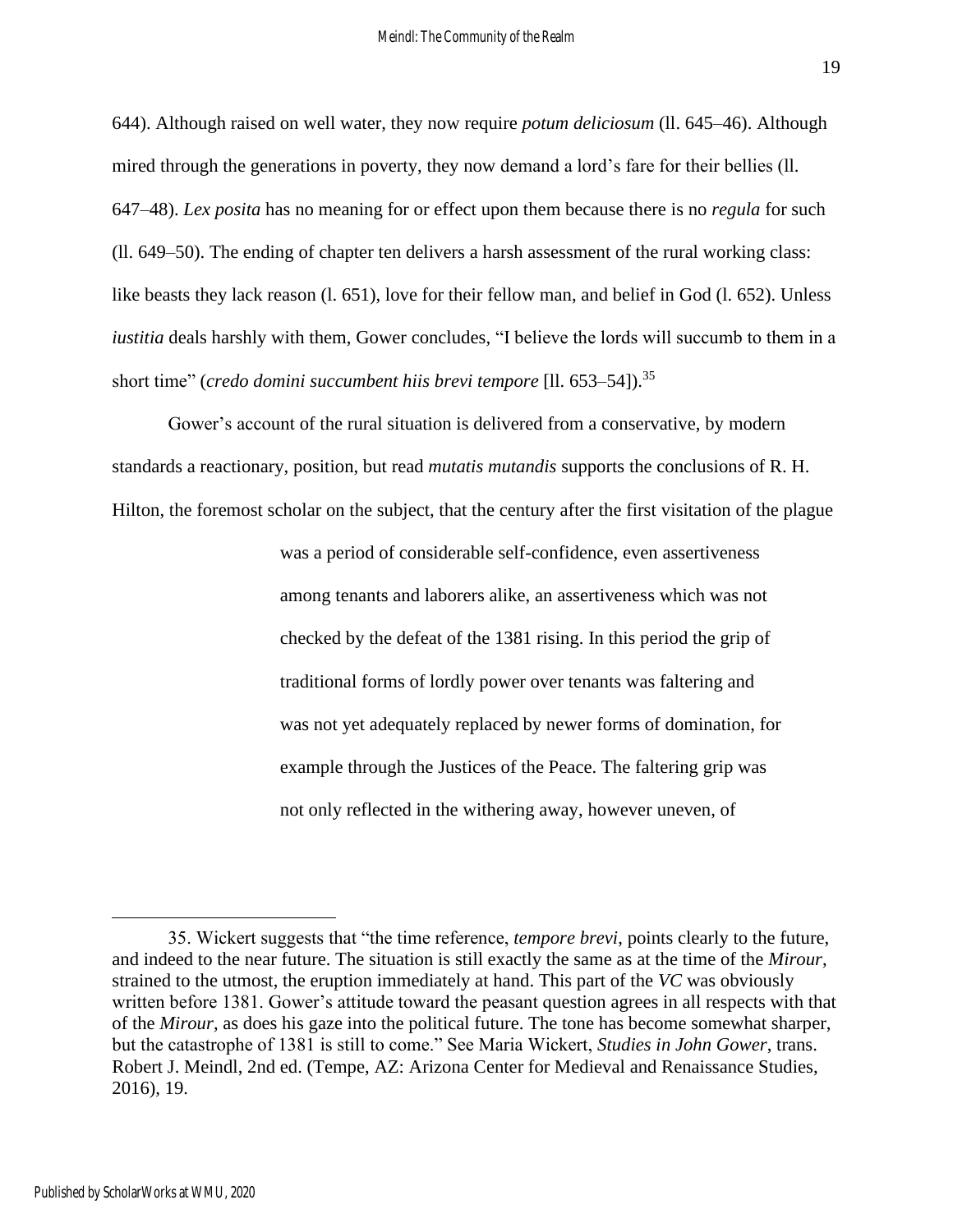villeinage but in the general decline in the level of customary rents and other obligations.<sup>36</sup>

Gower's dire perspective and prediction is his response to a changing rural reality that is not at all to his liking but will prove to be, as he himself recognizes, irresistable. "In the end," Postan concludes, "economic forces asserted themselves, and the lords and employers found that the most effective way of retaining labour was to pay higher wages, just as the most effective way of retaining tenants was to lower rents and release servile obligations."<sup>37</sup>

The third and last social element to be dealt with in Book V occupies chapters eleven through sixteen (ll. 655–1016) and considers the positions and issues associated with the urban dwellers who have become important components of an emergent capitalist economy. The ethics and motivations of this relatively recent class, now dominating life in the cities and towns, have aroused the ire of social critics like Gower who look to the past for guidance. Most medieval trade, as Postan puts it,

> came to be conducted by professional whole-time merchants operating throughout the year from their places of business in towns. Within the towns trade was more highly regulated and controlled by organizations of every kind than it was to be in any subsequent epoch. Indeed so characteristically medieval were the urban concentration and control of trade, that the actual history of medieval commerce and industry is inextricably bound

<sup>36.</sup> Hilton, *The English Peasantry in the Later Middle Ages*, 18.

<sup>37.</sup> Postan, *The Medieval Economy and Society*, 170.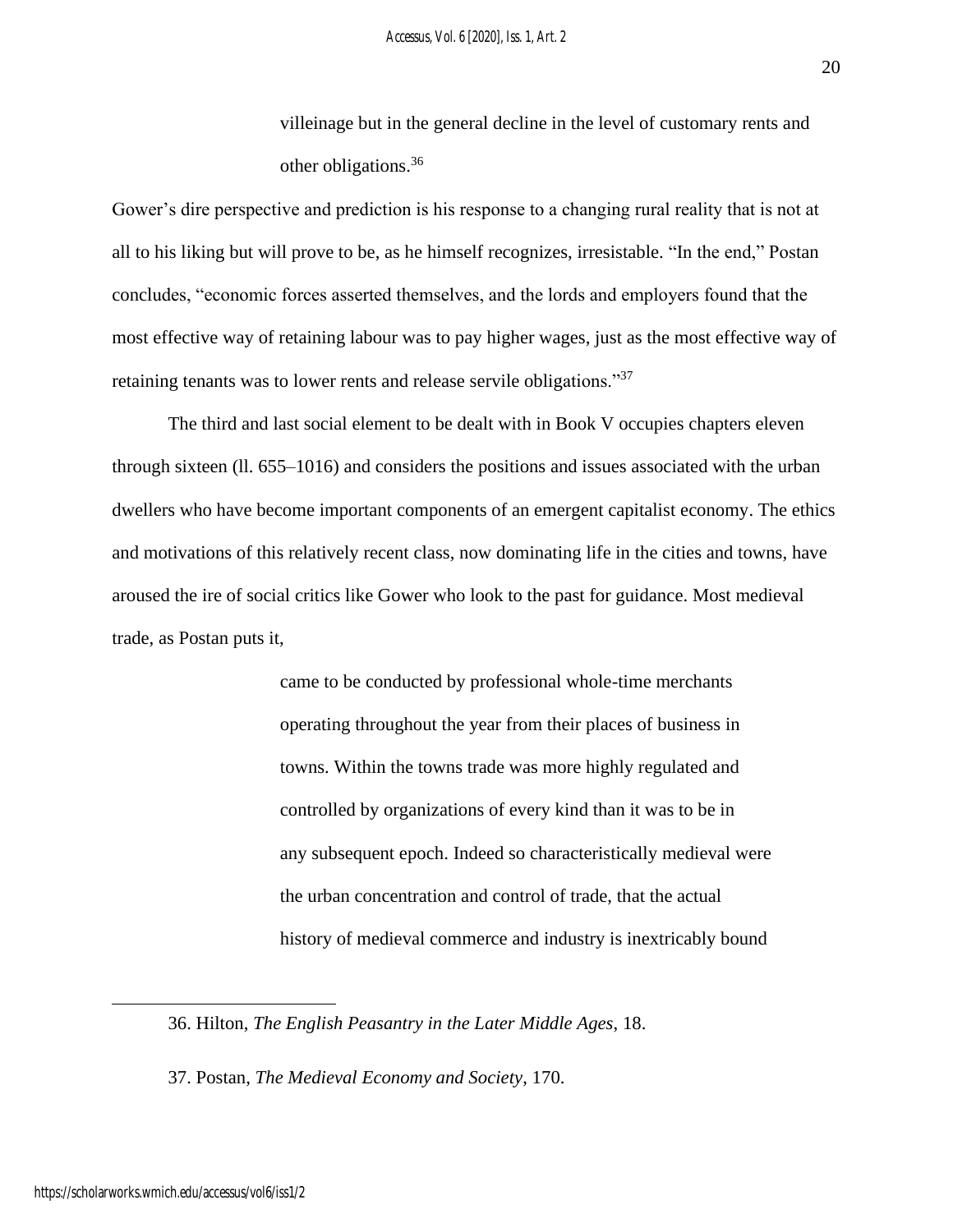up with the history of the town, its rise and development, its characteristic systems of government and its economic policies.<sup>38</sup>

"To be a merchant," Sylvia Thrupp says in her ground-breaking study of the class, "in the particular occupational sense in which that term was used, was to be known, wherever one went, as belonging to a group with a distinctive economic position, referring to the conduct of wholesale trade, and with a distinctive political position, that of controlling municipal government."<sup>39</sup> All merchants were citizens (*cives*) of their city, as opposed to foreigns (nativeborn non-citizens) and aliens (residents subject to foreign rulers). In addition, merchants were craft members, either men "of mixed enterprise, who primarily represented wholesale trade but combined with it one or more of a number of other interests" or those who were primarily retailers or artisans. <sup>40</sup> Gower designates these two divisions of the *nobiles urbanes* as *mercatores*  and *artifices* (l. 664) and presents their commitment to usury and fraud, together with their failure to work for the common good, as the major problems of city life and government. A third class, the *plebs*, is mentioned from time to time in the context of various issues (see ll. 957–60 and ll. 989–92, for instance), invariably with a negative shading since the class as a whole is prone to turn into a mob (*turba*) with the slightest provocation.

Chapter eleven is a civics lesson in municipal privilege and responsibility, beginning with a prose headnote that provides the economic rationale for the existence of the *cives* who dominate urban existence. Because no *provincia* by itself can produce all of life's necessities,

<sup>38.</sup> Postan, *The Medieval Economy and Society*, 235.

<sup>39.</sup> Sylvia L. Thrupp, *The Merchant Class of Medieval London [1300–1500]* (Ann Arbor: University of Michigan Press, 1948; repr. 1962), ix.

<sup>40.</sup> Thrupp, *The Merchant Class of Medieval London*, 6.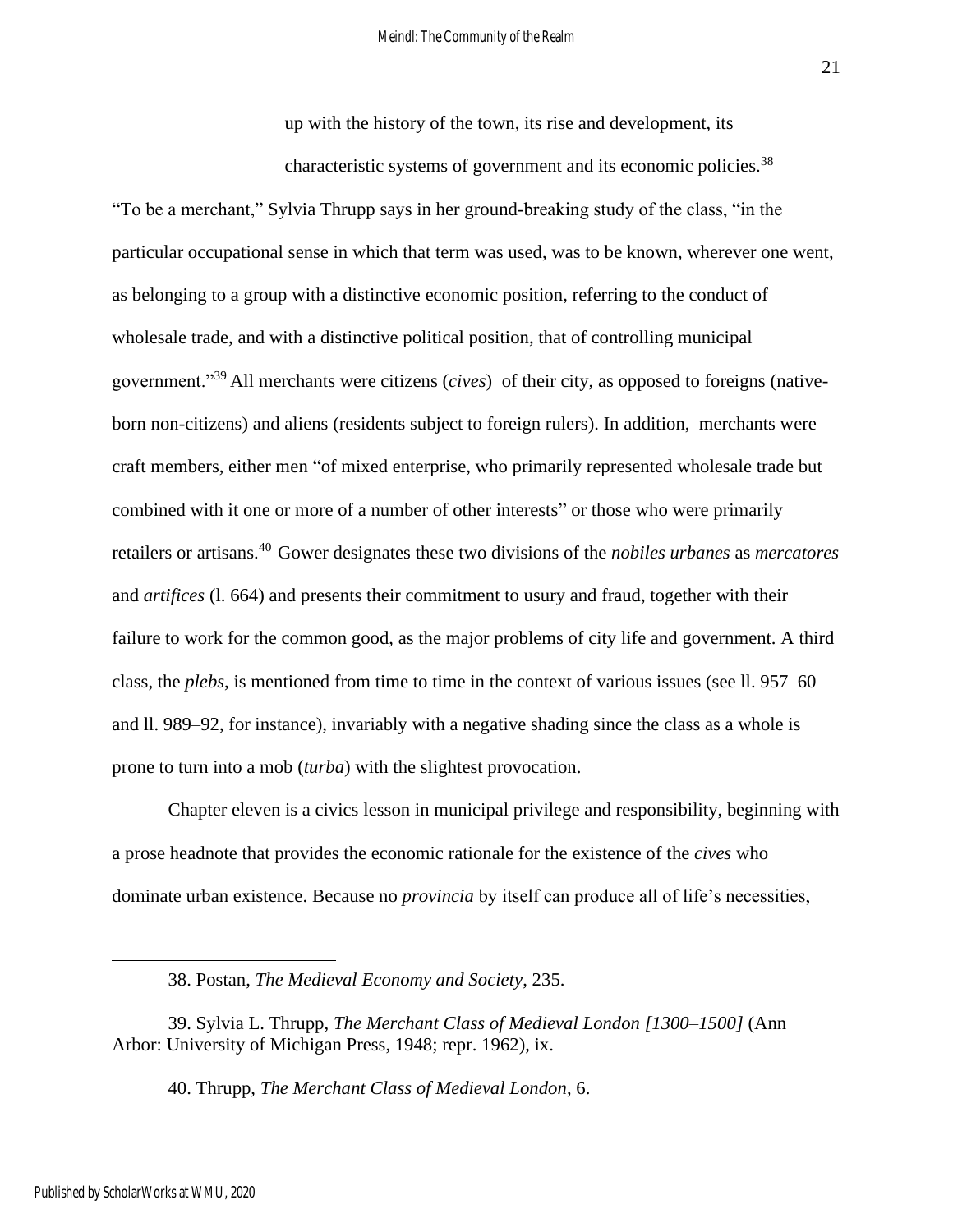22

merchants arose as auxillaries of the world's *cives* (*mundi coadiutores Ciuium*), through whom the goods of each region are distributed from one to another in turn (*per quos singularum bona regionum alternatim communicantur*), presumably from those enjoying a surplus to those experiencing scarcity. Those who control trade are designated as *nobiles urbanes* (l. 655) who comprise an *urbs communis* (l. 663) consisting of *mercatores* and *artifices* (l. 664). These are labeled, respectively, *maiores* and *minores* (l. 669) in a distinction suggesting wholesalers versus retailers (staplers versus franchisers) and also the masters of a guild entitled to wear the livery versus the yeomen who were not. <sup>41</sup> Each of these is, however, a *civis*, i.e. a burgess of a town enjoying full citizenship and its consequent right to participate in the franchise (l. 657), and as such enjoys *honor* and bears *onus* (l. 660). One of the *maiores* will, of course, be the *maior* of London, a term, however, that also applies to other organizations, for instance, the staple.

If we recall that the older form of *onus* was *honus*, we will better see how the pairing and contrasting of *honor* and [*h*]*onus* works poetically as well as thematically and gives Gower room for the play of words and the density of expression that are so typical of his Latin poetry. The first *honor* of the *civis* is that he should have great wealth (*teneat sibi tantas gasas* [l. 657]), although this wealth becomes an *onus* when it is employed to wicked ends (l. 658). The second *honor* of the *civis* is to hold the office of mayor (*officium maioris prendere* [l. 659]), which brings with it the obligation to uphold the laws of his office (*onus officii iura tenere sui* [l. 660]). The *honor* will be transitory, but the *onus* will endure, because if he does badly (l. 661), this I know says Gower, substituting the mercantile *pondus* for *onus*, the honor will not relieve the burden (*honor non leuiabit pondus* [l. 662]). The *urbs communis* consists of *mercatores* and

<sup>41.</sup> See Thrupp, *The Merchant Class of Medieval London,* 12–13.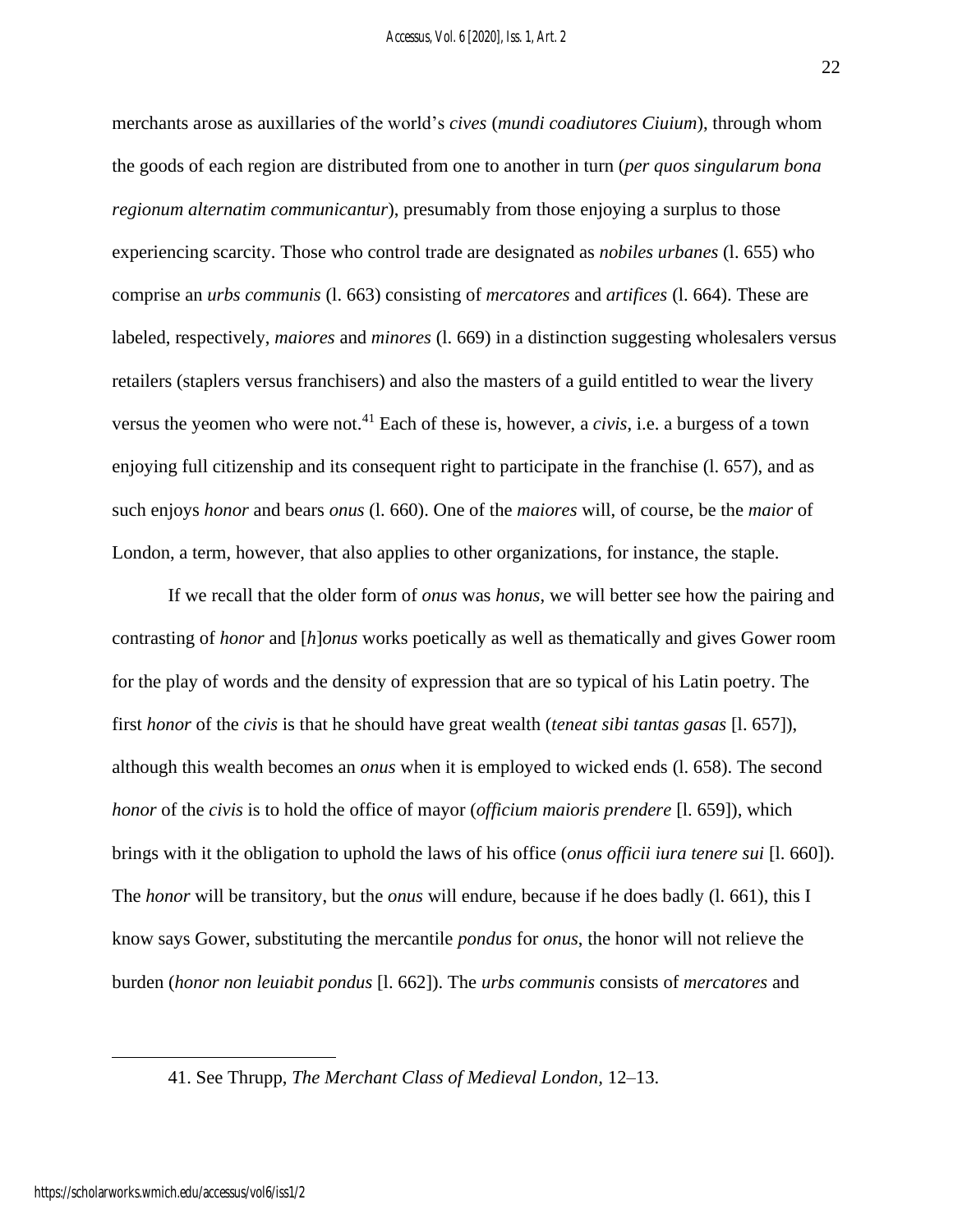23

*artifices* (ll. 663–64), each of whom needs to have the assistance (*iuuamen*) of the other so that there will be *communis amor* between them (ll. 665–66). Chains forcibly bind the two and, when they are *in amore*, they are good comrades (*socii probi* [ll. 667–68]). When Christian love exists between *maiores* and *minores*, the city rejoices and the polity flourishes (*vrbs gaudet et policia viget* [ll. 669–70]). *Concordia* is necessary to further the peoples' least significant affair (*rem minimam*), whereas *discors* will reduce the greatest matter (*maxima res*) to nothing (ll. 671–72). When the union of the people endures, so also will *mutua iusticia* (11.673–74), and everyone will approve. If not, *mutua dampna* will afflict the city and profits will be very scarce (*magis rara* [l. 675–76]).

But the current situation is far from satisfactory, since, as the poet himself has heard and is able to witness (l. 677), nowadays a just *regula* scarcely sits on the bench (*vix sedet in Banco regula iusta* [l. 678]). The bench referred to, given the present context, would be the courts of London, that is, the Husting, the Sheriff's and Mayor's courts, the various city assizes, and the wardmoots when they functioned judicially, not the royal court system that Gower will deal with in Book VI. The city's courts are presided over by the city's officials, who are *cives* from the mercantile community that is under scrutiny in this chapter. It is they who fail to provide *regula iusta* on the bench because anyone who clings to the trappings of the world to increase his name (*qui totus inheret has pompas mundi, nomen vt addat ei*) will not understand that God must be considered (*deum habendum* [ll. 679–80]). Specifically (*in specie*), Gower continues, I designate nor blame none but those who have neglected God on account of the world (*nullos statuo neque culpo, set illos qui propter mundum preteriere deum* [ll. 681–82])*.* Moreover, he adds, I believe that anyone who acknowledges the truth of the matter will admit his own guilt (ll. 683–84), for we all chase after profits at all times (*omnes lucris tendimus omnibus horis*) so that scarcely the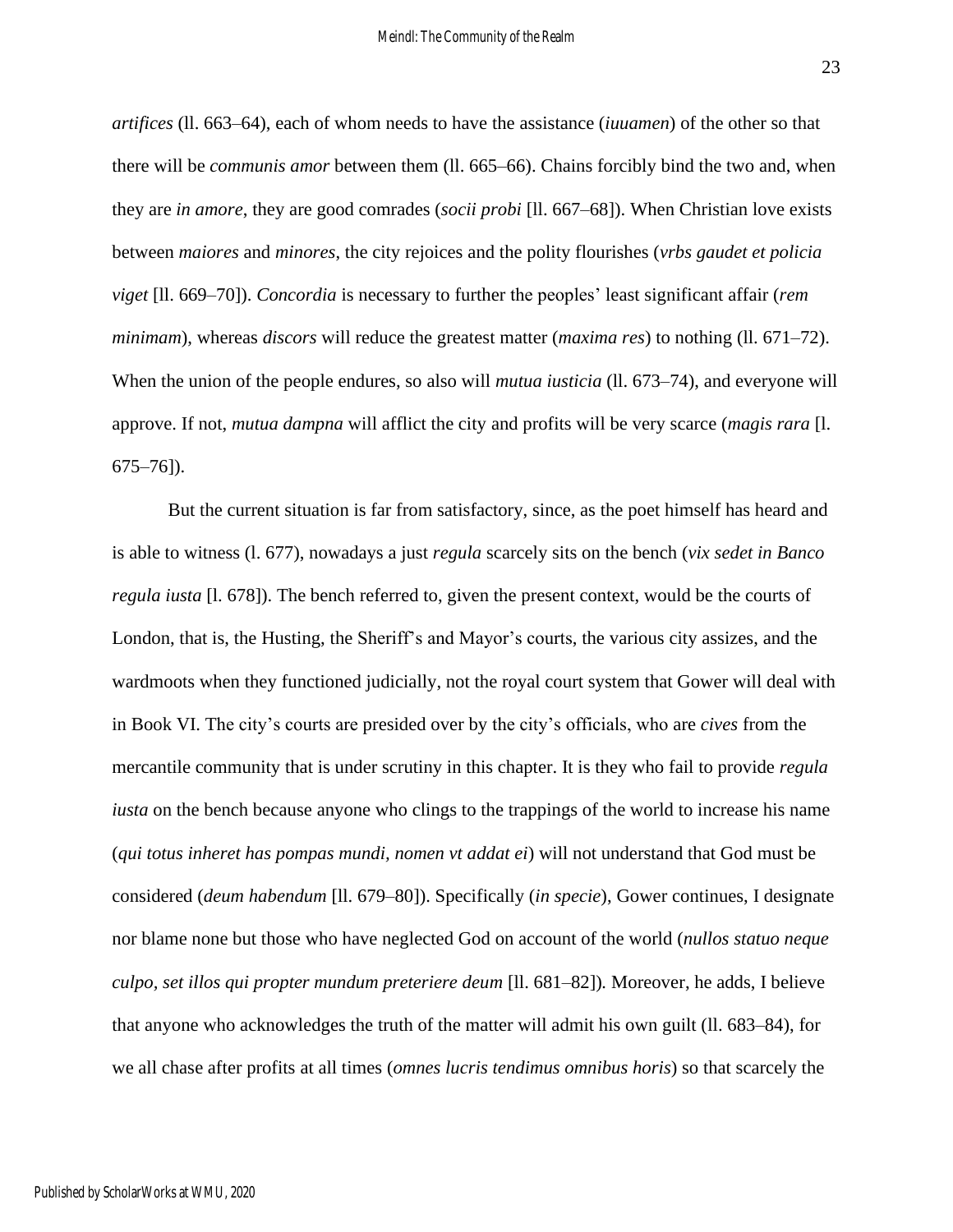one day remains reserved for God (ll. 685–86). By contrast, the Jews rigorously maintain their Sabbath, neither buying nor selling nor seeking profits (ll. 687–88). God has designated the Sabbath as a sacred day reserved for worshipping him (ll. 689–90), the proof of which is in the biblical account of the manna that God sent upon the world, for on the sixth day the people gathered twice as much so that they wouldn't have to work on the seventh (ll. 691–94). But nowadays all things are permitted us by modern law (*lege moderna* [l. 695]). What are sacred occasions to me, the poet asks, with respect to profits (l. 696)? No one cares how someone profits as long as he's making money (ll. 697–98). Friends are chosen for their usefulness in turning a profit (ll. 699–700) and no *civis* is free of fraud, or if there is one, says Gower, London

(*urbs mea*) doesn't know him (ll. 701–2).

The headnote to chapter twelve charges Usury and Fraud with providing a secret office for the transactions of burgesses arising in the city (*secretum obsequium ad ciuium negociaciones in ciuitate orientes* [l. 703]). Those same *cives*, styled *urbani* at the chapter's outset*,* have ceded their rights (*sua jura* [l. 704]) to the two crimes. Usury and Fraud are identified as sly sisters (*subtiles sorores*) and, while they are daughters of *mater Auaricia*, they have been sired by diverse city fathers (*diuersis patribus vrbe* [ll. 705–6]). The father of Usury is a great man rich in coin (*magnus diuesque monete*), but Fraud has been bred by the rabble in illicit intercourse (*degenerata vulgro stupro* [ll. 707–10]). The remainder of the chapter is devoted to Usury, *nobilior genitura*, whom the rich man proclaims as his daughter. Although the two are commonly found working together, Usury will be consistently identified with the merchant elite and Fraud with the artisans.

Usury is characterized by her constant efforts to stash away large sums of money (*magnas sub claue recondere summas*) with which she can subsequently accomplish her *insidias*,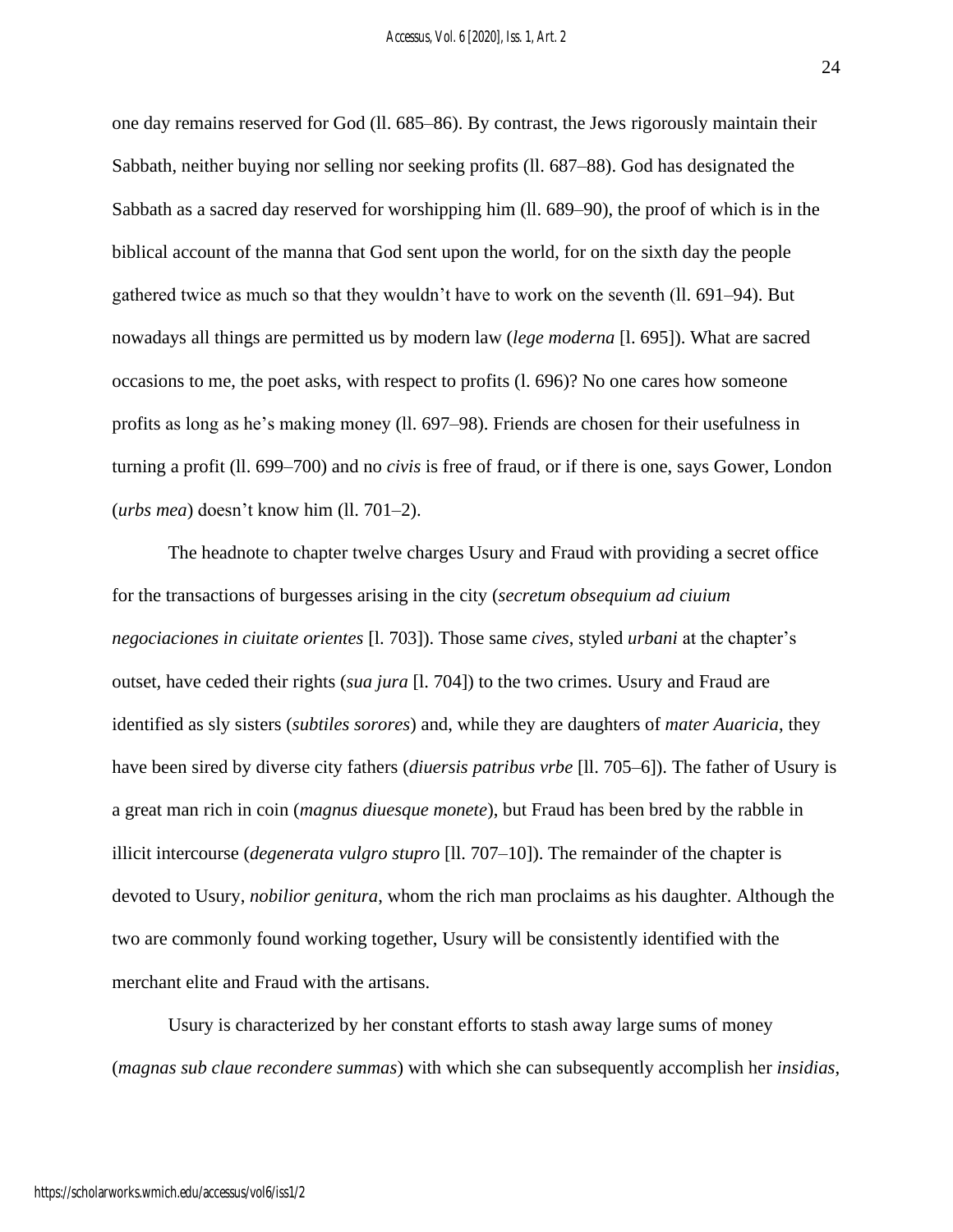that is, the injurious loans by which she flourishes. Her gains are the consequence of the nefarious economic activities of the alien (*ex alieno dampno viget*) and the losses suffered by others (*dampna alterius*) that force them to borrow (ll. 711–14). Her transactions result in the construction of great halls in the city but the destruction of country estates (ll. 715–16), enriching the burgess but impoverishing the gentryman, whose lands the burgess then sells to satisfy the loans and fund his construction (ll. 717–18). The Lord has forbidden usury, as Scripture plainly states (ll. 719–20), but the *mercator civis* cleverly explains away the scriptural texts to prove his usury can be allowed (ll. 721–24). He clothes his deceit in guile to hide its nakedness and paints Usury's face with Fraud's blush to make her seem fair (ll. 725–28). However, even if the merchant trickster (*dolosus*) does succeed in changing Usury's *genus* by fraud, her *species*  remains the same (ll. 729–30), and the huckster (*institor*) cannot deceive God, who recognizes his tricks, sees through Usury's false exterior, and hates her (ll. 731–34).

Although merchants are common in England's more important trade centers, such as York, Bristol, Coventry and Norwich, the *urbs* (l. 701) Gower intends is no doubt London, whose merchants, unlike those of other major cities, do not have their own guild but are essentially a class of wholesalers distributed among a number of crafts and their guilds.<sup>42</sup> Gower's complaint is that the merchant elite is usurious in its dealings, deriving profits from the losses inflicted upon others and the ruinous loans to rural estates whose lands are then sold off to satisfy debt and make possible the construction of luxurious town houses (ll.  $714-18$ ). <sup>43</sup> This

<sup>42.</sup> Caroline M. Barron, *London in the Later Middle Ages: Government and People 1200–1500* (Oxford: Oxford University Press, 2004), 201.

<sup>43.</sup> Thrupp's definition of a medieval merchant, as "a man of mixed enterprise, who primarily represented wholesale trade but combined with it one or more of a number of other interests" pertains to this discussion. See Thrupp, *The Merchant Class of Medieval London*, 6.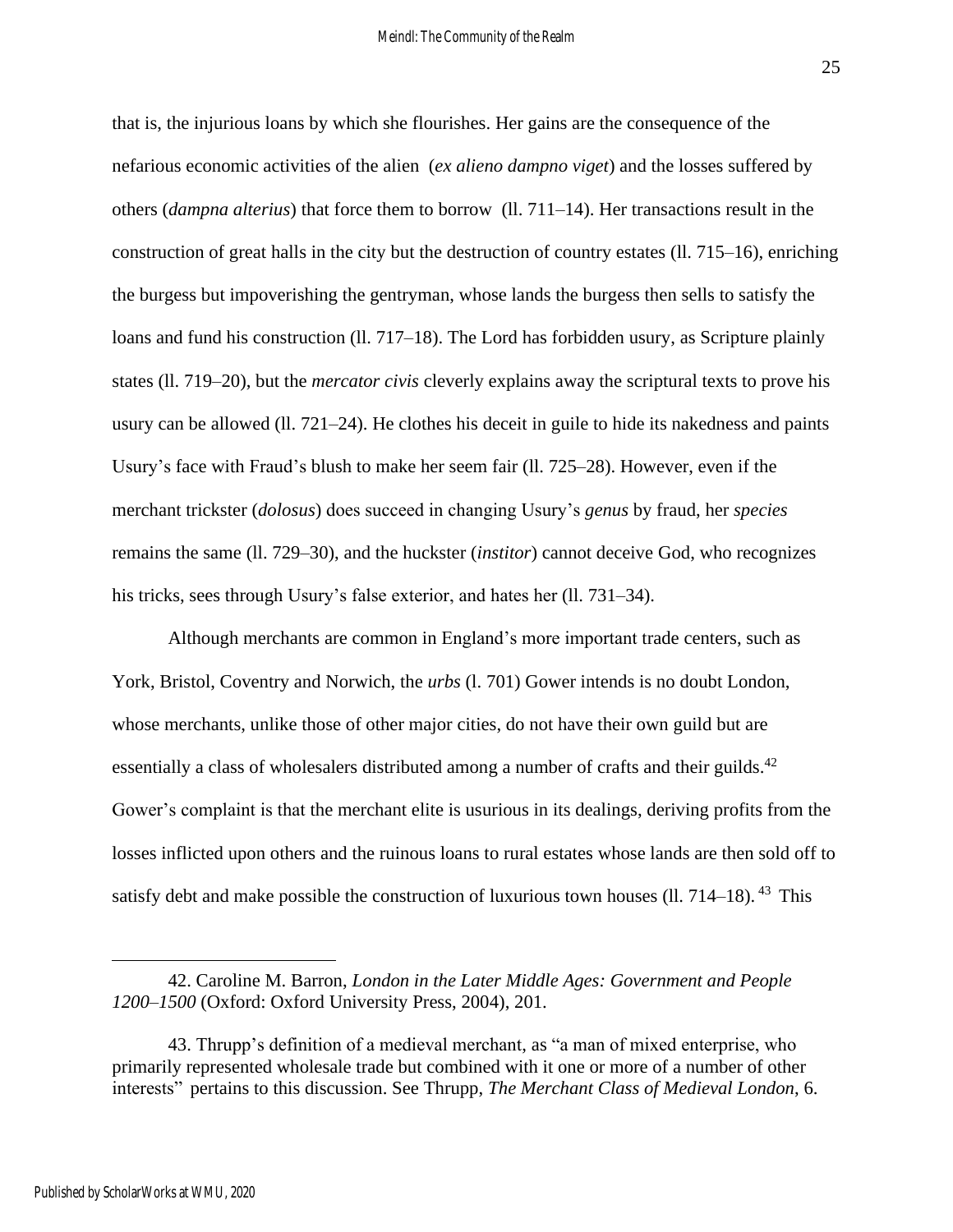26

elite acts not only in an international capacity on the national scene but also participates in the hands-on aspects of trade in the city. Its members are entrepeneurs whose interests "fanned out widely in many . . . directions, into investment in real estate of all kinds, into finance, shipping, and government service. Wherever there was gain to be had, there were merchants to bid for it or intrigue for it."<sup>44</sup> Gower designates this figure first simply as *mercator civis* (merchant citizen [l. 723]) but quickly disparages him as *dolosus* (trickster [l. 729]) and *institor* (huckster [l. 731]).

Gower levels two charges against the merchant elite: the first is that through the machinations of its daughter Usury it prospers *dampno ex alieno* (from alien damage / loss) and derives profits from *alterius dampna* (another's losses), and the second is that it enriches itself at the expense of the gentry and ruins country estates (ll. 713–18)*.* In the first instance, Gower has good reason to disparage the merchants, several of whom had been prominent in recent affairs that reflected no credit upon the class. Loans to the king at exhorbitant rates are subjects of great interest in London at the time he writes and had led to the condemnation of such prominent individuals as William Latimer, Richard Lyons, and John Pyel by the Good Parliament of 1376. Usurious loans to the Crown that were to be repaid by royal revenues typically intended for other purposes were a major cause of their disgrace, although subsequent actions by the king and a *magnum concilium* quickly relieved them of most of the penalties assessed by parliament.<sup>45</sup> Usury's gain *dampno ex alieno* is puzzling at first glance, for there is no reason why Gower would sympathize with loss experienced by the foreign trader, who was widely despised by Londoners. Accordingly, I read the phrase to mean that Usury profits through loss / damage

<sup>44.</sup> Thrupp, *The Merchant Class of Medieval London,* 12.

<sup>45.</sup> See the discussion in George Holmes, *The Good Parliament* (Oxford: Clarendon Press, 1975), 108–25.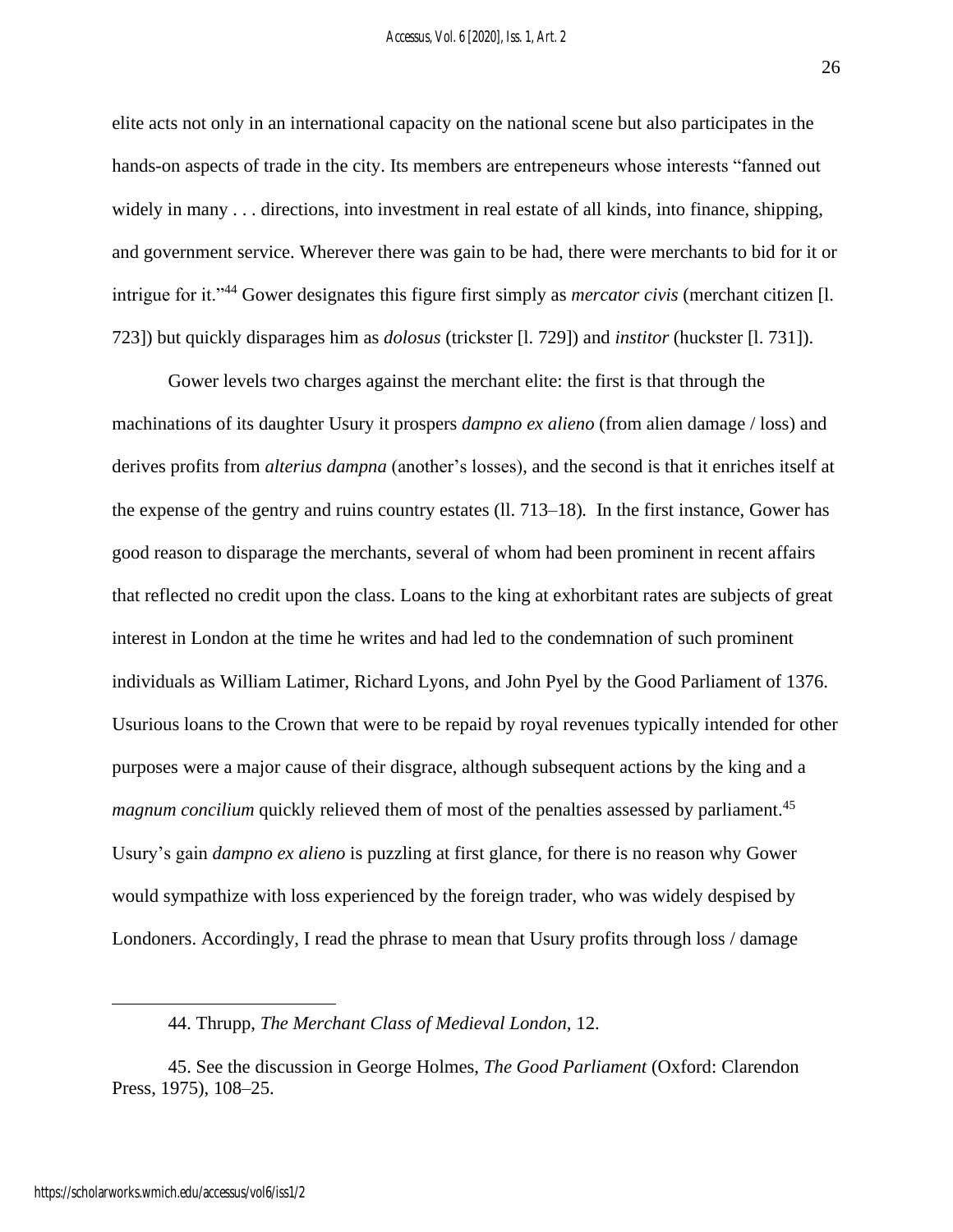inflicted by the alien, which accords with what is known about the financial scene in late fourteenth-century London. One prominent instance would be the above-mentioned Richard Lyons, an illegitimate Fleming by birth who had subsequently risen to prominence as sheriff and alderman.<sup>46</sup> Lyons was subsequently taken and killed by the mob in Cheapside in June of 1381 along with many other Flemish during the Rising. The Lombard financiers were likewise hated for their profiteering loans to the crown. In addition, the efforts of the Genoese to make Southampton their port of entry for imports from the far east via the Mediterranean—efforts that threatened the status of London and the Calais Staple—were a major concern for London's wholesalers and retailers throughout the 1370s. Given the pervasive presence of xenophobia in the city, we should hardly be surprised when we find that the murder of aliens was a persistent feature of the London scene.<sup>47</sup>

Gower's second charge addresses the agricultural crisis. The spike in labor costs occasioned by the plague was compounded in 1375 by an exceptional harvest, the best in a

<sup>46.</sup> On the life and career of Lyons, see A. R. Myers, "The Wealth of Richard Lyons," in *Essays in Medieval History Presented to Bertie Wilkinson*, eds. T. A. Sandquist and M. R. Powicke (Toronto: University of Toronto Press, 1969), 301–29 and Given-Wilson, *The Royal Household and the King's Affinity*, 149 and *passim.* Lyons's partnership with Alice Perrers had given him a special notoriety.

<sup>47.</sup> See the discussion in Pamela Nightingale, *A Medieval Mercantile Community: The Grocers' Company & the Politics & Trade of London 1000–1485* (New Haven: Yale University Press, 1995), 258–62. The slaying on 27 August 1379 of Janus Imperiale, a Genoese merchant who had been granted a royal letter of safe conduct, came to trial in February 1380, whereupon the killer was exonerated by a London jury. The verdict was overthrown by the crown, the case reheard by the Northampton parliament in November, and the perpetrator hanged. On the hatred of Flemings and Lombards, see Craig E. Bertolet, *Chaucer, Gower, Hoccleve and the Commercial Practices of Late Fourteenth-Century London* (London: Routledge, 2013), 20–21 and the same author's "'The slyeste of alle': The Lombard Problem in John Gower's London," in *John Gower: Manuscripts, Readers, Contexts*, ed. Malte Urban (Turnhout: Brepols, 2009), 197– 218.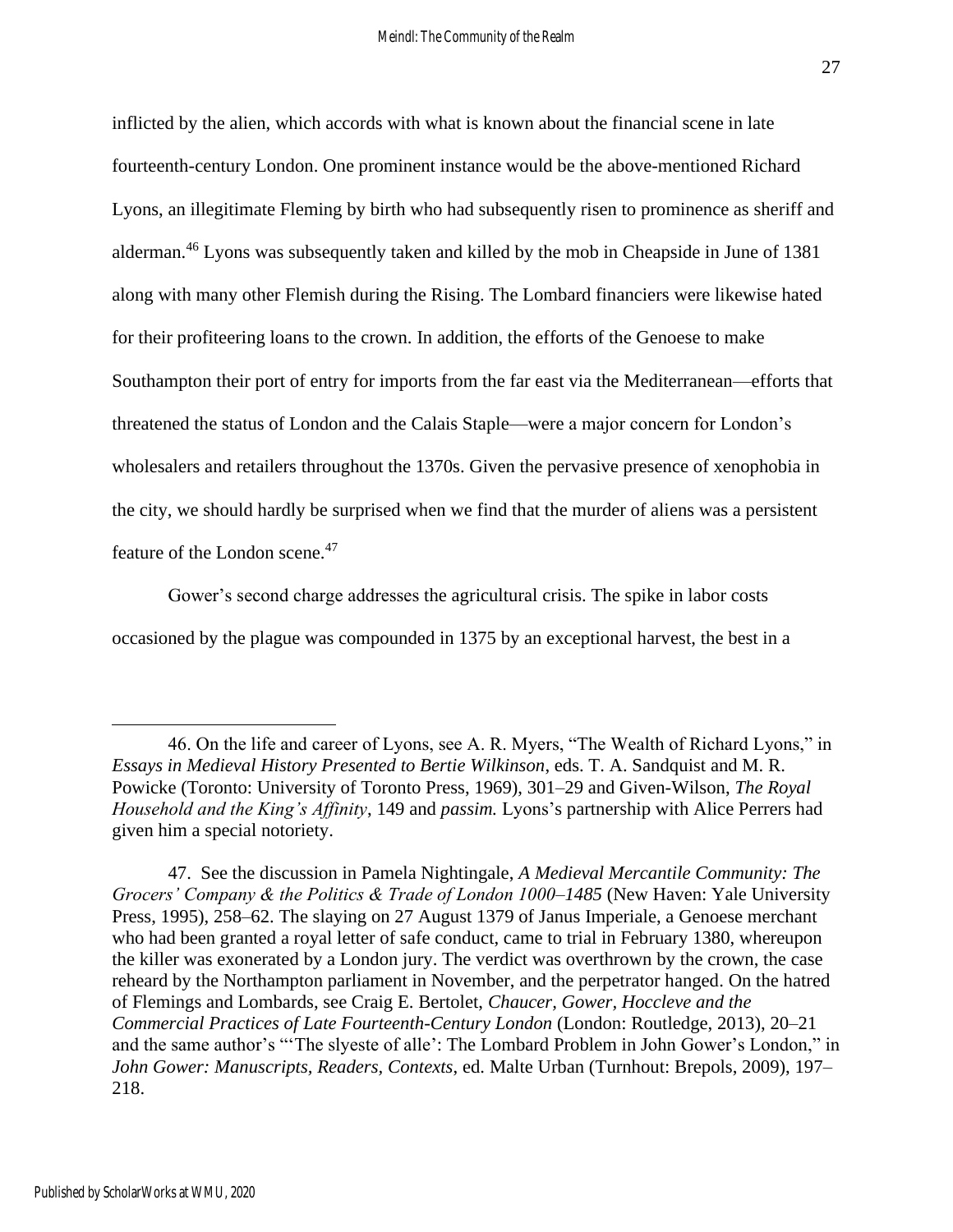quarter century, that drove down wheat prices and began an era of declining income for the gentry. "The result of these dramatic changes in the relationships of wages to prices was to ruin demesne farming," concludes one prominent economic historian, and "the big demesne farmers who had weathered so many storms could not weather this one. For them it was the end."<sup>48</sup> Strapped for ready cash, they took loans whose consequences were disastrous for them and extremely profitable for the lenders, who commonly took interest at rates of one-third and even one-half of the loan. The titled aristocracy and the largest estate owners had enough wealth and opportunity (for instance, the option of sheep and cattle pasturing on a large scale) to avoid the worst effects of the economic downturn. Therefore, the disaster largely affected the middle and lower gentry whose gold is transferred from the country to the town (ll. 717–18) in the creation of urban *aulas* out of the destruction of rural *domos* (ll. 717–18). 49

Having devoted chapter twelve to a condemnation of the merchant financier's usury, Gower turns in chapter thirteen to the artisan's fraud, which will likewise be the subject of chapter fourteen, the extra attention devoted to the subject because its ubiquitousness causes graver consequences (ll. 735–36). However, in transitioning to Fraud, he levels a third charge at the *maiores*, namely that Usury, their particular sin, is *sociata* only in those cities, especially London, whose exchequer has no peers (ll. 739–40). A contemporary reader might well have found this an interesting choice of words, perhaps a reference to such an organization as the *Societas Stapule*, the society of the merchants of the Staple. Prominent among contemporary

28

<sup>48.</sup> A. R. Bridbury, "The Black Death," *Economic History Review* 26 (1973): 577–92. The quoted material is on 586.

<sup>49.</sup> See McFarlane's discussion of the comital elite's able financial management in *The Nobility of Later Medieval England*, 48–49, and Colin Platt's account of agricultural transition in *King Death*, 49–53.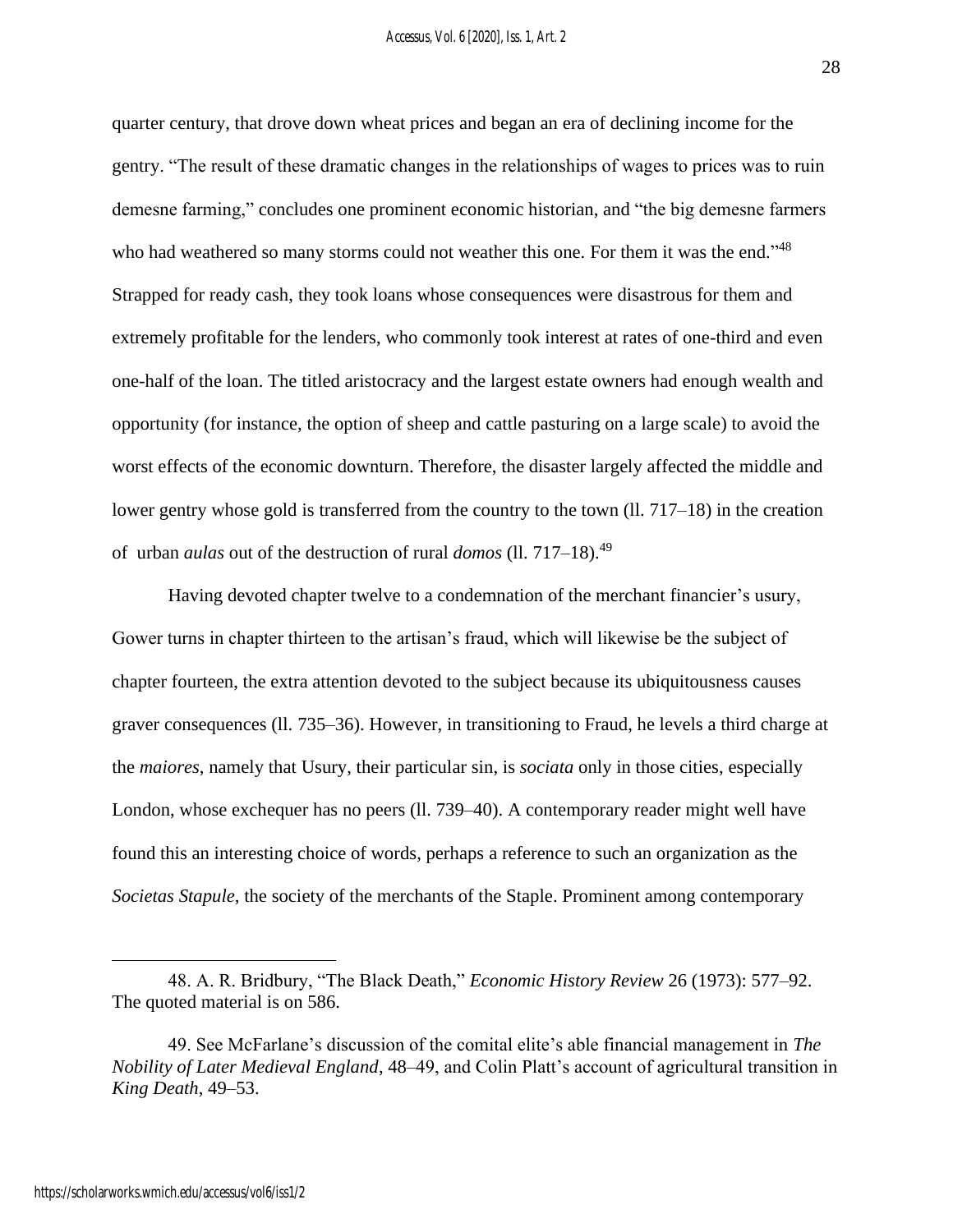*maiores* was William Walworth, *maior* of the wool staple from 1369 to his death in perhaps 1386, and also *maior* of London in 1380 / 81. <sup>50</sup> Fraud, on the other hand, is common to all *civiles*, here apparently a noun for polities on a lesser scale than *urbes*, in all of which she schemes (*consulit*) with all her strengths (ll. 741–2). Moreover, she acts surreptitiously (*clam*), for those whom she deceives first know they've been had when they see the resulting *malum.* 

Gower's analysis of the *artifices* and their fraudulent practices begins with a Langlandlike account of Fraud junior portrayed as an apprentice loudly and energetically proclaiming the master's diverse wares outside a shop (ll. 745–50) and tugging all the while at a prospective customer to draw him inside for a sale. This, we are told, is how an apprentice cajoles a pleb with guileful words (*componit verba dolosa*) while the master is away on some furtive deception (*ad secreta doli* . . . *adest*) (ll. 751–54). Even a wise man who enters Fraud's shop will find he's not as smart as Fraud, and the fool (*stultus*) will depart yet *stulcior* (ll. 755–56). The point of this passage is, of course, to amuse, but the real purpose is to broach the topic of *honestitas* (what we would call "transparency") versus *falsus* (duplicity) in market transactions. These exchanges were supposed to be conducted only in designated places and during designated times in order to ensure that royal, parliamentary, and local regulations and ordinances were being followed. As one recent analyst remarks,

> Plague, a shrinking population and labour legislation had severe consequences for the city administration if it wished

29

<sup>50.</sup> Bertolet, *Chaucer, Gower, Hoccleve and the Commercial Practices of Late Fourteenth-Century London*, 9.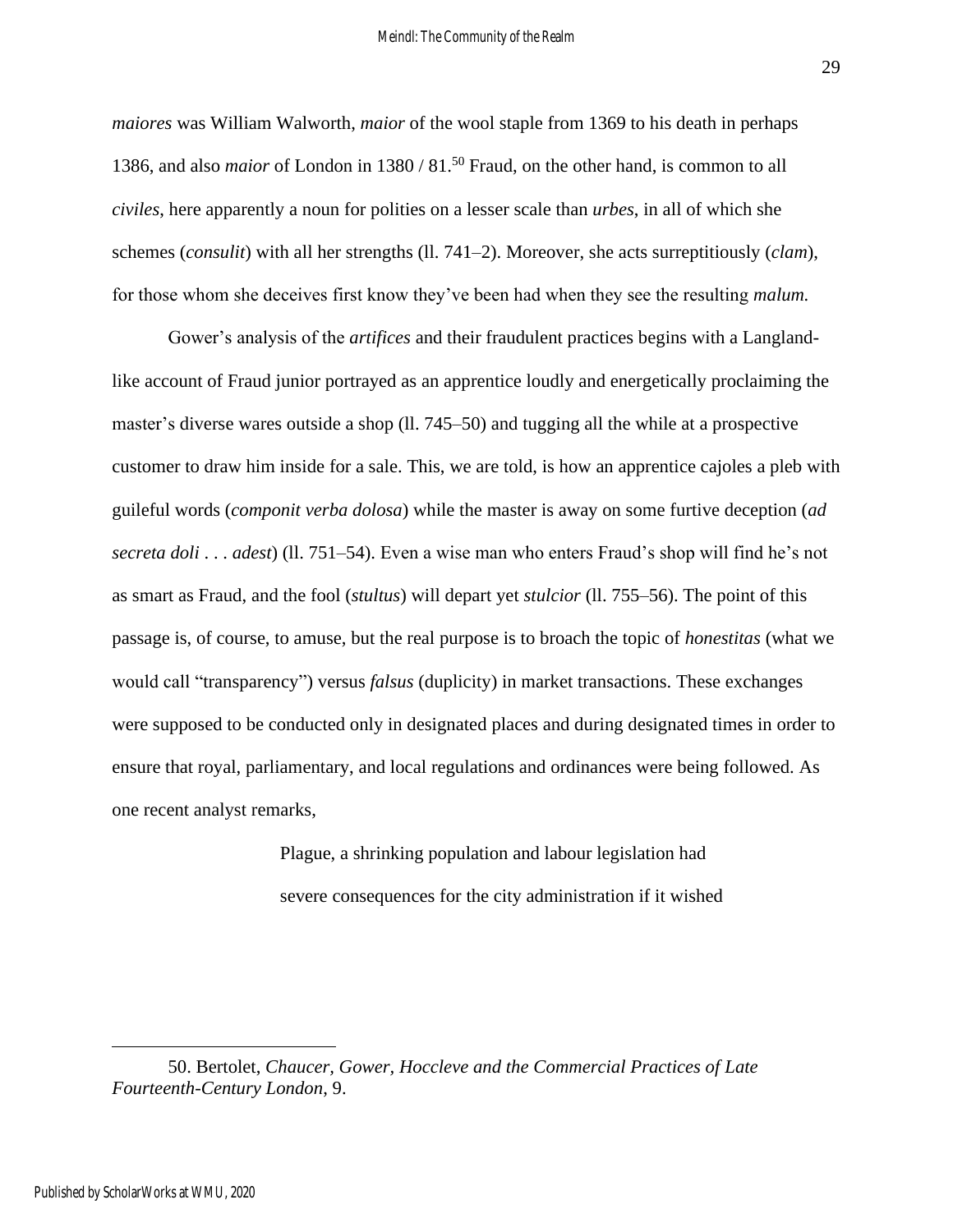to cling to transparency as a norm, for the cases of falsity and secrecy expanded both quantitatively and qualitatively. The wage and price ceilings that king and parliaments so vehemently demanded unleashed a mighty potential for secret action, since servants, craftsmen and traders were reluctant to observe them . . . . If one wanted more money for one's wares and found a customer willing to pay it, one had to proceed very discreetly indeed—leaving one's market stall for a moment in the hands of an assistant and taking a short walk with the customer, for example to the nearest church, where one could quickly come to terms.  $51$ 

Gower's apprentice is precisely such an assistant, left to mind the store while the wily master closes just such a shady deal.

Inside the shop Fraud attempts to double the established rates by pitching the going prices in Paris and Flanders (ll. 757–8). Deficencies in the goods are blustered away with testimentary oaths in the course of which God is wounded and Christ dismembered for the sake of profits (ll. 759–62). At this point Gower's focus shifts from the fraudulent practices of the shopkeeper to the customer who is his mark. Newly rich, this shopper is eager to fill his house with ostentatious displays of newly acquired possessions that are not *proprium* (one's own), not having been passed down through time and accordingly having acquired a respectable sheen (ll. 763–4). In this way, a *civis* seeks *honor* through hypocrisy (*per ypocrisim,* i.e. false semblant), entitling him to obsequious public recognition from the *plebs* (ll. 765–6). This is how someone who is *minor* 

<sup>51.</sup> Frank Rexroth, *Deviance and Power in Late Medieval London*, trans. Pamela E. Selwyn (Cambridge: Cambridge University Press, 2007), 98.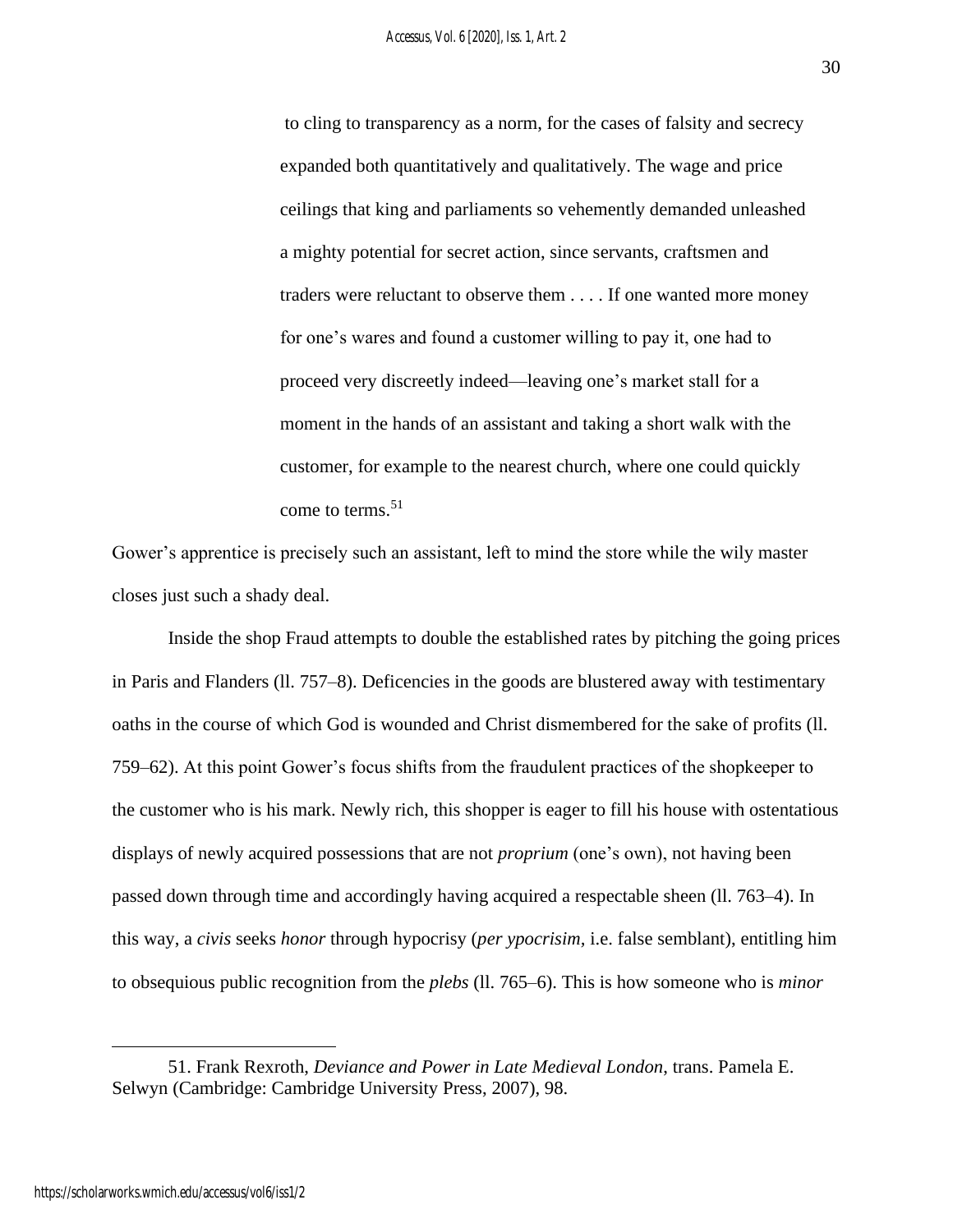than all rises in his city to become *maior* (ll. 767–8). But when the time comes that everything is stripped bare, the perversion of honor will be revealed (ll. 769–70), for when all accounts are settled, the bird dressed in another's feathers will fly naked as before (ll. 771–2). A crow decked out as a peacock is still but a crow.

Let us pause for a moment and consider the target of Gower's disfavor at this point in the text. While the possibility exists that he might be targeting a specific *maior*, that is, a mayor of London, we would do well to remember that the focus of this last section of Book V, which began with chapter eleven, promised a discussion of the *mercatores* and *artifices* of the mercantile community. Cooperation between their *maiores* and *minores* is necessary to the prosperity of the polity (ll. 669–70). We are once again in the presence of that medieval propensity to describe categories of the population through comparative adjectives, as Sylvia Thrupp describes it:

> The more sufficient and more able were at the same time the better people . . . . The better people were the more honest, the wiser, the more prudent, and the more discreet. All these qualities were assumed to be present in maximum strength in the richest of the citizens, the best, the most sufficient, and to be at a low ebb among the poorer citizens. On occasions of political disturbances the latter were sometimes called the plebs or the lower people (*de plebeis, inferiores*).<sup>52</sup>

<sup>52.</sup> Thrupp, *The Merchant Class of Medieval London* , 14–15.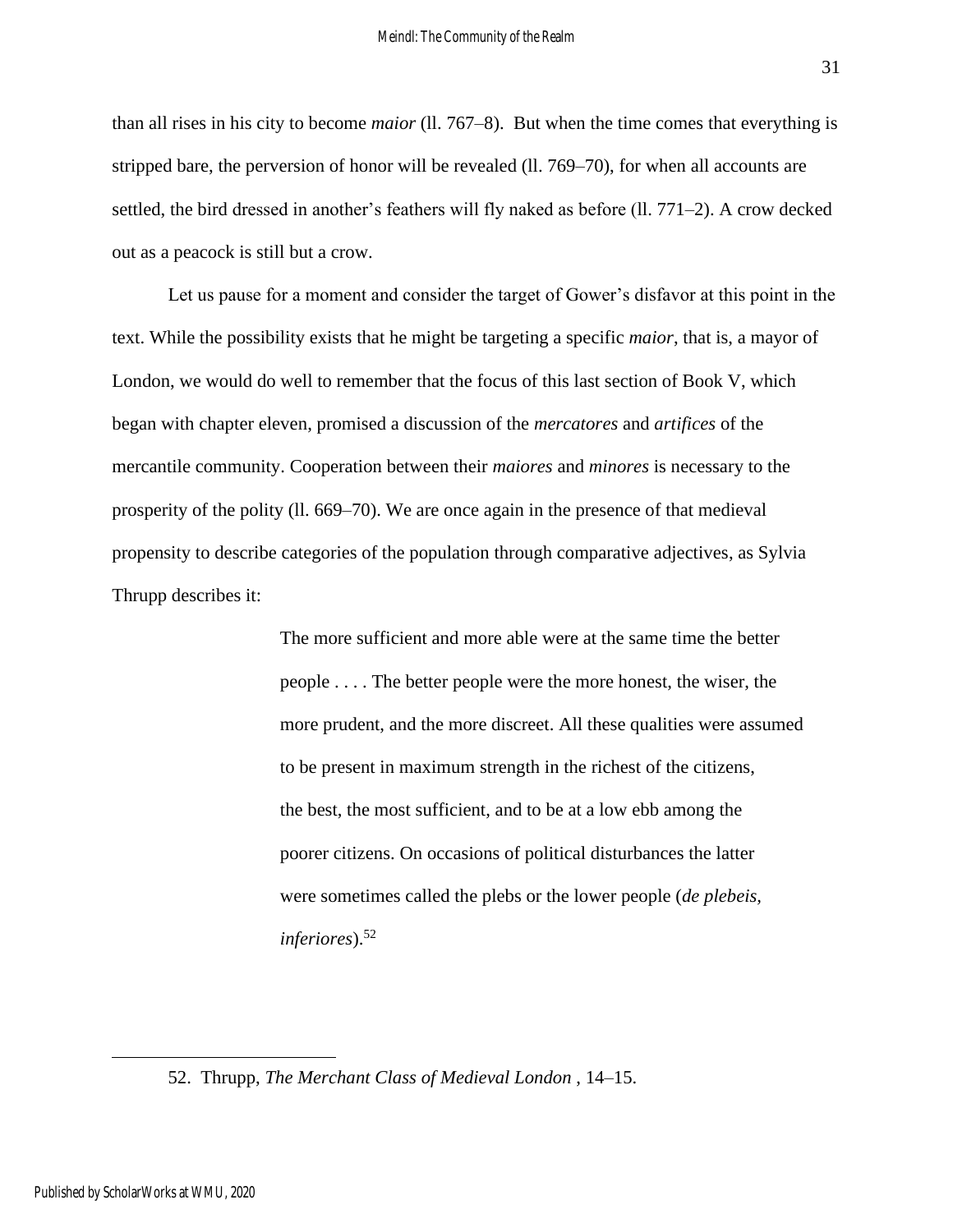Gower's scorn for the man who, *minor* than everybody else, rises *per ypocrisim* to the status of *maior* is directed at those from the least people (*de populo minuto*) who have risen by economic success above the station in life they were meant to occupy. He has in mind such persons of low birth as the above-mentioned Richard Lyons and others of the same sort whose fraudulently successful financial dealings had become a national scandal.

The final stanza of chapter thirteen presents in rapid-fire succession thumbnail accounts of the transgressions of the wool staplers, vintners, drapers, and spicers (i.e. grocers), the latter probably intended as a figure for all those who dealt in avoirdupois. Fraud goes out from the city to check out the sheep enclosures so that she can make her arrangements *in stapula* (ll. 773–4). She seeks out the wines of Gascony, which the people find is detrimental to them (ll. 775–6), for fraud will be in the wines themselves as well as in their serving and pricing (ll. 777–8). Fraud also sells cloth, which she will offer in poor lighting, whereby the purchaser must trust to the sense of touch to avoid being cheated by the clothmaker (*pannificus*) with goods of lesser quality (ll. 779–82). And God forbid that anyone should deny Fraud when selling spices, for she mixes the old in with the new and loads the scales to at least tithe the seller if not take a sixth (ll. 783– 6).

Chapter fourteen is devoted to *singula artificia necnon et urbis victualia*, the city's crafts and victuals outlets which, the prose headnote informs us, Fraud governs everywhere with her sly regulation. The opening lines assure us that the craftsmen do not wish to set aside the laws of Fraud to whose arbitration they nowadays give their products (ll. 787–8). The chapter indicts in rapid-fire succession various of the artisans and their deceits. The goldsmiths fabricate cups from their clients' gold and silver but cheat them of the purest metals in the refining process (ll. 789– 90). The jewelers create fake gems from glass and give them a fanciful name that enhances the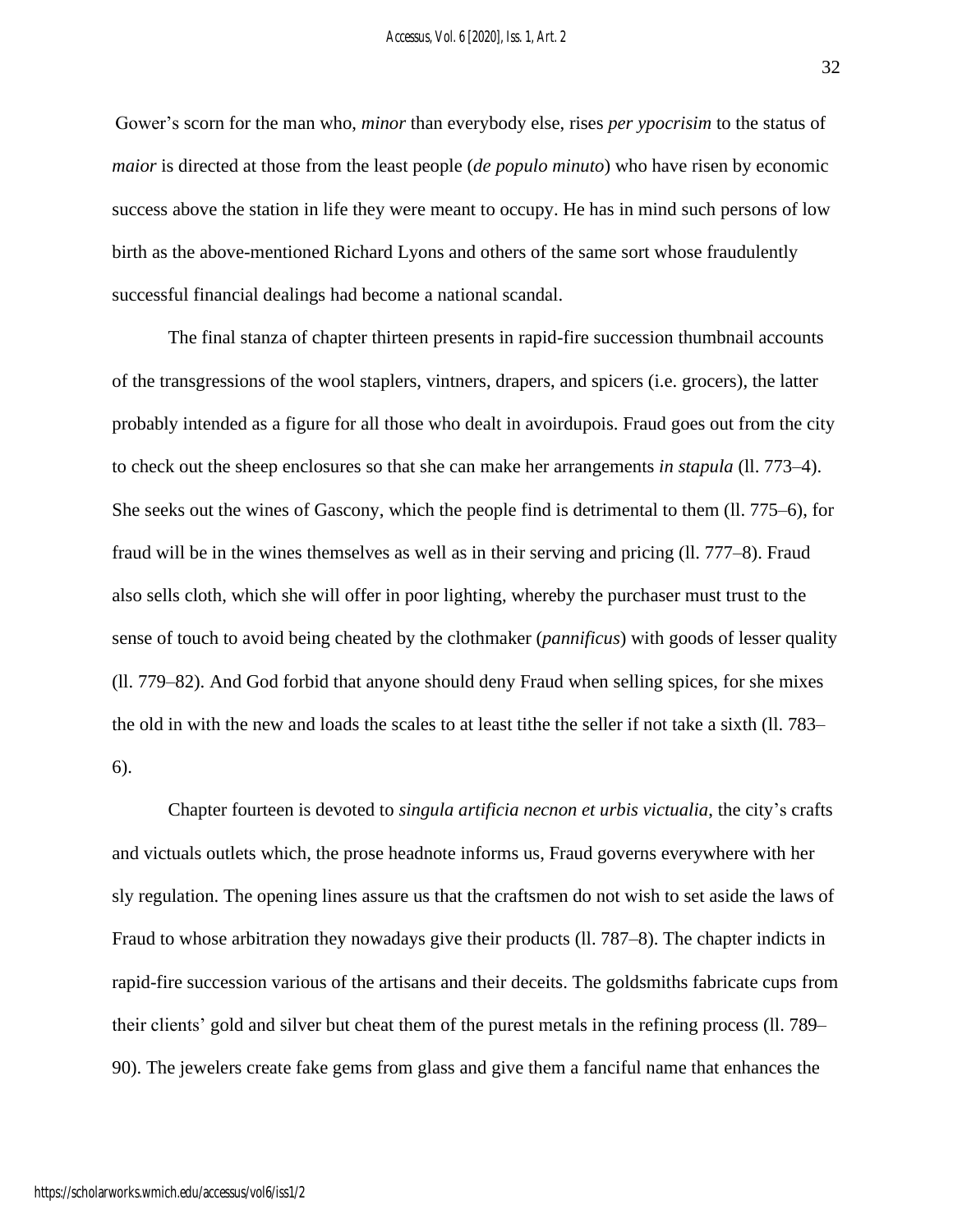deception (ll. 791–2). The drapers steal cloth when they fashion it into clothes and charge more for the labor than the finished product is worth (ll. 793–6). The furriers likewise help themselves to a piece of the furs so that the resulting garment is short and bares the feet (ll. 797–800). Armorers sell shoddy arms and products that make squire-bearing horses buckle (ll. 801–2). Waxchandlers add fat to their candles so that they melt faster and accordingly return greater profits (II. 803–4).<sup>53</sup> Leather workers, too, turn out their saddles, greaves, and shoes under Fraud's supervision (ll. 805–6).

The crafts responsible for food production, likewise dominated by Fraud, are the subject of the next stanza. Fraud sells meats and fish to the people and cares about how it tastes only on those occasions when she samples it first (ll. 807–8). Because of her influence, bakers are punished on the gratings when, Gower opines, the gallows would be more appropriate for their thefts (ll. 809–10). She sells watery beer (ll. 811–12), prepares cooked dishes and roasts that she hawks in the marketplace (Il. 813–14) with the clamorous insistency of hell's demons (Il. 815– 16). Fraud is both the hostess at the inn, whose customers groan when they receive their padded bills, and the stabler who feeds their horses grain by the light peck and hay that's been cut short but presented to look long, diminishing the product but enhancing the profit (ll. 817–20).

The last stanza of chapter fourteen stresses Fraud's ubiquity and adds a few more charges against her that apparently grow out of her mercantile activities. Extending her sway even to the sale of chickens and eggs, Fraud rules everything in the forum with her guile (ll. 821–2). She is charged with being a common proctor in the city and inevitably brings fines down upon one side

<sup>53.</sup> Defective candles could be produced in various ways. Discussing a London case from March 1358, Rexroth remarks that "the waxchandlers . . . melted down used and new wax in the same pot, producing candles that burned poorly." See *Deviance and Power in Late Medieval London*, 99.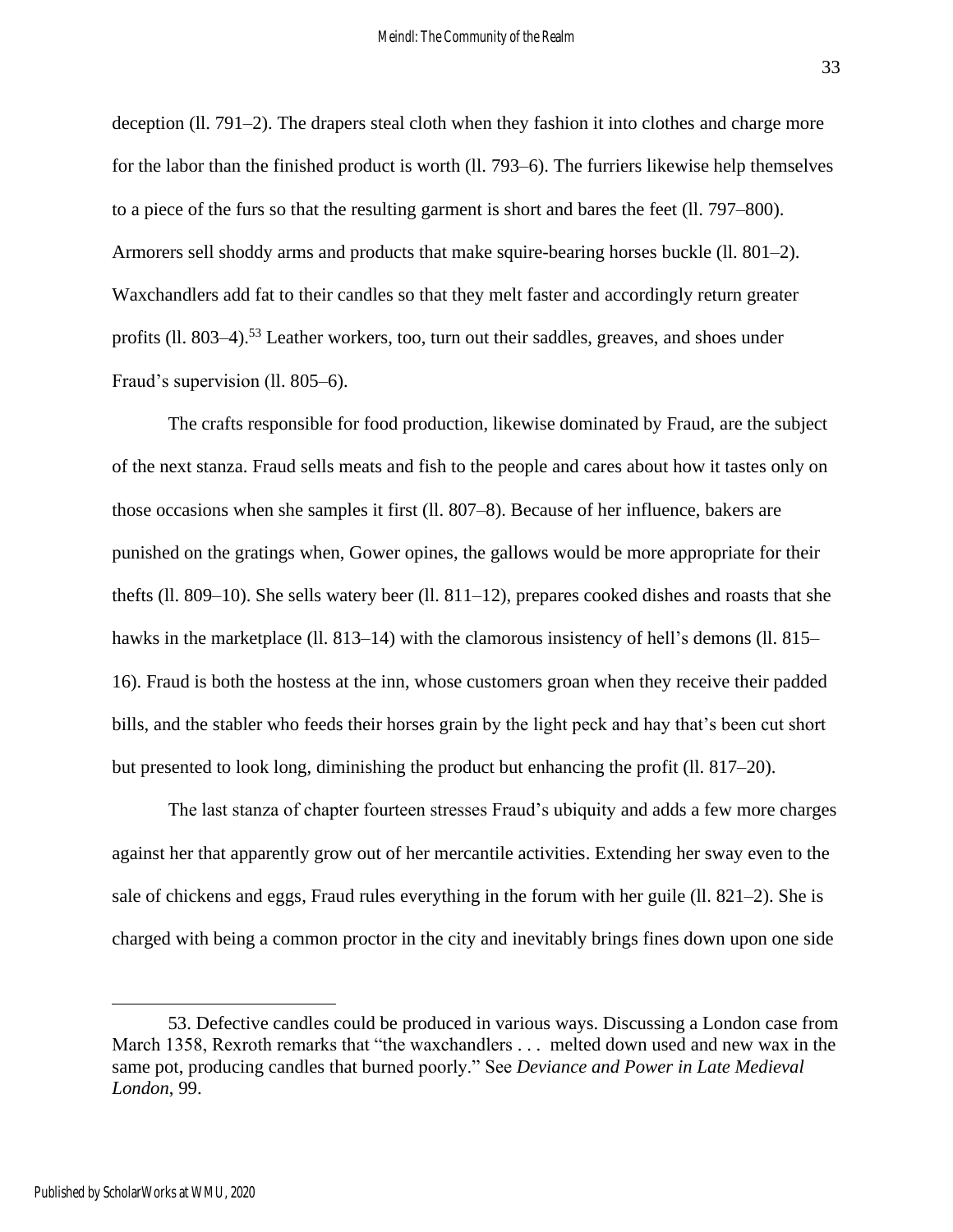in cases she enjoins (ll. 823–4). <sup>54</sup> Her deceits are as infinite as the shores of the sea (ll. 825–6). As the author of libels, she invents and peddles information, passes misleading judgment on events, and stands convicted of flattery (ll. 827–8). When she is *rector* of a guild, she neglects the common good and sees instead to her own profit (ll. 829–30). Since faithfulness (*fides*) has been banished from the city, Fraud begets ever more offspring (ll. 831–2). However, she does not yet rule over all, for the *civis iustus* resists her blandishments (ll. 832–3).

Chapter fifteen, in which Gower criticizes a power-hungry *civis* who climbs above his plebian origins to high office, is one of the most intriguing passages in all of the *Vox Clamantis*. There can be little doubt that he has a specific politician in mind, almost certainly the controversial John Northampton, who dislocated London politics throughout the 1360s and well into the 1380s in a spectacular career that ended when the disfavor of the royal party led to his condemnation and exile from the city in 1385 after impressive early successes. Northampton was an energetic man of respectable but lesser origins, one of the *cives populares* (ordinary citizens) rather than a member of the *maiores* (the better class of burgesses), who became wealthy through marriage. Already by 1361 he was a leader of the drapers' guild, in 1375 an alderman, in 1376 sheriff, and in 1378 MP for London. He is credited with being the driving force behind the reconstitution of the city council in 1376 that took power from the aldermen and gave it to the guilds, as well as with securing the return of the franchise to London merchants. As a result of his success, he became allied with John of Gaunt against the staplers led by William Walworth

<sup>54.</sup> A *procurator* is generally a lawyer who brings suits before an ecclesiastical court but can also designate the steward of a guild or the proxy sent in his place by an ecclesiastical representative to both houses of parliament. See *Proctors for Parliament: Clergy, Community and Politics c. 1248–1539*, eds. Phil Bradford and Alison McHardy. The National Archives, Series SCIO. Vol. II: 1377–1539 (Woodbridge: Boydell Press for the Canterbury and York Society, 2018).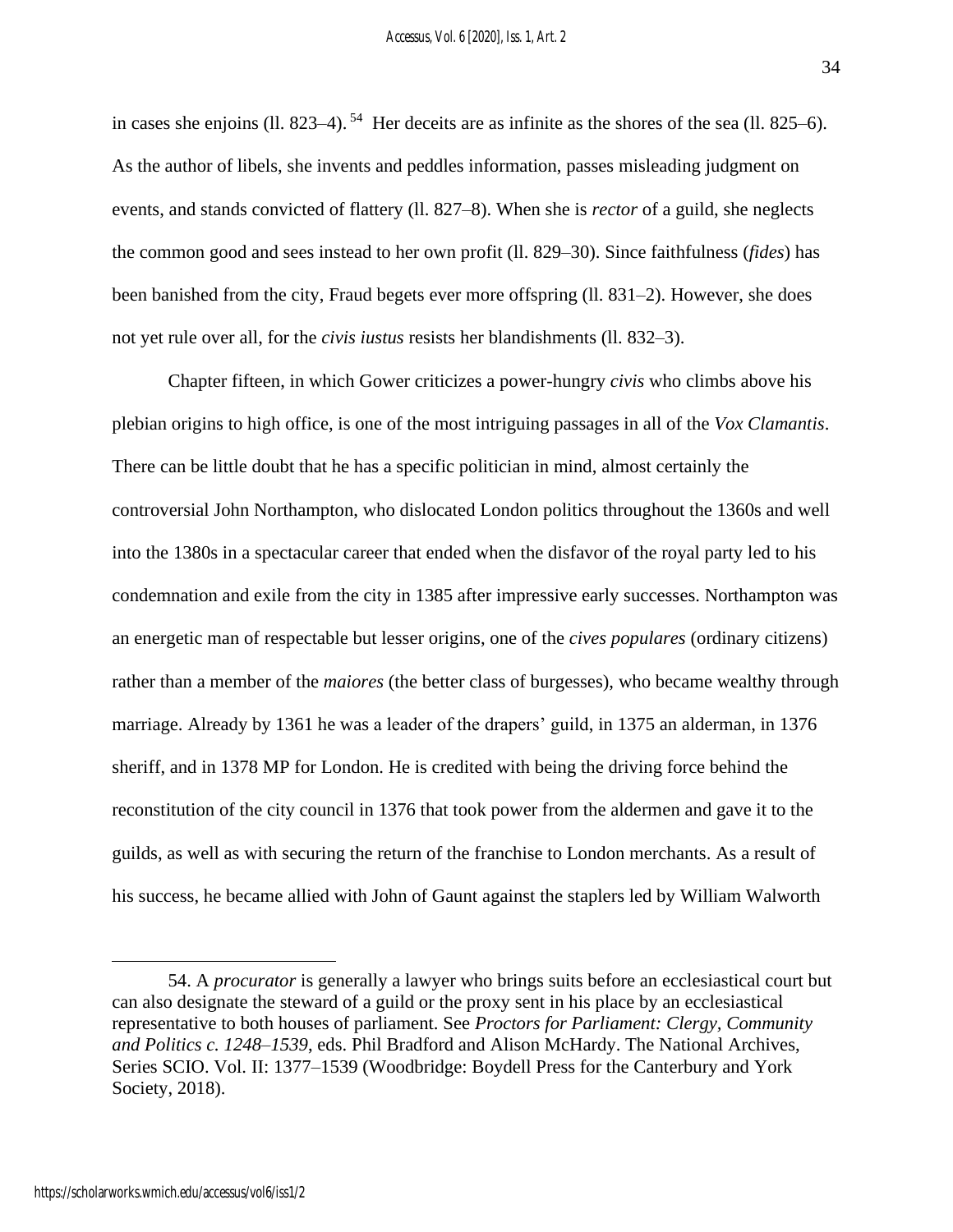and Nicholas Brembre. He was a turbulent force in city politics, as evidenced by the fact that he was bound over to keep the peace at least three times, in 1365, 1367, and 1371. Although Northampton will not become mayor until soon after completion of the *Vox* (for two terms, from 1381–83), it must have been plain to all at the time Gower was writing Book V sometime in the late 1370s that it would be just a matter of time before he held that office too.<sup>55</sup>

Gower's portrayal opens with the bird that fouls the nest whose *custos* he will be (ll. 835– 6). This aspiring keeper is from low birth, and dishonor attaches when such a *civis* takes *honor*  from his associates so that a peasant (*campestris*) has *priora loca* over a *civis* (ll. 837–8). He is a raging man (*furiosus*) whom the people should fear, at least when he has a sword in his hand (ll. 839–40). He is most to be feared, however, when he acts—as aldermen, sheriffs, and mayors all did—in his capacity as judge (ll. 841–2). As a single spark can destroy a house, so one evil man can ruin his city (ll. 843–4). Nature abhors sudden change, especially the unexpected novelty occasioned when chance elevates a *pauper* in the city and allows an *indignus* to gain high office (ll. 845–8). Then the *nobilitas* can fear *dampna* when the *nova gloria* of fools exalts such a one (ll. 849–50). Fools delight in fools and wicked men in wicked men, but a sensible man takes delight in a wise man (ll. 851–2). Nothing is more nettlesome than a commoner risen above his class, especially when he was born a *servus* (ll. 853–4). He will continue to think like a serf even if *sors* has granted him a high status (ll. 855–6). Just as a racing saddle on an ass won't improve its performance, a man untaught and crude (*indoctus que rudis*) is not changed by *honor*, since

<sup>55.</sup> For Northampton's role in London politics, see especially Nightingale, *A Medieval Mercantile Community*, 228–91 and Rexroth, *Deviance and Power in Late Medieval London*, 126–88. A more favorable view of this controversial figure is offered by James Davis, "Towns and Trade," in *Historians on John Gower*, ed. Stephen H. Rigby with Siân Echard (Woodbridge: Brewer, 2019), 206–11.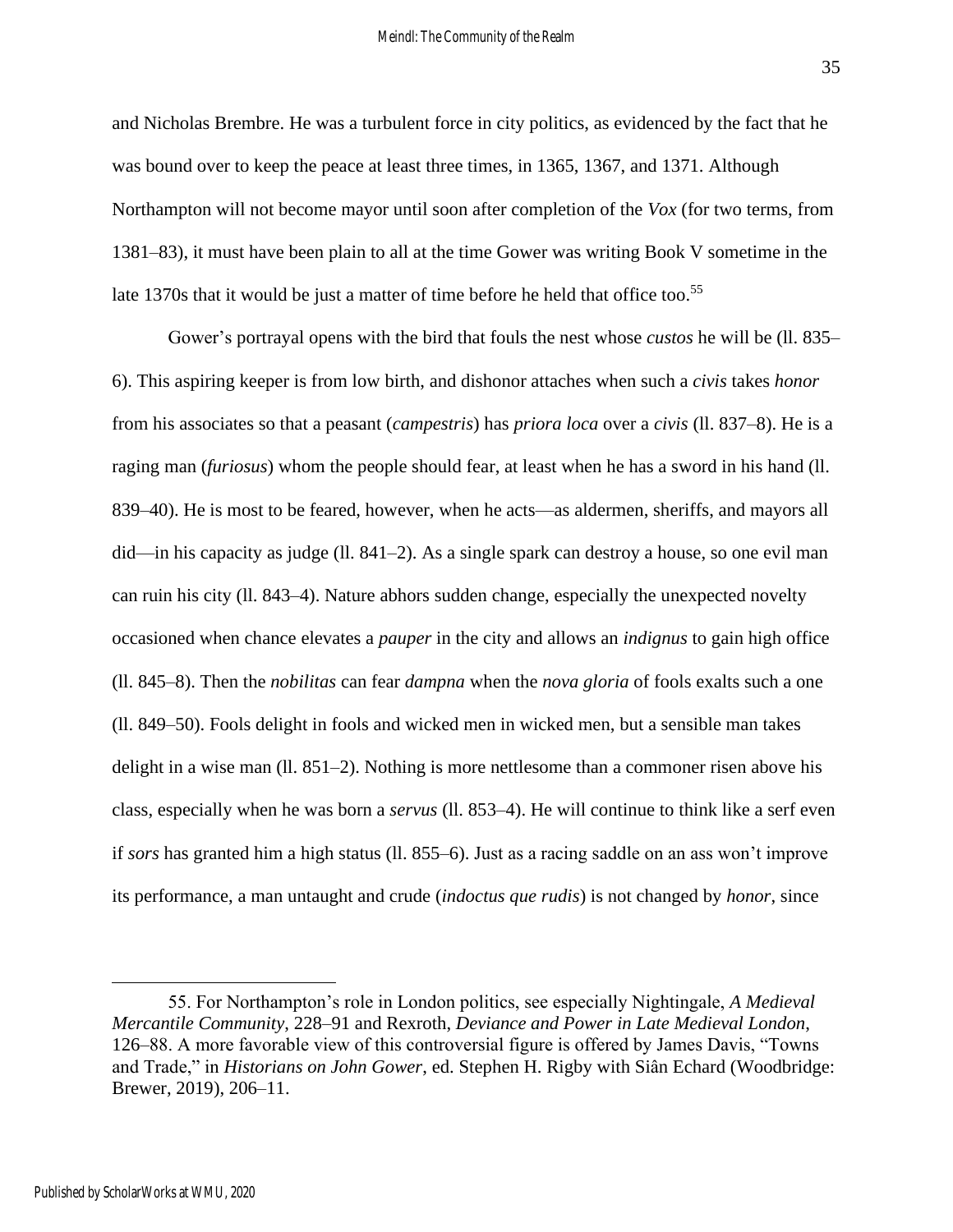36

his *rusticitas* will make him all the more difficult (ll. 857–60). All living things condemn the crow for his treachery and also the evil man who arises in the city (ll. 861–2). Even if fate may favor such a man without proper morals (*homo sine moribus*), *fama* will in the end reveal who he is (ll. 863–4).

The final stanza of chapter fifteen assures us that the wicked urban politician will not prevail. He may be a disruption in the city and the scourge of many, but God allows at times such a one to stir up many things (ll. 865–6). In the end, however, all the evil he visits upon the people will come back upon his own head (ll. 867–8). An ounce of poison ruins a thousand jars of oil and one evil man, a thousand good ones (ll. 869–70). One lit coal fires many others, just as an evil man ignites much wickedness (ll. 871–2). But when such a man has barely achieved the heights of power, the wheel turns and he is cast down (ll. 873–76). Fraud may flower, but it cannot bear fruit, and its branches will not take root (ll. 877–8). In the end the wicked politician's greed will lead him to sell himself for petty gain (ll. 879–80), and all will be clearly revealed in the *speculum modernum*, even if few will have the wisdom to draw the proper conclusions upon observing events (ll. 881–2).

With that, Gower moves on to the sixteenth and final chapter of Book V, in which he condemns the sort of person responsible for the slanders and libels that inflame the city's political scene and appeals to a proper *rector urbis* to ensure peace and concord by just administration. The chapter's opening attack upon the *vir linguosus*, the opposite of the *homo probus* who should lead the city, points to such biblical texts as Ecclesiasticus 9:25 (*terribilis est in civitate sua homo linguosus*) and Psalm 139:12 (*vir linguosus non dirigetur in terra*). This "man full of tongue," as the Douay translation has it, is the source of many difficulties in the city (ll. 883–4). He afflicts others like another plague and, like a whirlwind, often strikes suddenly (ll.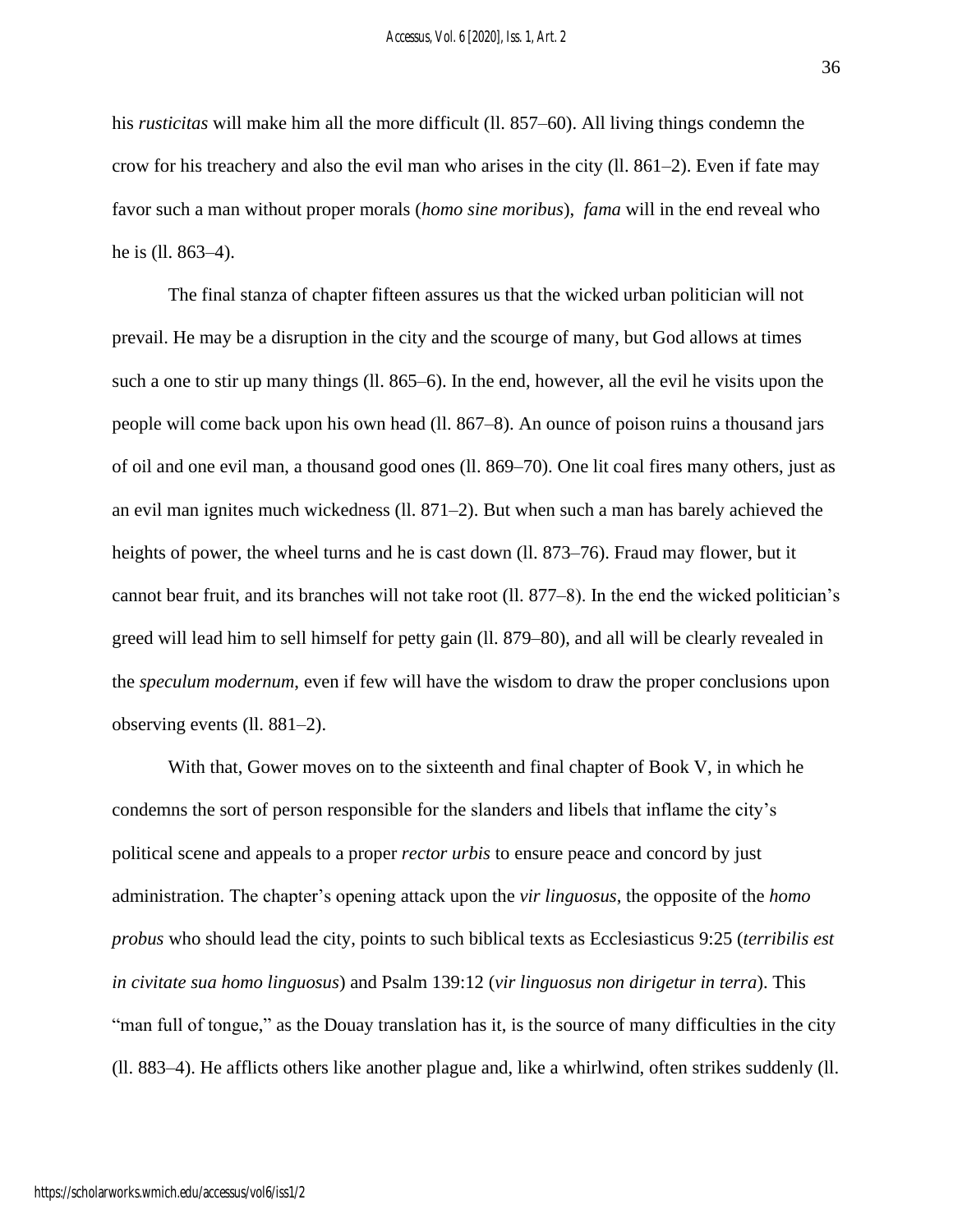885–6). A wicked tongue (metonymy for *vir cum lingua mala*, i.e. *vir linguosus*) is responsible for wrongdoing in all the world and has grave powers (ll. 887–8). It causes lawsuits that create conflicts that stir the plebs to take up swords and inflict wounds that cause death (ll. 889–90). It takes leaders from a realm, puts estates to the flames, and lays waste homes (ll. 891-2). It wrecks marriages and divides what God has joined together (ll. 893–4) so that, asserting in legal suits the commission of malicious deeds, husbands and wives quarrel and separate (ll. 895–6). Nobody is spared the harm done by the tongue, which misrepresents *fas et nefas* so that they are indistinguishable (ll. 897-8). Just as a small amount of spoilage corrupts an entire mass, so a tongue by stirring the mind moves all the other members (ll. 899–900). Accordingly, Nature gave it a double guard of teeth and lips to edit its excesses and soften its words (ll. 900–10). Nevertheless, it constantly escapes and rushes forth in irrevocable words that occasion disaster on the one hand and consume success on the other (ll. 911–14).

Gower continues in this same vein for another long paragraph. Even the man who can number the stars in the sky and the grains of dust on the earth cannot count the seeds sown by an evil tongue (ll. 915–18). Nobody can tell all the wickedness the *linguosus* causes in the city and all the deceits provoked by his duplicitous mouth (ll. 919–20). His busy tongue is the worst thing for a city for, although it has no bones, it nevertheless—in the words of Proverbs 25:15— grinds those of others (ll. 921–2). There is no peace and thus no God nor hope of salvation where the man of evil tongue governs (ll. 923–7). The discord he creates destroys Christian love so that God will be absent (ll. 928–30). His *garrula lingua* weighs more than lead and sinks a city's *honor* (Il. 931–2). He who wishes evil to his fellow burgesses should be excluded from the city and its gates barred against him (ll. 933–4). Even when he seems to sing the city's *honor*, he strews the seeds of deceit (ll. 935–6). Such a wicked man takes pleasure in the sufferings of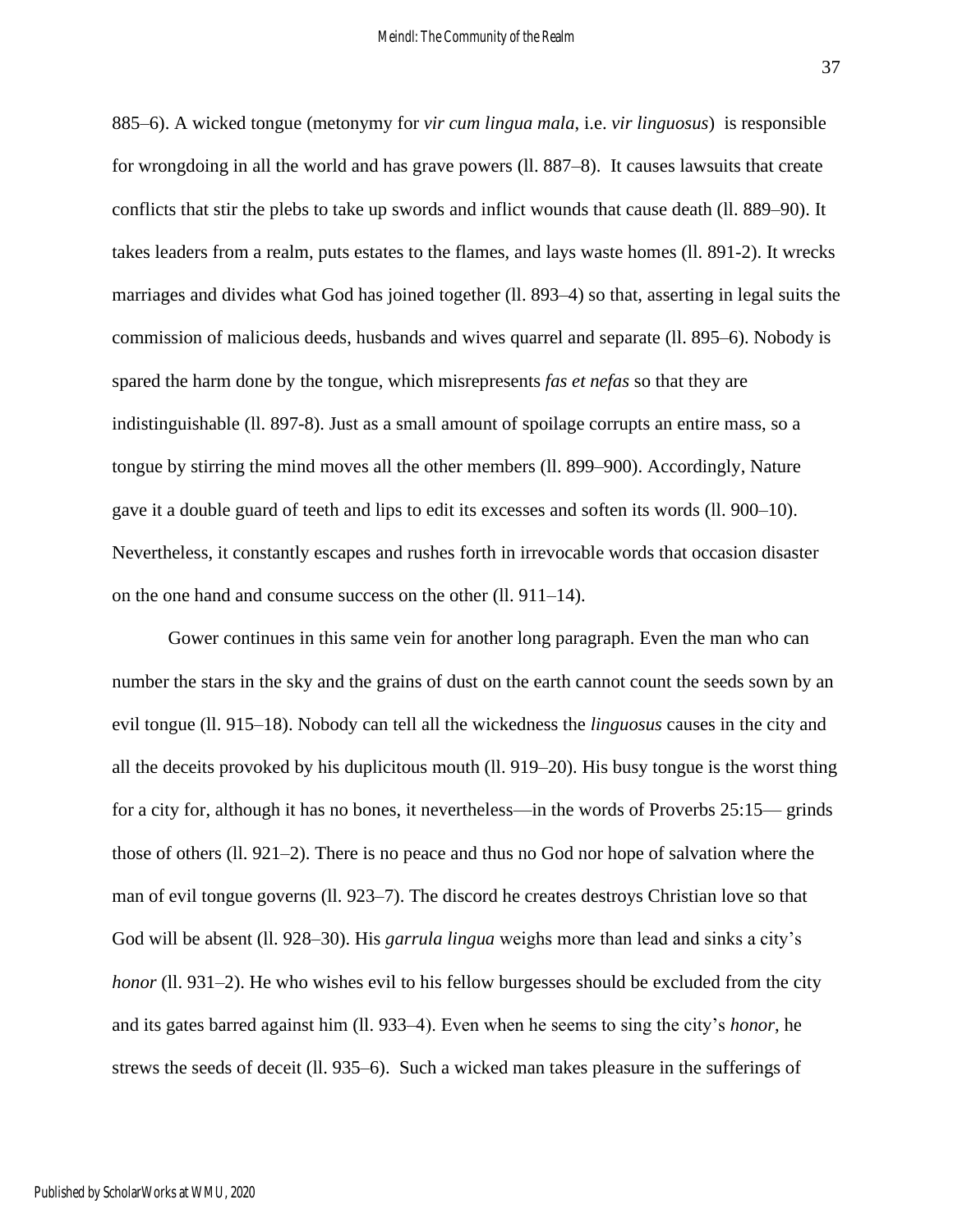others (ll. 937–8), poisons the common *fons* so that the plebs die and a great plague ensues (ll. 939–40). Such a *civis* should be executed or exiled (ll. 941–2), for an infected tooth must be extracted to still pain throughout the head (ll. 943–4). Just so the wicked burgess must be taken from the city lest *civilis honor* perish (ll. 945–6). It is expedient that the wicked one should die lest all the people waste from the seriousness of the injury he causes (ll. 947–8).

And finally, with the last three paragraphs of Book V, Gower addresses the mayor of London, who is *urbis rector* (another of the nation's mighty forces) and parallel in a way to the king but a servant certainly because the keeper of the king's peace, with the same direct address that he reserves for judges and the king himself in Book VI.<sup>56</sup> "Act that there be concord, and grant peace" (*Age quod sit concordia, que dat pacem*)*,* he begins, clearly setting the mark for the governance of London, "for peace births everything prosperous" (*pax etenim prospera cuncta parit* [II. 949–50]). Let your voice not sound angrily upon the people but nourish their love with soothing words (ll. 951–2), for proud aristocratic lions and tigers are tamed by being coaxed to comply and the lowly ox submits but slowly to the plow (ll. 953–4). Prudence, not force, adjusts a burden within bearable limits (ll. 955–6). A practical consideration teaches that just as one anchor cannot hold a ship in tumultuous waters or fast currents, so one man cannot by sheer strength manage all the city's concerns without the cooperation of the plebs (ll. 957–60). The wise mayor will devote his primary energies to the worst problems and seek adjustment over time rather than attempt major change (ll. 961–2). He should steer clear of old political quarrels, which can inflame old wounds best left alone to heal themselves over time (II. 963–6). Just as

<sup>56.</sup> There is an extensive discussion of keeping the king's peace in London in Rexroth, *Deviance and Power in Late Medieval London*, 27–67. Oaths for various city offices specify the office holder's responsibility in this regard.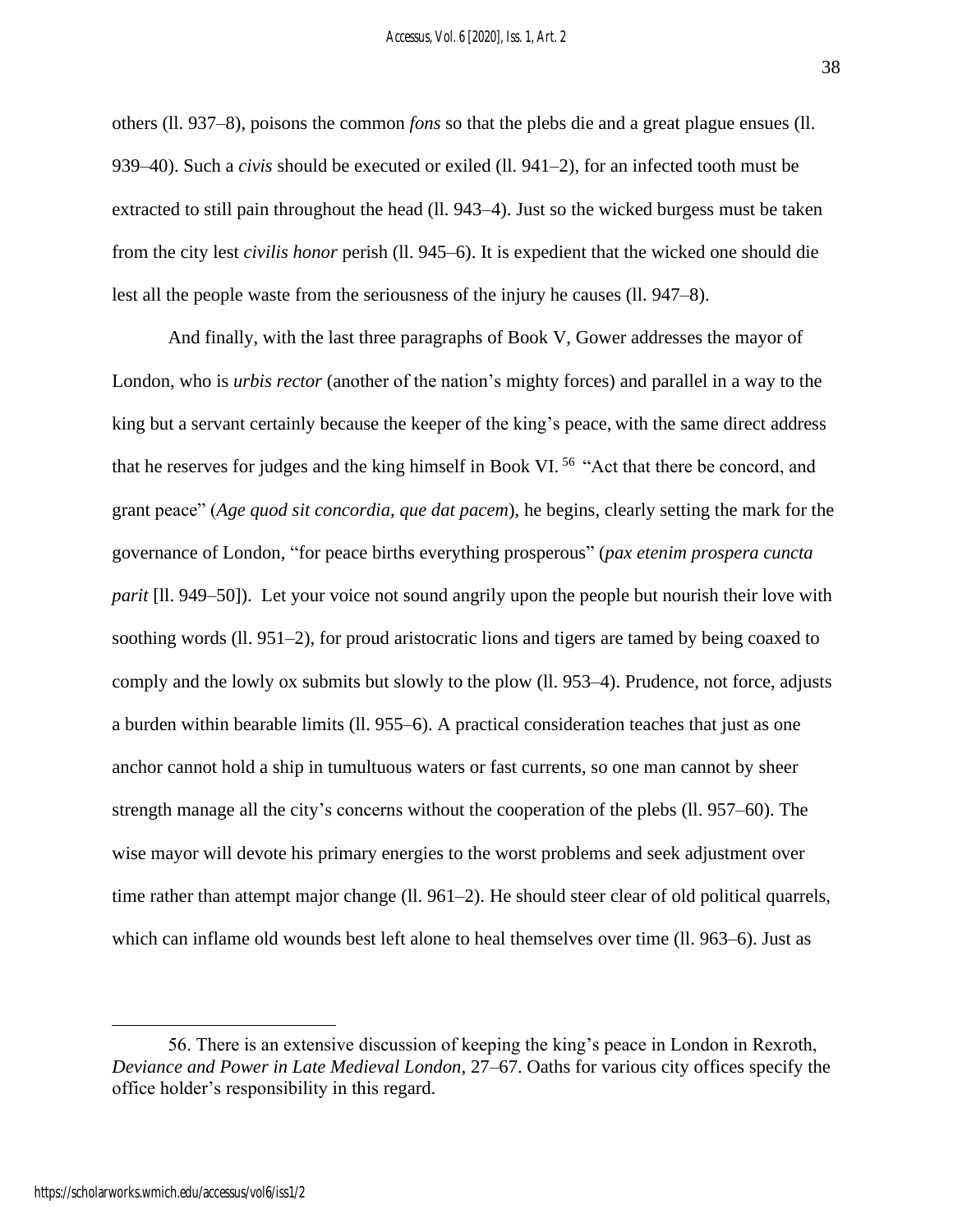mighty rivers arise from small springs whose waters converge, so wounds that could have been healed at one time can rage out of control (ll. 967–70). An old sore revisited again and again becomes a dangerously renewed wound (ll. 971–2). If an initial cure is unsuccessful, a badly healed scar can open up again (ll. 973–4).

The danger of renewing ancient political quarrels continues as the subject of the penultimate paragraph of Book V, reflecting the contemporary circumstances in which Gower writes. The bitterness of the city's politics in the 1370s and 80s can hardly be exaggerated, as evidenced by the prohibition against referencing the contentious relationships between the supporters of John Northampton and Nicholas Brembre that are enacted after 1385. Just as an extinct ember will flare up when brought into contact with sulphur, Gower begins, so a great fire will erupt from a small one (ll. 975–6). Just so does one who rekindles an old anger provoke great consequences (ll. 977–80). Wrath, perverse evil, and greed for profit will supplant love and the city will experience every wickedness (ll. 981–2). Offenses are then rehashed, the sky echos with shouts, and everyone invokes an angry God on his behalf (ll. 983–4). Accordingly, *cives*  must learn to forego savagery, for anger suits beasts whereas peace pertains to humans (ll. 985– 6). The lesson Gower draws from the consequences of such behavior is conventional and prophetic at the same time, pointing in a general way to the looming circumstances of June 1381. Where *amor* is absent so will *fides* be also*,* and consequently all in the city will be free to ignore their *proprium gradum* (ll. 987–8). The *plebs*, without a proper example set by the *sapientes* (i.e. the *cives*), will concoct some cunning scheme (*consilium multe calliditatis* [ll. 989–90] of their own that will have dreadful consequences, for, as merciless as raging water and fire may be, they are not as destructive as the *vulgus indomitus* (ll. 991–2). Events will shortly underscore the poet's conclusion.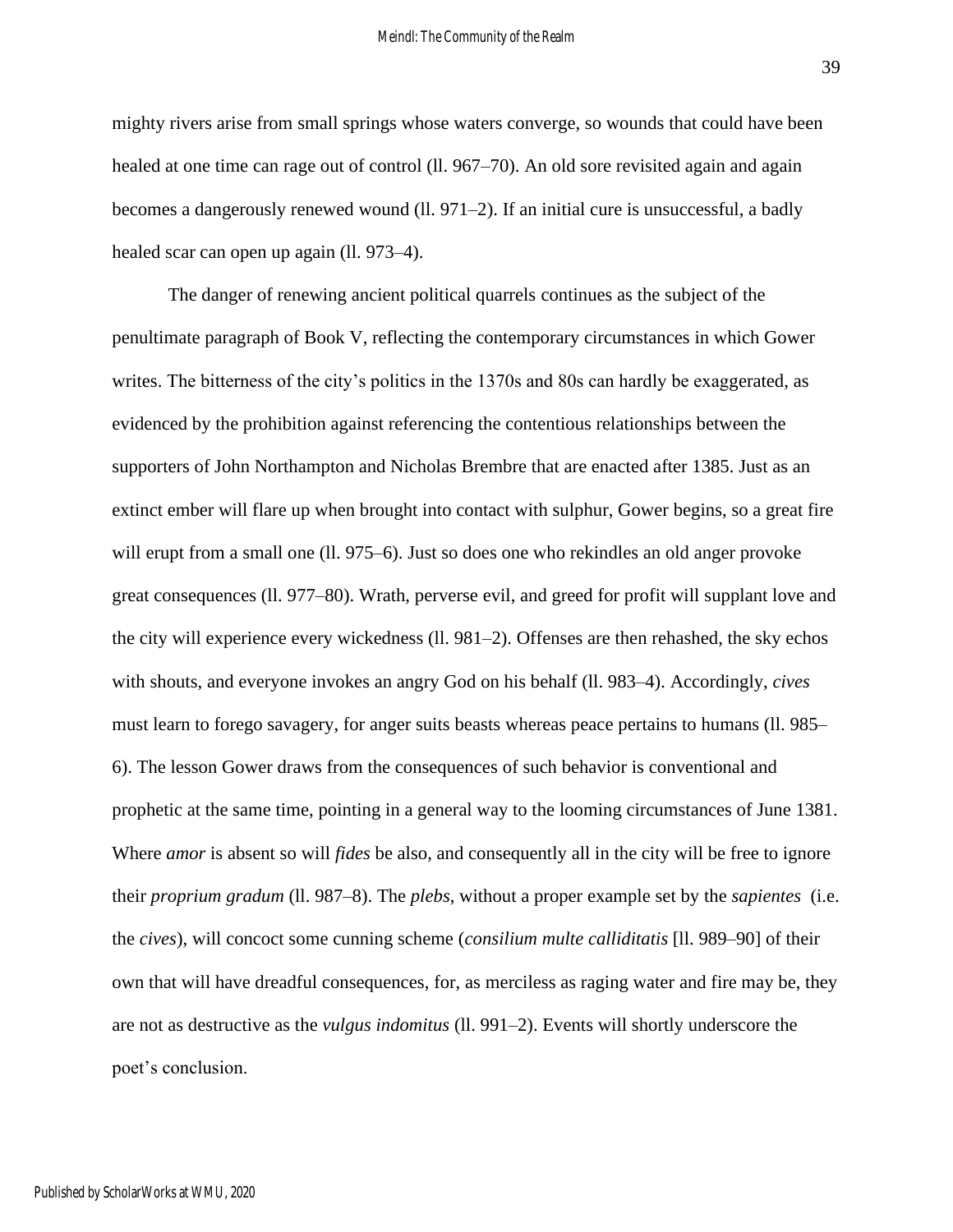The final paragraph opens with a lamentation for the good old days when justice, peace, and concord guided the *cives* in their *rebus et causis* (ll. 993–4). But those qualities have disappeared in the corrupt present because of spite and money (ll. 995–6). However, what has been acquired by guile will not be lasting profit, for love cannot endure in the city when it is the companion of envy (ll. 997–8). The poet prays the *urbis rector*, the addressee of Book V's conclusion, to perform ablution upon both the perjuries of the past and the perfidious words of the present (ll. 999–1000). In that way the city's *fortuna* will be revived and what nowadays falls *vile* will rise *in precium* (ll. 1001–2). Sometimes *numen* proves to be *placabile*, and the day will be *clarior* when the mist clears up (ll. 1003–4). Peace is granted to lands in which good will prevails, although an evil man drives all peace from a city (ll. 1005–6). Rome was the head of all the world while *communis amor* reigned in the city's forum (ll. 1007–8), but it declined as soon as it became bereft of honor and the empire followed suit (ll. 1009–10). Similarly, the honor of Athens did not decline as long as a united citizenry steered clear of hatred (ll. 1011–12). When grave division later split the city, it no longer retained anything of its ancient honor (ll. 1013–14). May our city, which has shone so long with great honor, avoid such a fate by God's intercession (ll. 1015–16).

With that, Gower concludes his review of the rural and urban commons, which, although broached initially in terms of a long-outmoded traditional way of viewing the medieval world, has been conducted as a coherent piece of late fourteenth-century political and sociological analysis. Dividing its components into rural and urban halves, Gower has discussed them hierarchically from the gentry to the serfs and from the merchants to the urban working class. He has scrutinized each group in relationship to an ancient order according to which it supposedly is meant to function and found each failing to perform per the divine plan. He has urged each to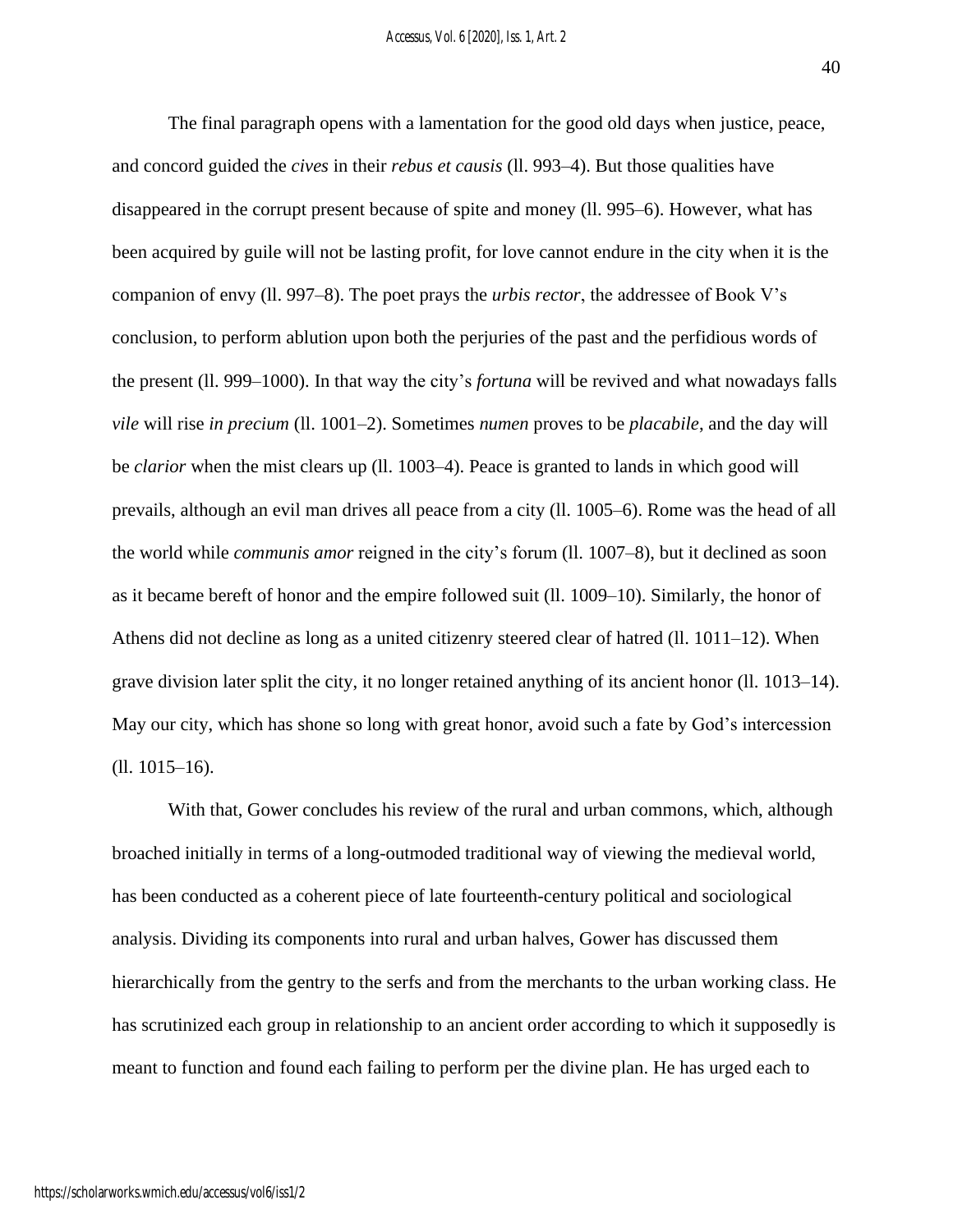remember that salvation, not terrestrial power and prosperity, is the goal of human existence, which, when conducted in the spirit of Christian love, can transpire in the spirit of peace most conducive to the achievement of that goal. It is the same message Gower delivers throughout his work, presented with the same earnest intensity we find everywhere in his poetry.

## **Bibliography**

- Archer, Rowena E. "Rich Old Ladies: The Problem of Late Medieval Dowagers." In *Property and Politics: Essays in Later Medieval English History.* Edited by Tony Pollard. New York: St. Martin's Press, 1984, 15–35.
- Barron, Caroline M. *London in the Later Middle Ages: Government and People 1200-1500.*  Oxford: Oxford University Press, 2004.
- Bertolet, Craig. *Chaucer, Gower, Hoccleve and the Commercial Practices of Late Fourteenth-Century London.* London: Routledge, 2013.
- -----. "The Lombard Problem in John Gower's London." In *John Gower: Manuscripts, Readers, Contexts.* Edited by Malte Urban. Turnhout: Brepols, 2009, 197–218.
- Bradford, Phil and Alison K. McHardy. *Proctors for Parliament: Clergy, Community and Politics c. 1248-1539.* 2 vols. The National Archives, Series SCIO. Woodbridge: Boydell Press for the Canterbury and York Society, 2018.

Bridbury, A. R. "The Black Death." *Economic History Review* 26 (1973): 577–92.

Carlin, Martha. "Gower's Life." In *Historians on John Gower*. Edited by Stephen H. Rigby, with Siân Echard. Woodbridge, Suffolk: Boydell and Brewer, 2019, 22–120.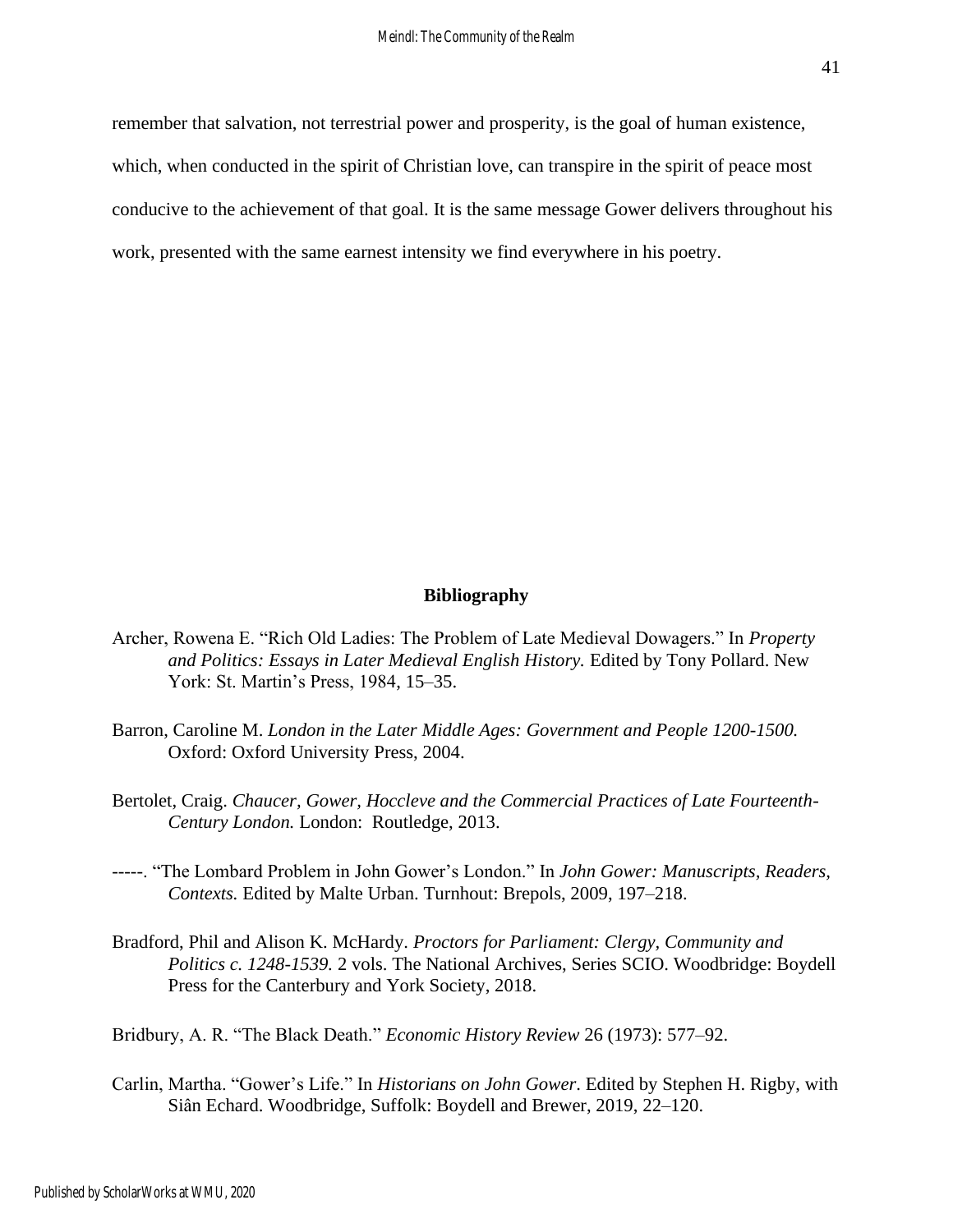- Carpenter, Christine. *Locality and Polity: A Study of Warwickshire Landed Society: 1401–1499.*  Cambridge: Cambridge University Press, 1994.
- de Pisan, Christine. *The Treasure of the City of Ladies.* Translated by Sarah Lawson. London: Penguin, 2003.
- Davis, James. "Towns and Trade." In *Historians on John Gower*. Edited by Stephen H. Rigby, with Siân Echard. Woodbridge, Suffolk: Boydell and Brewer, 2019, 191–212.
- Dyer, Christopher. *Everyday Life in Medieval England.* 3rd ed. London and New York: Hambledon and London, 2000.
- Given-Wilson, Chris. *The Royal Household and the King's Affinity: Service, Politics and Finance in England 1360–1413.* New Haven: Yale University Press, 1986.
- -----. *The English Nobility in the Late Middle Ages: The Fourteenth-Century Political Community.* London and New York: Routledge, 1987; rpt. 1996.
- Hilton, R. H. *The English Peasantry in the Later Middle Ages: The Ford Lectures for 1973 and Related Studies.* Oxford: Clarendon Press, 1975.
- Hines, John, Nathalie Cohen and Simon Roffey. "*Johannes Gower, Armiger, Poeta:* Records and Memorials of his Life." In *A Companion to Gower*. Edited by Siân Echard. Woodbridge, Suffolk: Brewer, 2004, 23–42.
- Holmes, George. *The Good Parliament.* Oxford: Clarendon Press, 1975.
- Irvin, Matthew W. *The Poetic Voices of John Gower: Politics and Personae in the Confessio Amantis.* Woodbridge: D. S. Brewer, 2014.
- Macaulay, G. C. *The Complete Works of John Gower.* 4 vols. Oxford: Clarendon Press, 1899– 1902.
- McFarlane, K. B. *The Nobility of Later Medieval England: The Ford Lectures for 1953 and Related Studies.* Oxford: Clarendon Press, 1973.
- Meindl, Robert J. Translation of *Vox Clamantis,* Book V. Gower Project Translations. [https://gowertranslation.](https://gowertranslation/) pbworks.com/w/page/53715438/Vox%20Clamantis%20Translations.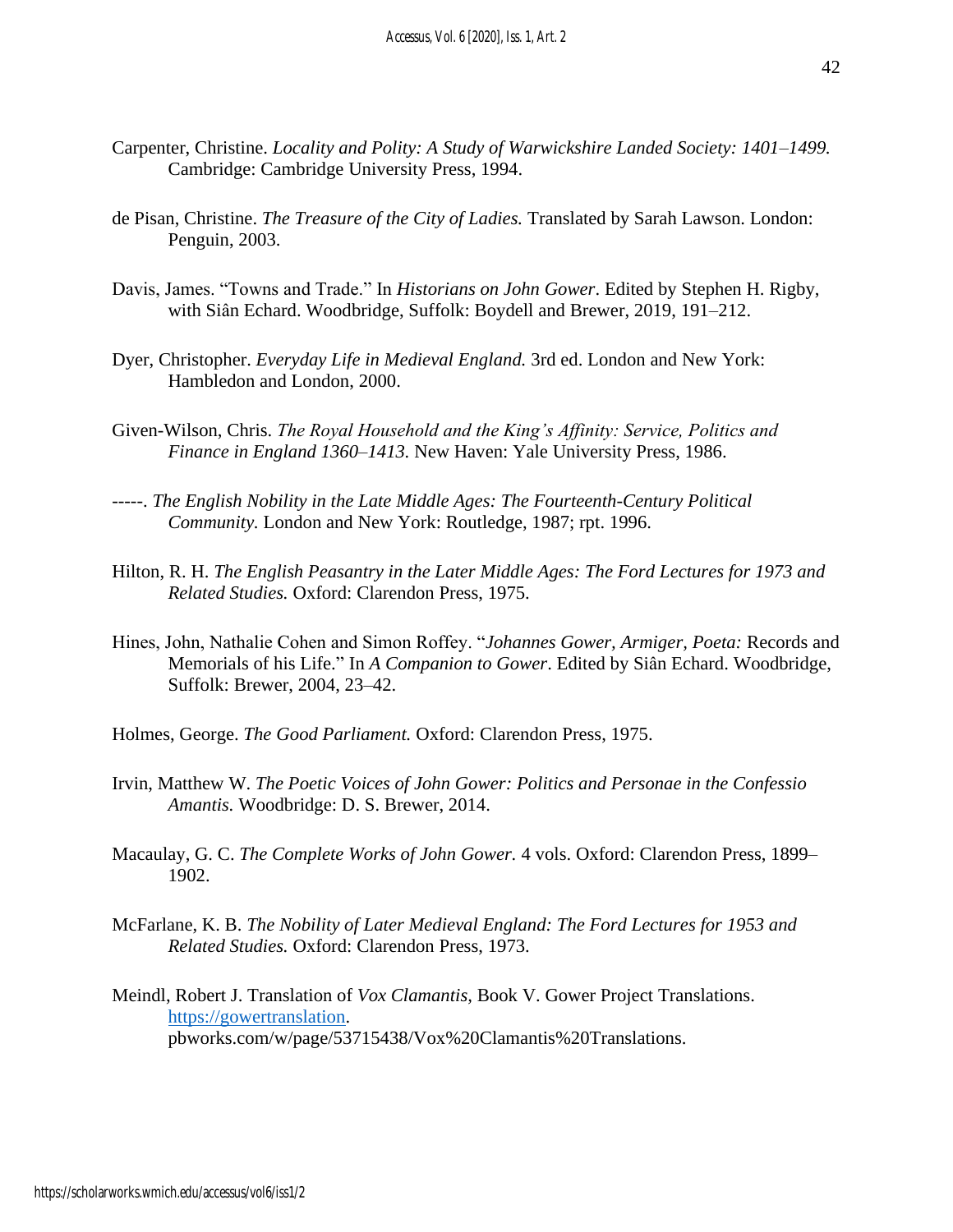- Myers, A. R. "The Wealth of Richard Lyons." In *Essays in Medieval History Presented to Bertie Wilkinson.* Edited by T. A. Sandquist and M. R. Powicke. Toronto: University of Toronto Press, 1969, 301–29.
- Nightingale, Pamela. *A Medieval Mercantile Community: The Grocers' Company & the Politics & Trade of London 1000–1485.* New Haven: Yale University Press, 1995.
- Ormrod, W. M. *Political Life in Medieval England, 1300-1450*. London: Macmillan, 1995; New York: St. Martin's, 1995.
- -----. "The Use of English: Language, Law, and Political Culture in Fourteenth-Century England." *Speculum* 78, no. 3 (July 2003): 750–87.
- Palmer, Robert C. *English Law in the Age of the Black Death, 1348–1381*. Chapel Hill and London: University of North Carolina Press, 1993.
- Platt, Colin. *King Death: The Black Death and its Aftermath in Late-Medieval England.* Toronto: University of Toronto Press, 1996.
- Postan, M. M. *The Medieval Economy and Society: An Economic History of Britain in the Middle Ages.* London: Penguin, 1972.
- Rexroth, Frank. *Deviance and Power in Late Medieval London.* Translated by Pamela E. Selwyn. Cambridge: Cambridge University Press, 2007.
- Rollison, David. *A Commonwealth of the People: Popular Politics and England's Long Social Revolution, 1066–1649.* Cambridge: Cambridge University Press, 2010.
- Rose, Jonathan. *Maintenance in Medieval England.* Cambridge: Cambridge University Press, 2017.
- Sayles, G. O. *The Functions of the Medieval Parliament of England*. London and Ronceverte: Hambledon Press, 1988.
- Scammell, Jean. "The Formation of the English Social Structure: Freedom, Knights, and Gentry, 1066–1300." *Speculum* 68, no. 3(July 1993): 591–618.
- Sobecki, Sebastian. "A Southwark Tale: Gower, the 1381 Poll Tax, and Chaucer's *The Canterbury Tales. Speculum* 92, no. 3 (July 2017): 630–61.
- Thrupp, Sylvia L. *The Merchant Class of Medieval London [1300–1500].* Ann Arbor: University of Michigan Press, 1948; repr. 1962.